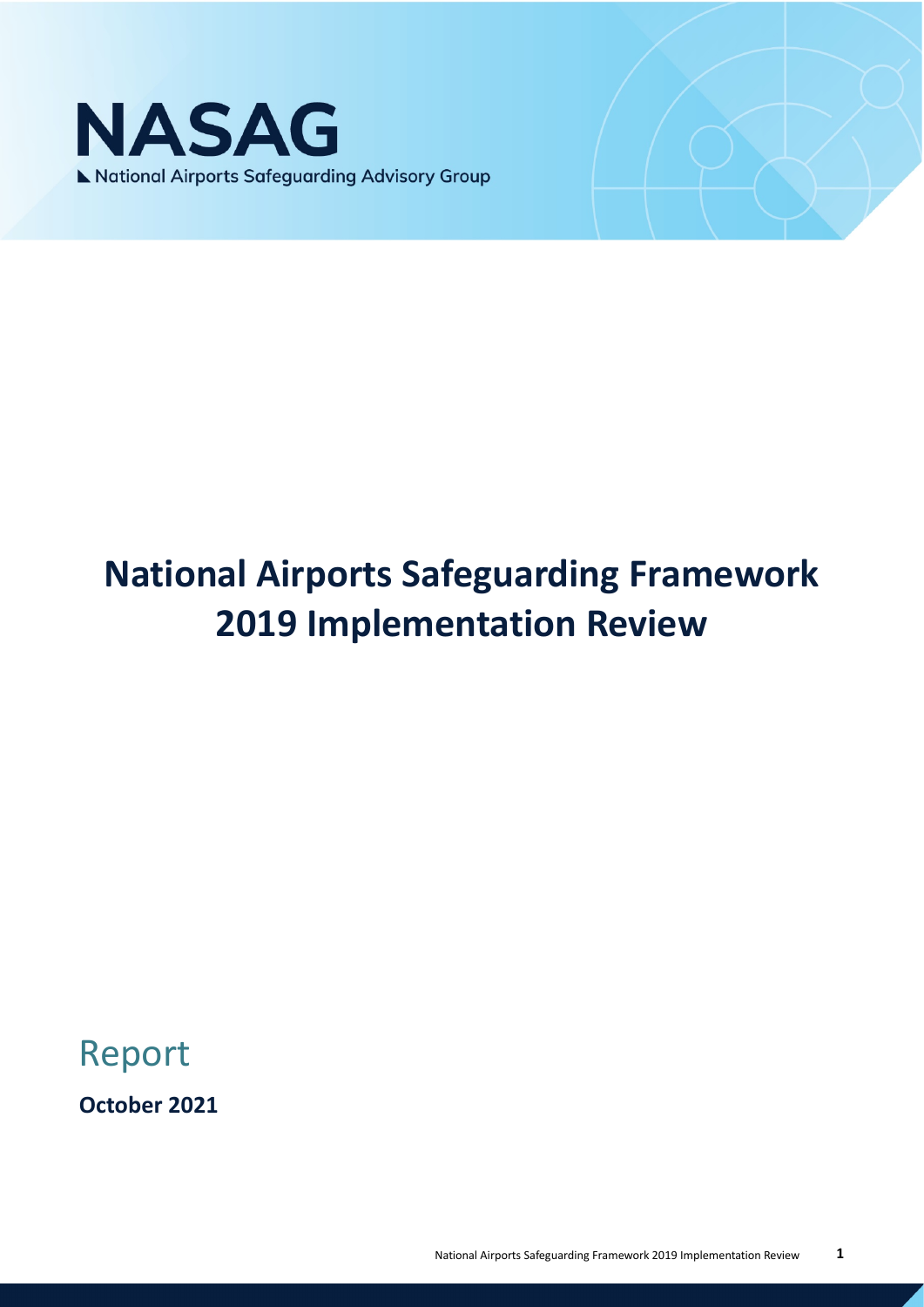# <span id="page-1-0"></span>Table of Contents

| <b>Table of Contents</b>                                                                                                                                     | 2  |
|--------------------------------------------------------------------------------------------------------------------------------------------------------------|----|
| <b>Executive Summary</b>                                                                                                                                     | 3  |
| <b>Background</b>                                                                                                                                            | 5  |
| Development of National Airports Safeguarding Framework (NASF)                                                                                               | 5  |
| <b>NASF Overview</b>                                                                                                                                         | 6  |
| <b>NASF Principles</b>                                                                                                                                       | 7  |
| <b>NASF Guidelines</b>                                                                                                                                       | 8  |
| <b>Review Process</b>                                                                                                                                        | 10 |
| Terms of Reference                                                                                                                                           | 10 |
| Submissions Received - List of Stakeholders                                                                                                                  | 11 |
| <b>Implementation Advice from NASAG Members</b>                                                                                                              | 12 |
| Commonwealth                                                                                                                                                 | 12 |
| Department of Defence                                                                                                                                        | 13 |
| <b>Australian Capital Territory</b>                                                                                                                          | 14 |
| New South Wales                                                                                                                                              | 15 |
| Northern Territory                                                                                                                                           | 17 |
| Oueensland                                                                                                                                                   | 17 |
| South Australia                                                                                                                                              | 18 |
| Tasmania                                                                                                                                                     | 18 |
| Victoria                                                                                                                                                     | 19 |
| Western Australia                                                                                                                                            | 20 |
| Australian Local Government Association                                                                                                                      | 20 |
| <b>Summary of Responses</b>                                                                                                                                  | 22 |
| Is the NASF being embedded in legislation/regulations?                                                                                                       | 22 |
| Is the NASF reflected in policy, guidance and any other planning advice?                                                                                     | 22 |
| What impediments (if any) have there been to full implementation of the NASF?                                                                                | 22 |
| The level of awareness, consideration and use of the NASF Principles and Guidelines by relevant government<br>agencies, public and private airport operators | 24 |
| The level of awareness, consideration and use of the NASF Principles and Guidelines by relevant government<br>agencies, public and private airport operators | 25 |
| Summary of Responses outside the Terms of Reference                                                                                                          | 27 |
| <b>Next Steps - Moving Forward</b>                                                                                                                           | 29 |
| <b>Recommendations for Future Work by NASAG</b>                                                                                                              | 31 |
| <b>APPENDIX A - New South Wales 2021 Implementation Update</b>                                                                                               | 32 |
| APPENDIX B - Northern Territory 2021 Implementation Update                                                                                                   | 39 |
| <b>APPENDIX C - Australian Capital Territory 2021 Implementation update</b>                                                                                  | 40 |
| APPENDIX D - Department of Defence 2021 Implementation Update                                                                                                | 41 |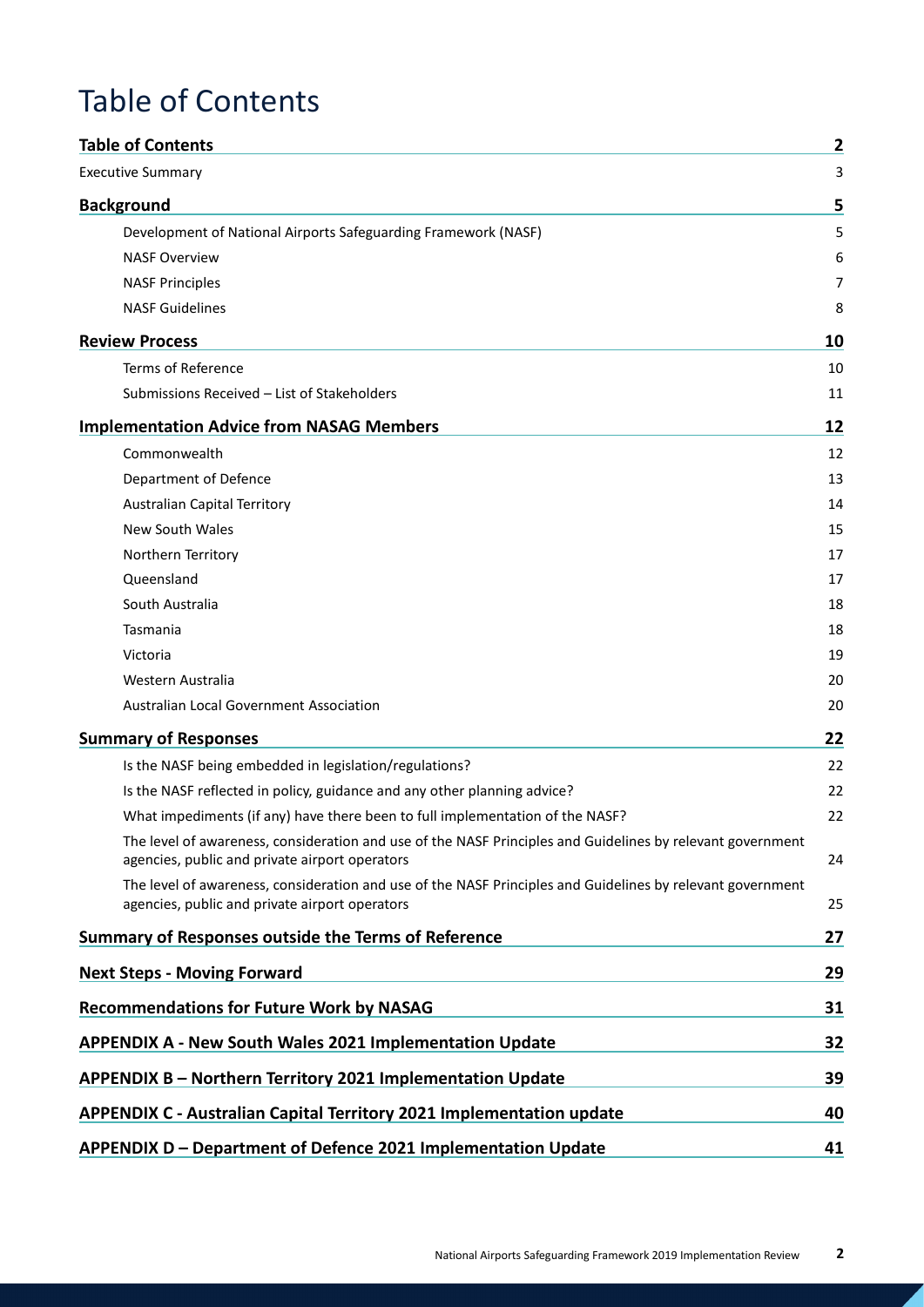# <span id="page-2-0"></span>Executive Summary

The National Airports Safeguarding Advisory Group (NASAG) was established in 2010 as a cross jurisdictional advisory body to progress work on developing a national approach to land use planning around airports in Australia. The group is chaired by the Commonwealth Department of Infrastructure, Transport, Regional Development and Communications, and is comprised of state and territory planning and transport departments, Department of Defence, the Civil Aviation Safety Authority (CASA), Airservices Australia (Airservices), and the Australian Local Government Association (ALGA).

In 2012, Ministers of the then Standing Council on Transport and Infrastructure endorsed the first iteration of the National Airports Safeguarding Framework (NASF) which included seven overarching Principles and six Guidelines.

Between 2012 and 2018, three additional Guidelines were endorsed by the Ministers and added to the NASF. Current NASF Guidelines consider aviation-related issues such as aircraft noise, building induced windshear and turbulence, wildlife hazard management, wind turbines, pilot lighting distraction, airspace protection, protection of air navigation equipment, protection of strategic helicopter landing sites, and public safety areas near the end of runways. NASF has implications for the general public as well as those working in town planning, residential or commercial development, building, development and aviation related industries.

With a view to ensuring the functionality and currency of the NASF, an external implementation review process was agreed to by NASAG in 2019. This report provides a summary of the NASF Implementation Review process undertaken in 2019, and captures NASAG's Recommendations for further action on airport safeguarding following consideration of this information. Due to COVID-related resourcing limitations this report has been delayed 18 months. Recognising the amount of time that has elapsed since jurisdictions first provided a status update on implementation of the NASF in 2019 the opportunity to provide a 2021 update on implementation was provided as part of the final drafting process. These jurisdictional updates, provided on a voluntary basis, are included in the Appendices to this report.

Public consultation conducted as part of the review sought comments from NASAG members, the aviation industry, and over 600 local government and community stakeholders regarding the implementation of the NASF to date. The consultation period ran for 12 weeks and 42 submissions were received.

Key matters raised during consultation included:

Awareness of airport protection issues continues to increase, with land use planning decisions increasingly referencing NASF and consideration of its implications.

Each of the states/territories have incorporated some form of planning requirements into their respective planning frameworks relating to at least two of the nine NASF guidelines. However, for local governments, the incomplete introduction of planning mechanisms to address NASF-related issues continues to be a hindrance in the consideration of development applications in the vicinity of airports.

Industry bodies and local governments indicated that a jurisdiction not introducing NASF-related provisions into high level planning policy, or providing clear policy direction on the use of the NASF, is a fundamental obstacle to implementation of the framework.

The lack of understanding within the building/development industry regarding safety implications of development near airports continues to be a challenge.

Across many submissions, it was suggested that industry/planning bodies could benefit from a targeted education program on the NASF guidelines, and the economic benefits that airports bring to communities through economic development and employment.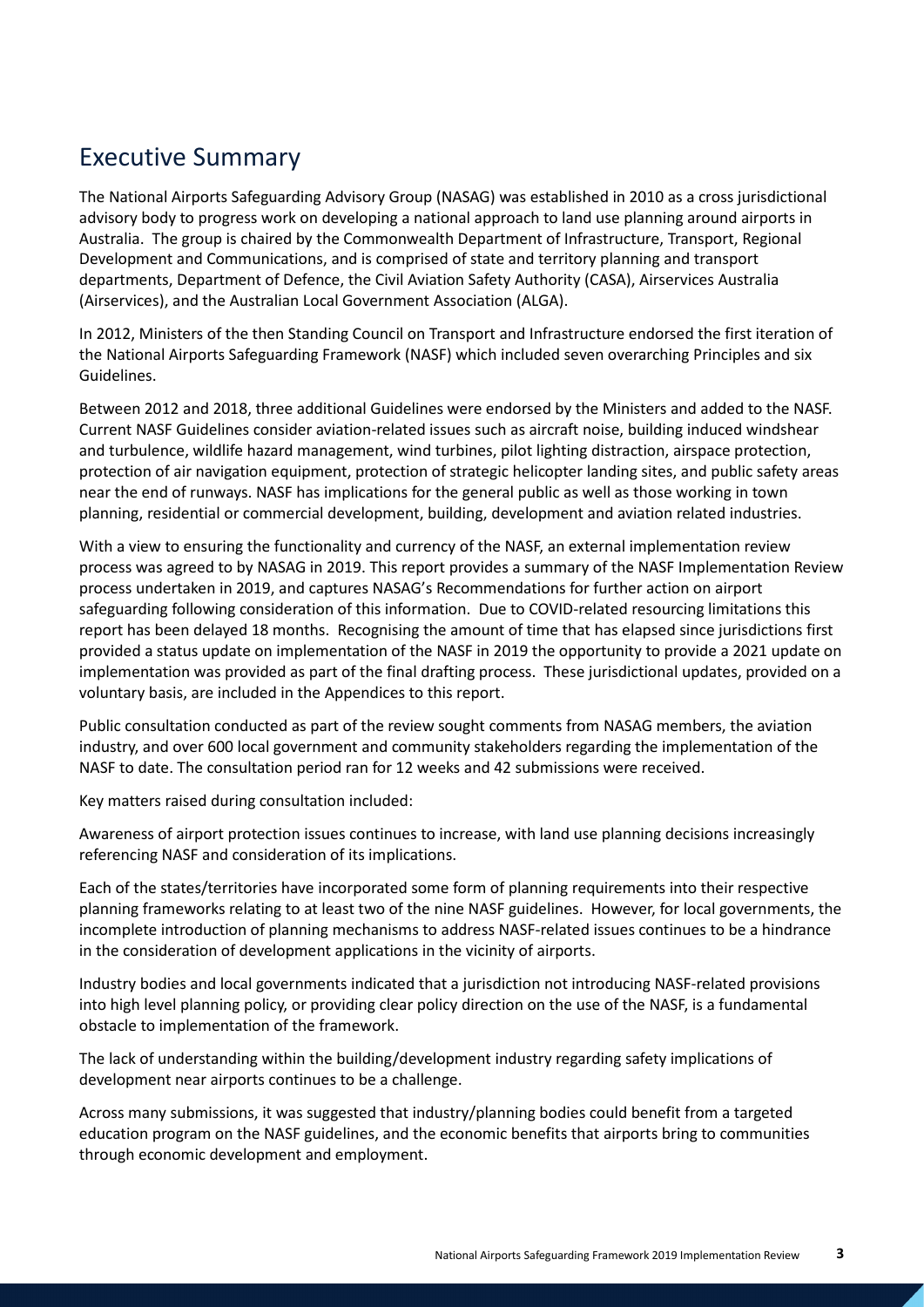The establishment of airports as statutory referral authorities would be beneficial in providing supporting technical expertise for planners when assessing potential risks to or from aviation activities.

The review found that increasing awareness of the NASF since 2012 has yielded positive results for communities and airports. Moving forward, there are opportunities to further expand awareness and increase the uptake of the NASF through industry networking, legislative/policy approaches, and education activities for practitioners and industry. These themes have been reflected in the eight Implementation Review Recommendations to be taken forward by NASAG.

| $\mathbf{1}$   | Commonwealth/State/Territory Ministers endorse an intergovernmental agreement to standardise<br>a national approach to airport safeguarding.                                                                                                                                        |
|----------------|-------------------------------------------------------------------------------------------------------------------------------------------------------------------------------------------------------------------------------------------------------------------------------------|
| $\overline{2}$ | National Airports Safeguarding Advisory Group (NASAG) continue to oversee implementation of<br>the National Airports Safeguarding Framework (NASF).                                                                                                                                 |
| 3              | NASAG to implement a schedule for ongoing review of all NASF Guidelines to ensure the currency<br>and functionality of the framework.                                                                                                                                               |
| 4              | Australian Government to include provisions relating to consideration of the NASF in legislation at<br>the 22 federally leased airports by 2027.                                                                                                                                    |
| 5              | State/Territory governments to include provisions relating to consideration of the NASF in their<br>respective planning regimes by 2027.                                                                                                                                            |
| 6              | State/Territory governments to develop and disseminate clear policy/guidance on the status of the<br>NASF (for that individual jurisdiction), and how it should be applied to large and small airports.                                                                             |
| $\overline{7}$ | Airports to initiate a process for regular consultation/engagement with local government on NASF<br>issues.                                                                                                                                                                         |
| 8              | Australian/State/Territory governments, peak aviation industry bodies, peak planning bodies to<br>contribute to the development of NASF educational materials for use by planning practitioners,<br>local government, tertiary institutions, and the building/development industry. |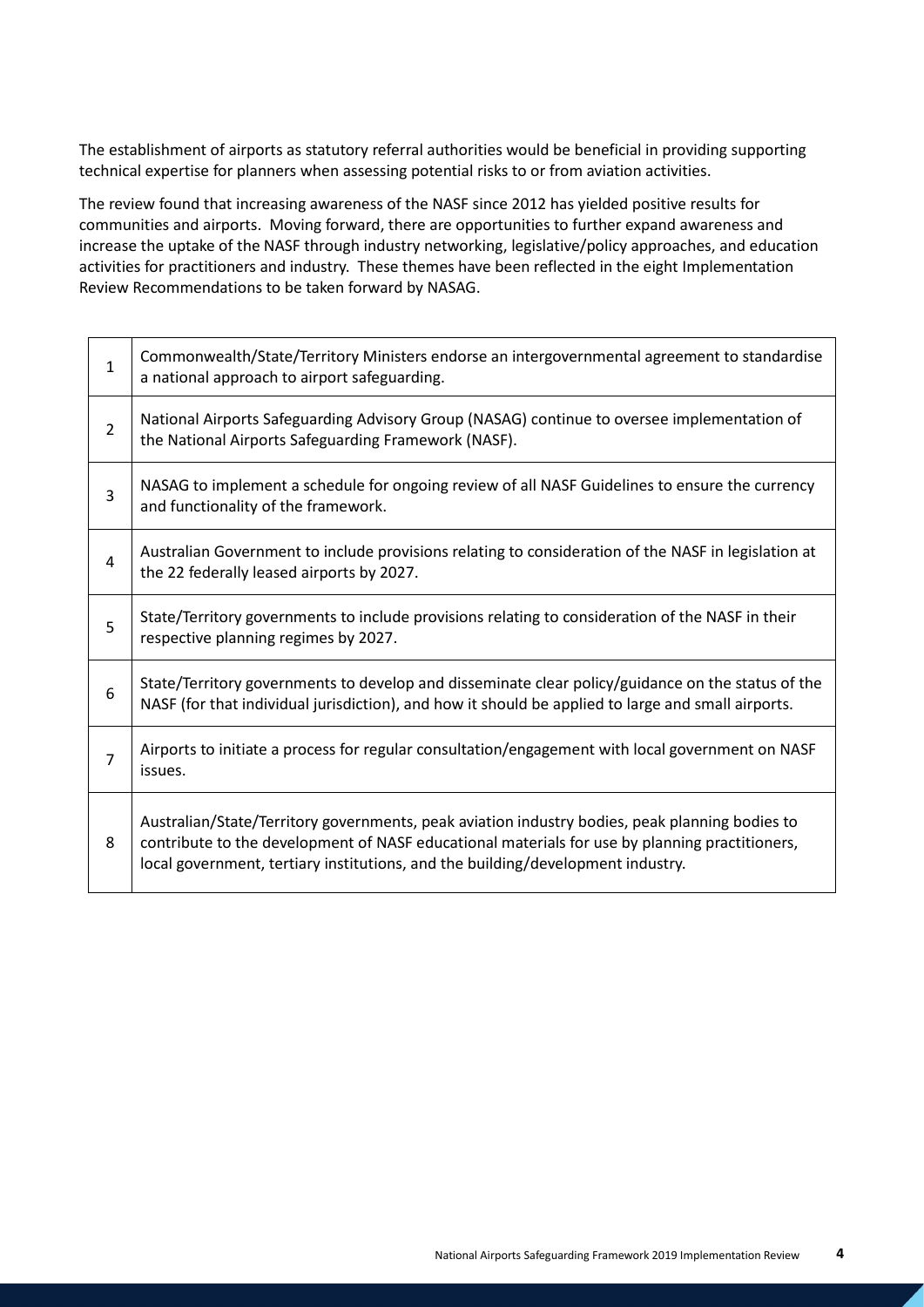# <span id="page-4-0"></span>Background

### <span id="page-4-1"></span>**Development of National Airports Safeguarding Framework (NASF)**

In June 2009, the then-Australian Government Department of Infrastructure, Transport, Regional Development and Local Government released a Discussion Paper titled *Safeguards for Airports and the Communities around Them* for public consultation. The Discussion Paper identified the need for a nation-wide cooperative approach to land use planning that protects both aviation operations to and from the airport, and the interests of surrounding communities.

Eight key safeguarding elements were identified for discussion:

- o Planning for Compatible Development;
- o Protection of Operational Airspace;
- o Turbulence and Windshear;
- o Wildlife Hazards;
- o Wind Turbines;
- o Technical Facilities;
- o Lighting and Pilot Distractions; and
- o Public Safety Zones.

Following on from this Discussion Paper, the Government released the *Flight Path to the Future* White Paper in December 2009. Chapter 9 of the White Paper presented the Government's position regarding airport safeguarding. Specifically, the Government committed to working with state, territory and local governments to:

- $\circ$  develop a national land use planning regime to minimise sensitive developments located in areas affected by aircraft operations;
- $\circ$  undertake a detailed examination of the implications of public safety zones in the vicinity of airports;
- $\circ$  improve and enhance land use planning arrangements and supplementary public information relating to the impacts of aircraft noise;
- $\circ$  improve access to guidance material for airports and off-airport planning authorities on the potential windshear and mechanical turbulence effects of new constructions;
- $\circ$  develop national guidelines for wildlife hazard management in and around airports to minimise bird strike and other wildlife hazards;
- $\circ$  develop national guidelines to address technical and navigation issues relating to wind turbine developments, with regard to the potential for electromagnetic interference as well as the potential physical obstruction for aircraft;
- $\circ$  establish consultative processes to ensure that the potential effect of any new windfarm on aviation operations is considered and addressed prior to approval; and
- o strengthen airspace protection arrangements around airports.

In early 2010, the Government established the National Airports Safeguarding Advisory Group (NASAG) to progress these initiatives. The following organisations were invited to be members of NASAG:

- o Commonwealth, state and territory planning and transport departments;
- o the Department of Defence (Defence);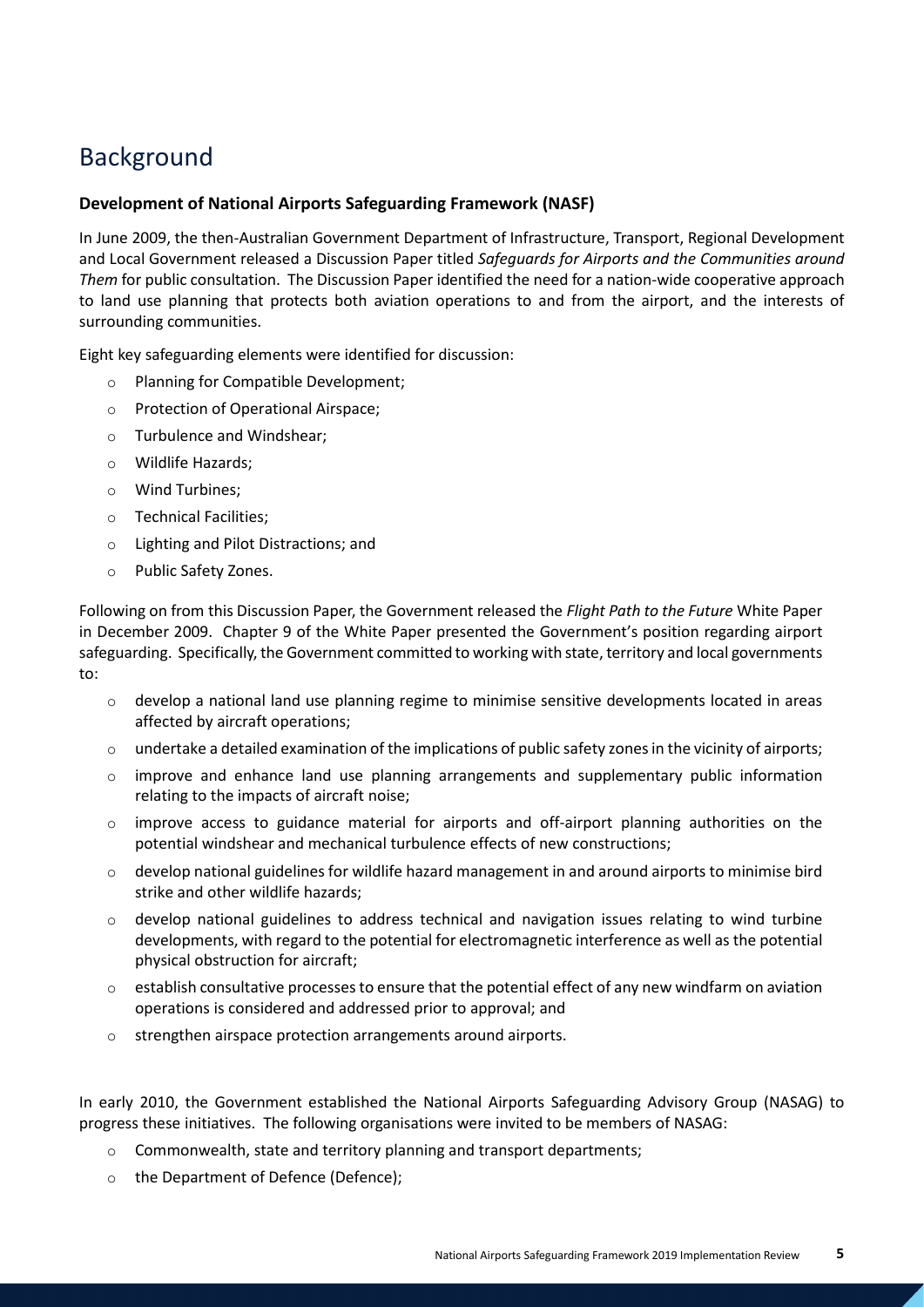- o the Civil Aviation Safety Authority (CASA);
- o Airservices Australia (Airservices); and
- o the Australian Local Government Association (ALGA).

NASAG met for the first time in May 2010 and initially focussed on developing the National Airports Safeguarding Framework (NASF). The initial framework consisted of a set of guiding principles, as well as six noise and safety guidelines. In early 2012, the Government invited interested stakeholders to comment on the draft framework.

The NASF was finalised based on these submissions, and then submitted for consideration to the Standing Council on Transport and Infrastructure (SCOTI), comprising of the Australian and state and territory Ministers responsible for transport and infrastructure issues. On 18 May 2012, SCOTI Ministers agreed to the implementation of the Framework's Principles and Guidelines (A-F)[1](#page-5-1).

In late 2016, NASAG provided new Guideline G: Protecting Aviation Facilities—Communications, Navigation and Surveillance (CNS) to the Transport and Infrastructure Senior Officials Committee (TISOC) and Transport and Infrastructure Council (TIC) for endorsement. In November 2018, Guideline H: Protecting Strategically Important Helicopter Landing sites (SHLS) and Guideline I: Public Safety Areas (PSA) were endorsed by NASAG.

This agreement represents a collective commitment from governments to ensure that an appropriate balance is maintained between the social, economic and environmental needs of the community, and the safe and efficient use of airports.

### <span id="page-5-0"></span>**NASF Overview**

----------

The purpose of the NASF is to enhance the current and future safety, viability and growth of aviation operations, by supporting and enabling:

- $\circ$  the implementation of best practice in relation to land use assessment and decision making in the vicinity of airports and strategic helicopter landing sites;
- o assurance of community safety and amenity near airports and strategic helicopter landing sites;
- o better understanding and recognition of aviation safety requirements and aircraft noise impacts in land use and related planning decisions;
- $\circ$  the provision of greater certainty and clarity for developers and land owners;
- o improvements to regulatory certainty and efficiency; and
- o the publication and dissemination of information on best practice in land use and related planning that supports the safe and efficient operation of airports and strategic helicopter landing sites.

The NASF currently consists of seven guiding principles and nine guidelines. The Principles recognise that responsibility for land use planning rests primarily with State, Territory and Local Governments, but that a national approach can assist in improving planning outcomes near airports and under flight paths. Responsibility for the regulation of flight safety, however, rests with the Commonwealth so the Principles must involve a co-operative approach to land use planning. Agencies at both State and local government level should work with airport operators and relevant Commonwealth agencies to achieve a satisfactory outcome for both communities and airport operations.

<span id="page-5-1"></span> $1$  At this time, the New South Wales and Western Australia governments noted that they did not support Guideline A due to the inclusion of supplementary noise metric information.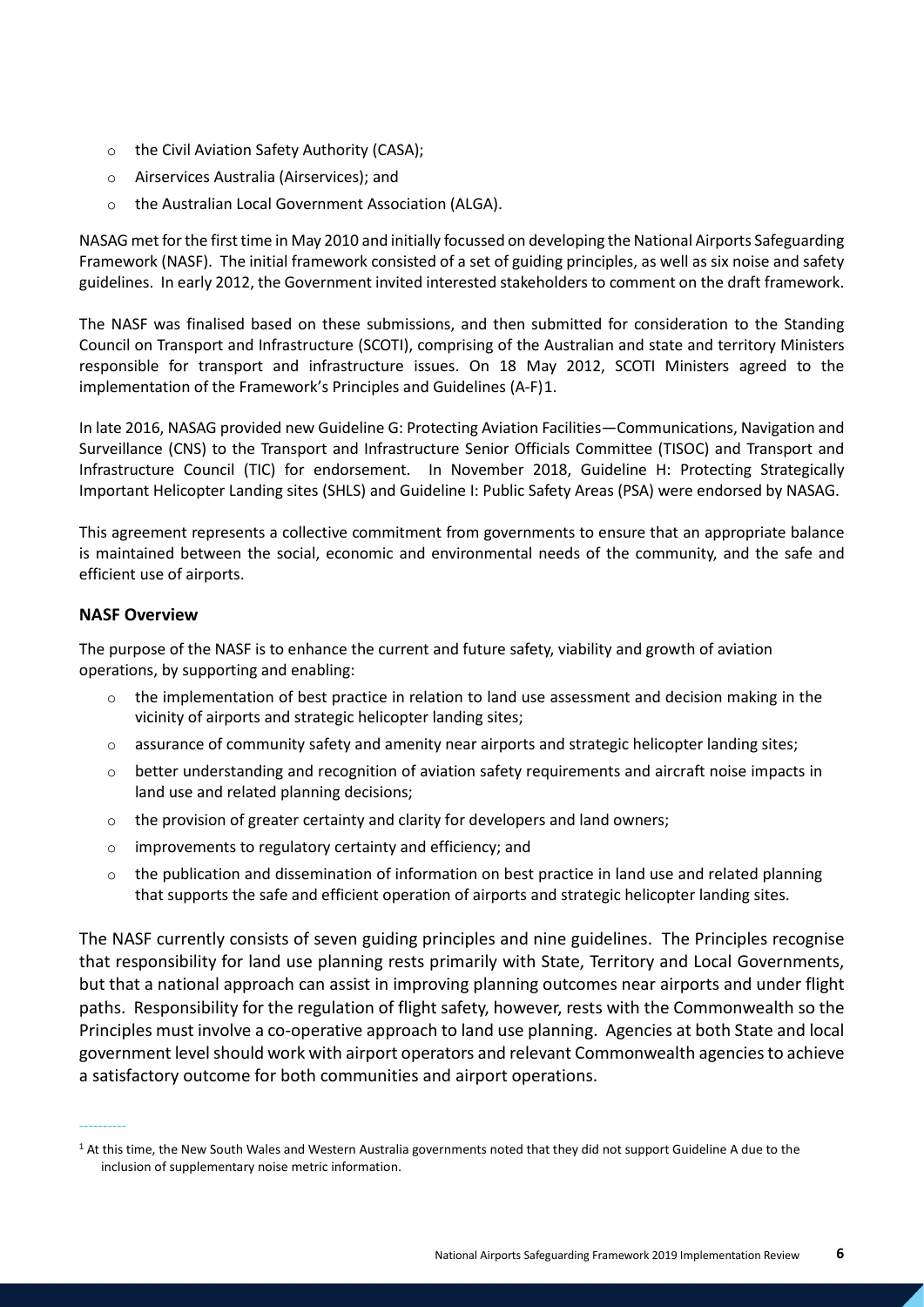As well as the public at large, NASF has implications for those working in town planning, residential or commercial development, building construction or related industries, and the aviation industry.

### <span id="page-6-0"></span>**NASF Principles**

----------

| Principle 1        | The safety, efficiency and operational integrity of airports should be protected by all<br>governments, recognising their economic, defence and social significance.              |
|--------------------|-----------------------------------------------------------------------------------------------------------------------------------------------------------------------------------|
| <b>Principle 2</b> | Airports, governments and local communities <sup>2</sup> should share responsibility to ensure<br>that airport planning is integrated with local and regional planning.           |
| <b>Principle 3</b> | Governments at all levels should align land use planning and building requirements in<br>the vicinity of airports.                                                                |
| <b>Principle 4</b> | Land use planning processes should balance and protect both airport/aviation<br>operations and community safety and amenity expectations.                                         |
| <b>Principle 5</b> | Governments will protect operational airspace around airports in the interests of both<br>aviation and community safety.                                                          |
| <b>Principle 6</b> | Strategic and statutory planning frameworks should address aircraft noise by applying<br>a comprehensive suite of noise measures.                                                 |
| <b>Principle 7</b> | Airports should work with governments to provide comprehensive and understandable<br>information to local communities on their operational requirements and potential<br>impacts. |

<span id="page-6-1"></span><sup>2</sup> Includes local residents, landowners, businesses and developers operating in the vicinity of airports.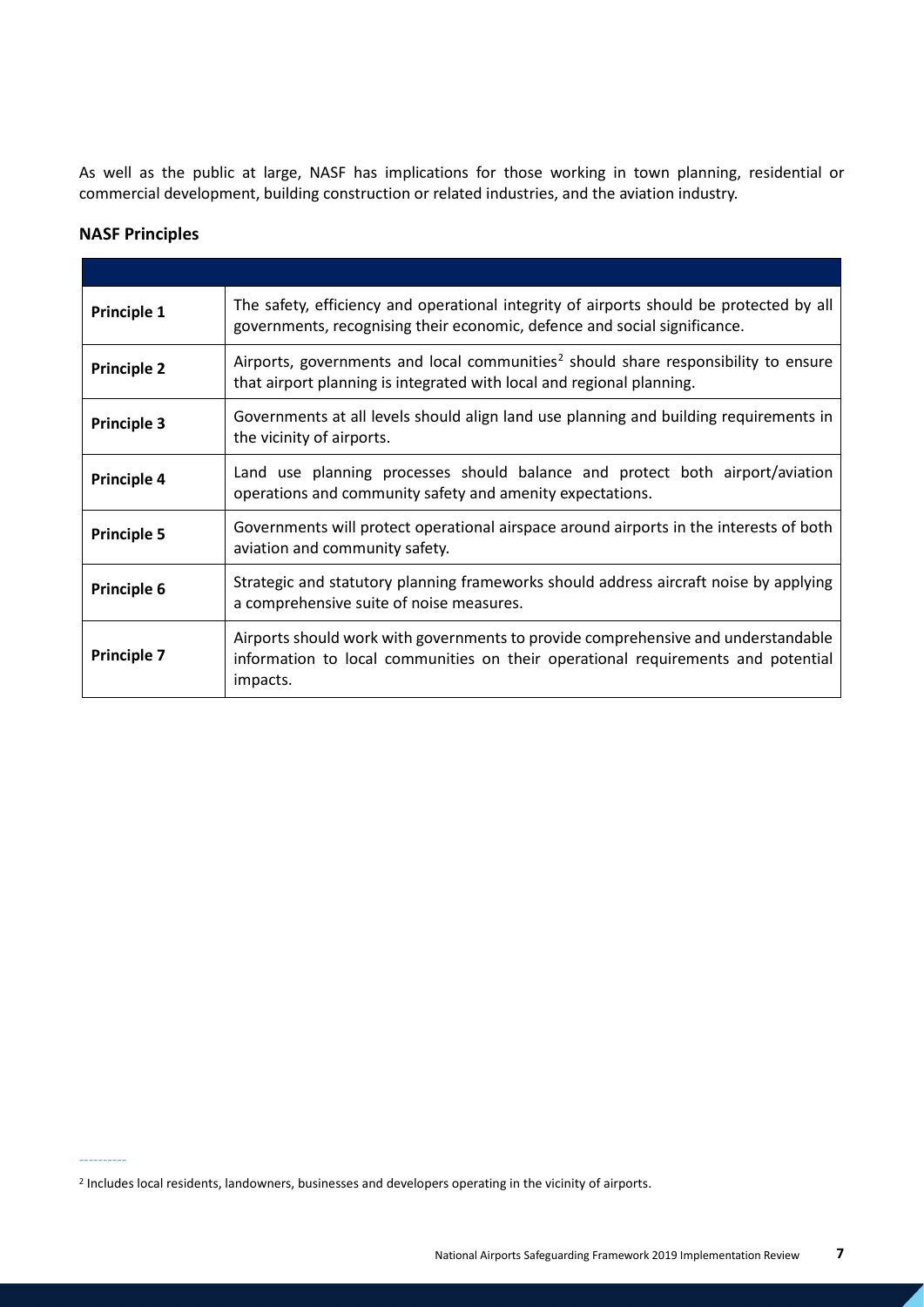### <span id="page-7-0"></span>**NASF Guidelines**

| <b>Guideline A</b> | Measures for Managing Impacts of Aircraft Noise                                                                  |
|--------------------|------------------------------------------------------------------------------------------------------------------|
| <b>Guideline B</b> | Managing the Risk of Building Generated Windshear and Turbulence at Airports                                     |
| <b>Guideline C</b> | Managing the Risk of Wildlife Strikes in the Vicinity of Airports                                                |
| <b>Guideline D</b> | Managing the Risk to Aviation Safety of Wind Turbine Installations (Wind Farms)/Wind<br><b>Monitoring Towers</b> |
| <b>Guideline E</b> | Managing the Risk of Distractions to Pilots from Lighting in the Vicinity of Airports                            |
| <b>Guideline F</b> | Managing the Risk of Intrusions into the Protected Operational Airspace of Airports                              |
| <b>Guideline G</b> | Protecting Aviation Facilities - Communication, Navigation and Surveillance (CNS)                                |
| <b>Guideline H</b> | Protecting Strategically Important Helicopter Landing Sites                                                      |
| <b>Guideline I</b> | Managing the Risk in Public Safety Areas at the Ends of Runways                                                  |

### **Previous Reporting**

#### **2013—12-month update**

In May 2013, SCOTI considered NASAG's 12-month update on the implementation of the NASF in jurisdictions. During preparation of the update, it was evident that NASF was not yet in full operation in any jurisdiction. The update therefore focussed on the progress made to date in implementing NASF into jurisdictions' respective planning regimes.

NASAG developed a communication strategy and associated NASF Factsheet that was released to key stakeholders and the public in August 2014.

#### **2015—3-year update**

In August 2015 TIC members considered NASAG's 3-year update on the operation and implementation of NASF. This report indicated that in order to implement the guidelines jurisdictions would need to review key policies, legislation and regulatory provisions. At this time, some jurisdictions indicated a preference to use NASF as advisory guidance rather than have it formally referenced in legislation.

Key points to note from the update report included:

- o All jurisdictions indicated that some use was being made of the NASF.
- $\circ$  There is increased awareness of airport protection issues at the local and state levels with land use decisions increasingly referencing the Framework and considering its implications.
- o In relation to Guideline A (noise), the Commonwealth sought a review by Standards Australia of Australian Standard AS 2021-2000 Acoustics - Aircraft Noise Intrusion – Building Siting and Construction (AS2021). The review was finalised in March 2015 with the release of AS2021-2015.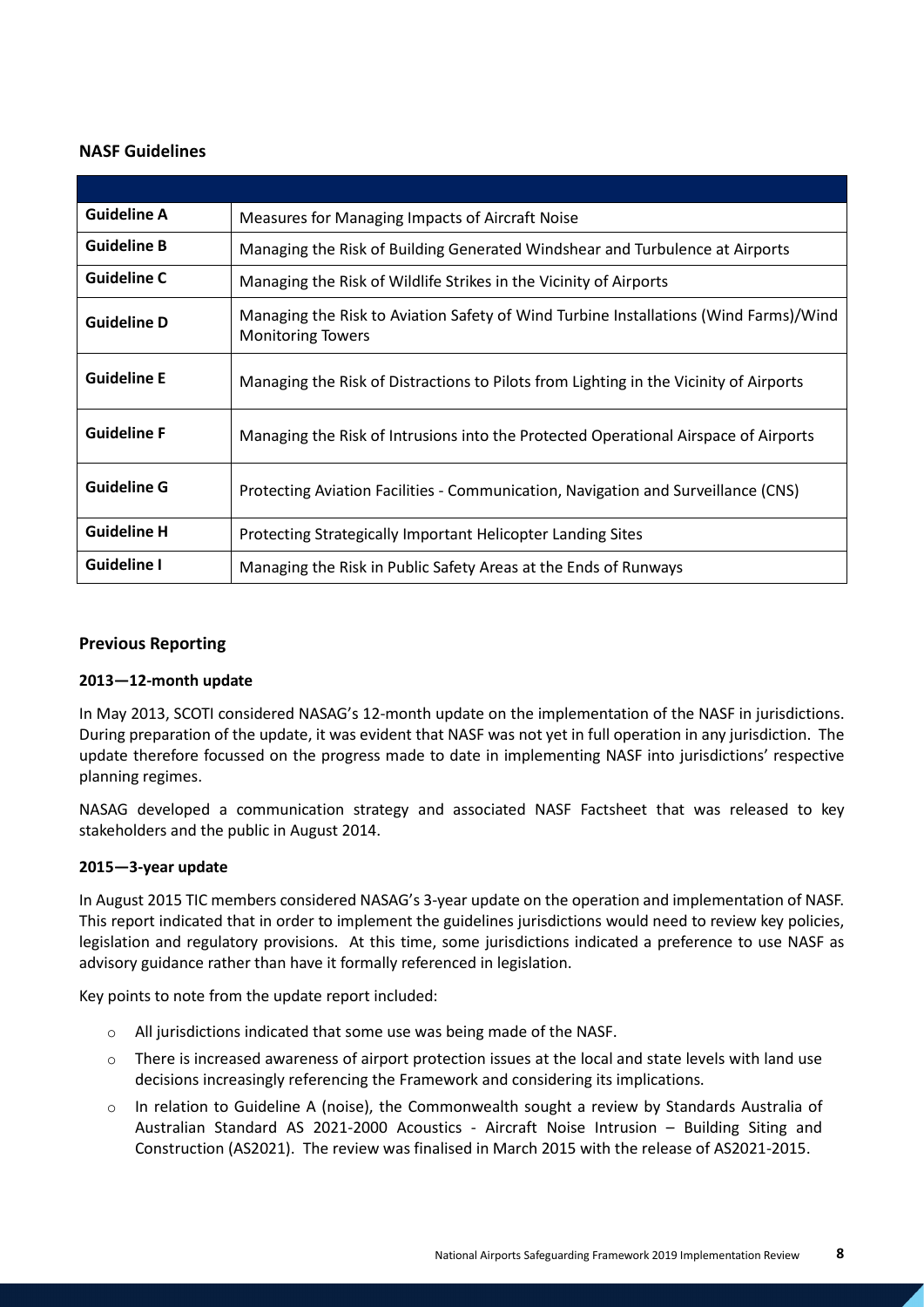- o In June 2014 Standards Australia agreed to an additional aircraft noise project involving the development of an Information Handbook for describing and explaining aircraft noise impacts. This project was completion by the end of 2015.
- o The NASAG prepared a revision to Guideline A to reflect what is contained in the updated Standard and Handbook.
- o To share information on good practice NASAG developed a communication strategy and associated NASF Factsheet, released and circulated to key stakeholders and the public in August 2014.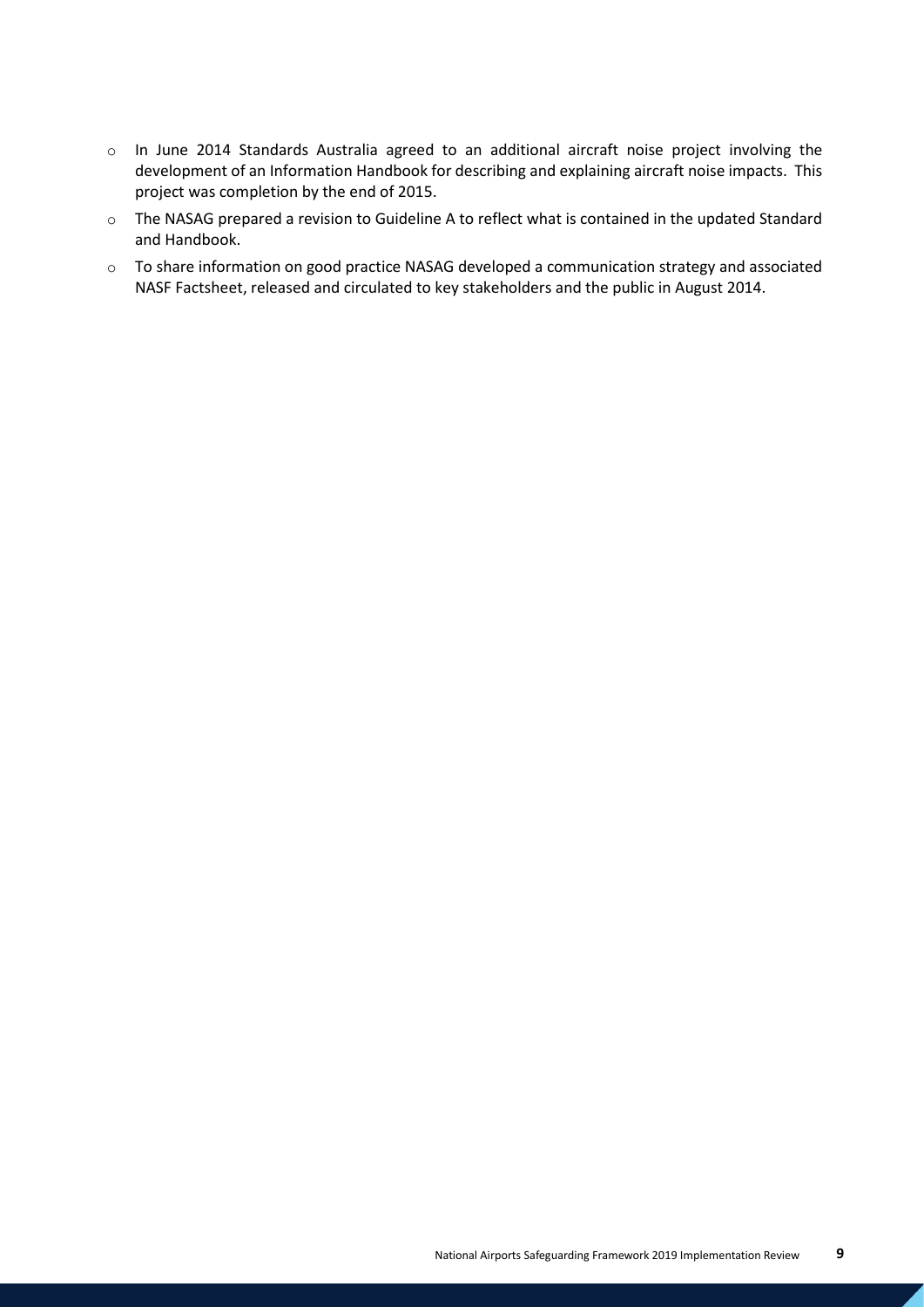## <span id="page-9-0"></span>Review Process

In March 2019, at the 24th NASAG meeting, members agreed that it would be timely for a review of NASF implementation to be undertaken.

Terms of Reference and a timeframe for the review were agreed at the 25th NASAG meeting in August 2019. In early September 2019, interested stakeholders were invited to provide submissions. Information was published on the NASF web portal, and included in the Australian Airports Association newsletter.

### <span id="page-9-1"></span>**Terms of Reference**

The main objective of the Review is to evaluate how well the NASF is meeting its stated purpose to improve community amenity and ensure recognition of aviation safety requirements in land-use planning decisions.

The Review sought comments from members of NASAG, the aviation industry and over 600 local government and community stakeholders on the NASF implementation progress. Feedback was sought on the following matters:

- o Whether the NASF has been/is being embedded in legislation/regulations;
- $\circ$  Whether the NASF is reflected in policy, guidance and any other planning advice;
- o What impediments (if any) have there been to full implementation;
- $\circ$  The level of awareness, consideration and use of the NASF principles and Guidelines A to I by relevant government agencies, public and private airport operators;
- $\circ$  The level of industry and community stakeholder awareness and familiarity with the NASF framework and guidelines; and
- $\circ$  Any specific case studies to illustrate the impact of NASF on land use planning decisions.

The consultation period for submissions ran for 12 weeks from 2 September to 22 November 2019. During this period, 42 submissions were received.

Following NASAG's consideration of this Implementation Review Report, recommendations will be prepared for consideration at the Infrastructure and Transport Senior Official Committee (ITSOC) and Infrastructure and Transport Ministers' Meeting (ITMM).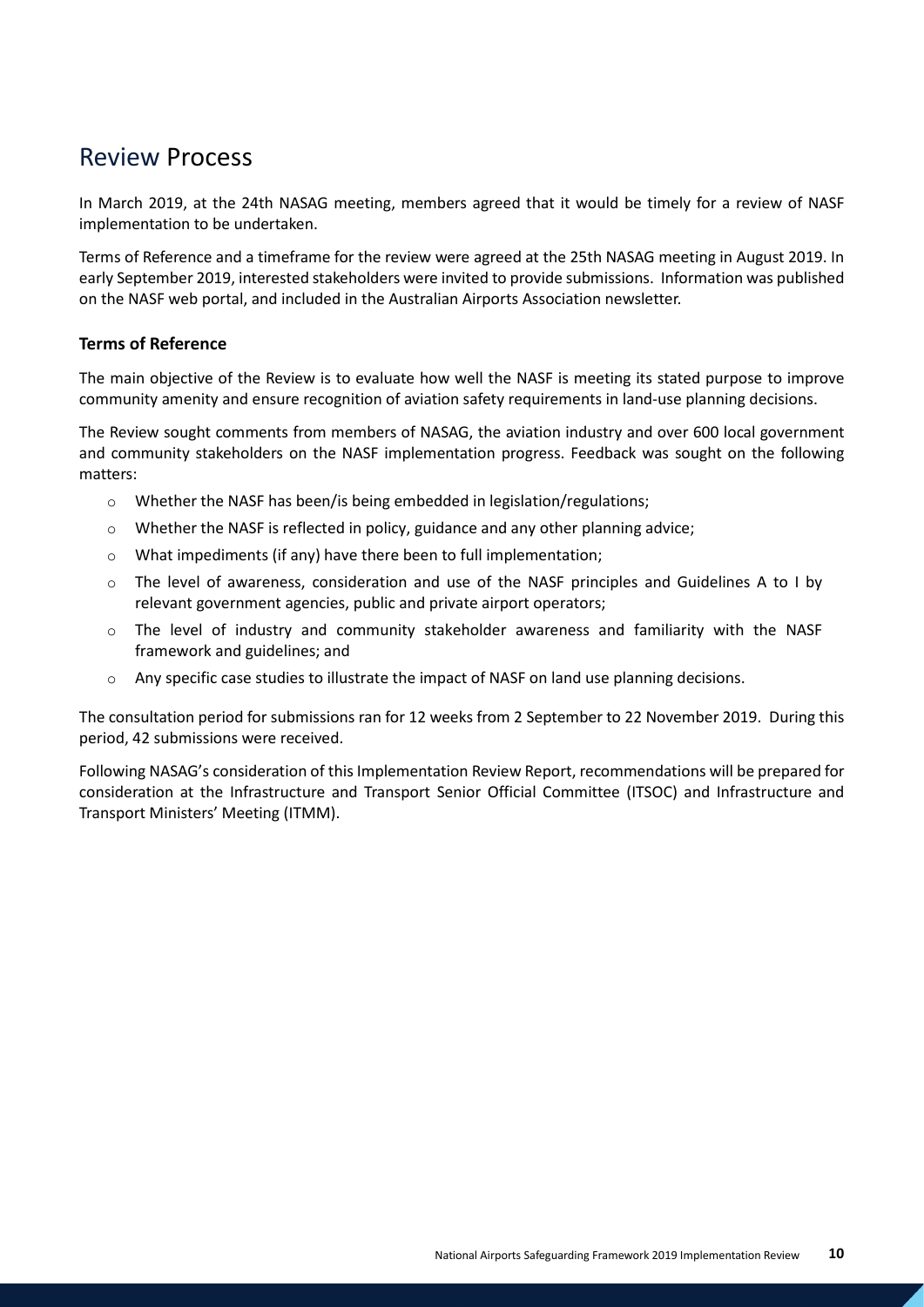### <span id="page-10-0"></span>**Submissions Received – List of Stakeholders**

| <b>Stakeholder</b>                                                            | <b>Type of Stakeholder</b>        |
|-------------------------------------------------------------------------------|-----------------------------------|
| <b>Bureau of Meteorology</b>                                                  | <b>Australian Government</b>      |
| Hume Residents Airport Action Group                                           | Community Group - Victoria        |
| <b>Australian Mayoral Aviation Council (AMAC)</b>                             | Council - National body           |
| Camden City Council                                                           | Council - New South Wales         |
| <b>Tweed Shire Council</b>                                                    | Council - New South Wales         |
| <b>Wollondilly Shire Council</b>                                              | Council - New South Wales         |
| City of Sydney, NSW                                                           | Council - New South Wales         |
| Sutherland Shire Council, NSW                                                 | Council - New South Wales         |
| Canterbury Bankstown Council, NSW                                             | Council - New South Wales         |
| Livingstone Council                                                           | Council - Queensland              |
| Townsville City Council                                                       | Council - Queensland              |
| <b>Brisbane City Council</b>                                                  | Council - Queensland              |
| <b>Gladstone Regional Council</b>                                             | Council - Queensland              |
| City of Playford                                                              | Council - South Australia         |
| <b>City of West Torrens</b>                                                   | Council - South Australia         |
| City of Salisbury                                                             | Council - South Australia         |
| Northern Midlands Council                                                     | Council - Tasmania                |
| <b>Brimbank Council</b>                                                       | Council - Victoria                |
| <b>Moreland City Council</b>                                                  | Council - Victoria                |
| City of Moonee Valley                                                         | Council - Victoria                |
| City of Cockburn                                                              | Council - Western Australia       |
| City of Stirling                                                              | Council - Western Australia       |
| Archerfield Airport                                                           | <b>Leased Federal Airport</b>     |
| Sydney Airport                                                                | <b>Leased Federal Airport</b>     |
| <b>Essendon Fields Airport</b>                                                | <b>Leased Federal Airport</b>     |
| Sydney Metro Airports (Bankstown and Camden)                                  | <b>Leased Federal Airport</b>     |
| Australian Pacific Airports Corporation Ltd (Melbourne and<br>Launceston)     | <b>Leased Federal Airports</b>    |
| Queensland Airports Limited (Gold Coast, Townsville, Longreach,<br>Mount Isa) | Leased Federal & private airports |
| Avisure                                                                       | Industry - Consultant             |
| Australian Airline Pilots' Association (AusALPA)                              | Industry - Peak Body              |
| <b>Australian Airports Association</b>                                        | Industry - Peak Body              |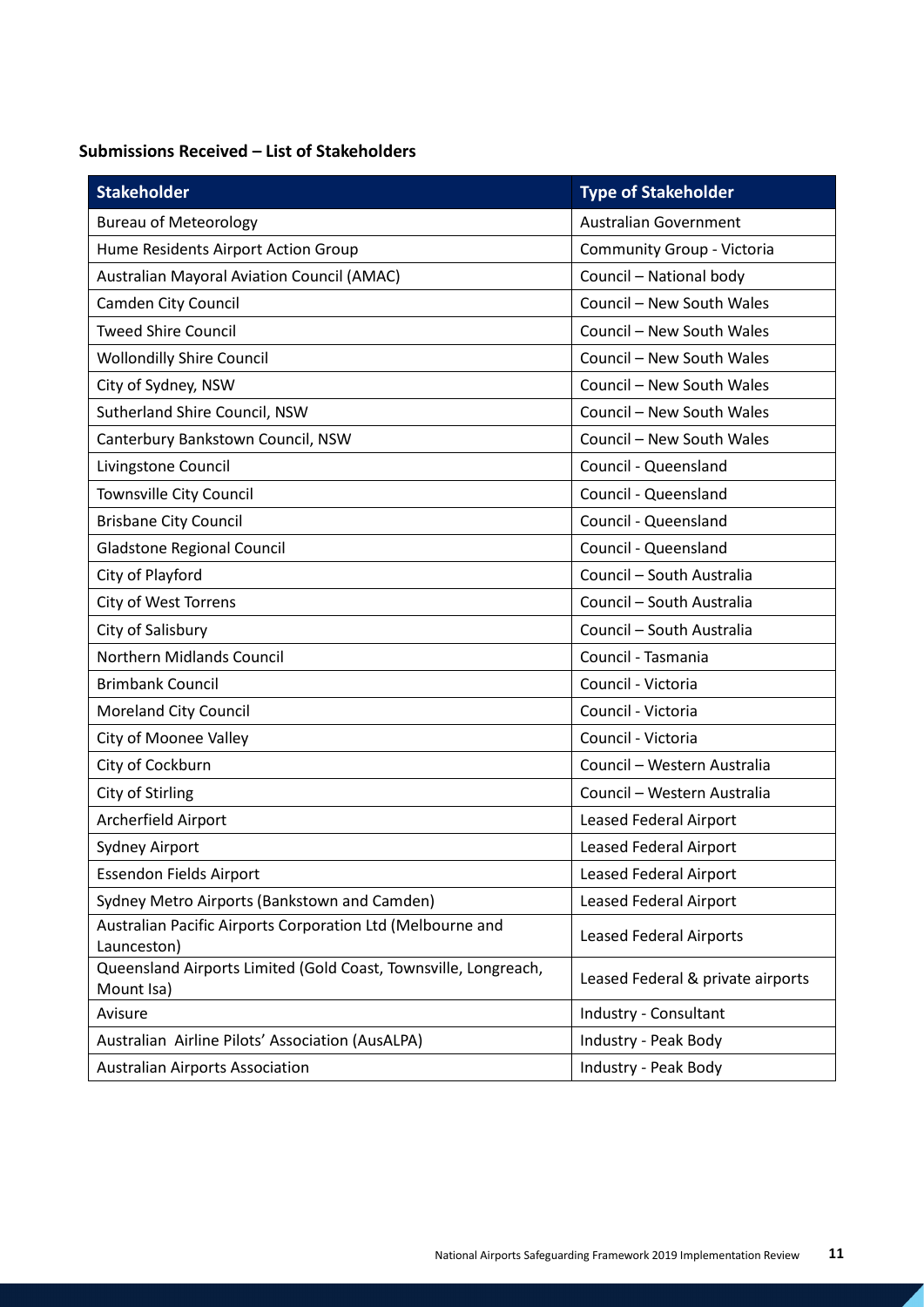# <span id="page-11-0"></span>Implementation Advice from NASAG Members

The 2019-20 review highlights progress towards implementation of the NASF in each jurisdiction continues. This supports the NASAG's view that since the 2009 Safeguarding Discussion Paper there has been significant progress made to increase awareness of aviation-related planning issues nationally.

Internationally, the NASF concepts have been integrated into land use planning documents in Christchurch (New Zealand) and in the United Kingdom.

This section summarises the input received from NASAG members as part of the Implementation Review.

### <span id="page-11-1"></span>**Commonwealth**

----------

Airports are a vital part of the nation's infrastructure, drivers of the local economy and essential employment hubs. The Australian Government continues its belief that a more informed and integrated land use planning approach is important in balancing the interests of the local economy and the effective use of airports with the preservation of the amenity and safety of surrounding communities.

The Australian Government recognises that responsibility for land use planning on non-Commonwealth land rests primarily with State, Territory and local Governments. Regulation of airspace and flight safety rests with the Australian Government, as well as on-airport planning for the 22 leased federal airports<sup>[3](#page-11-2)</sup> and Defence aerodromes.

A key priority for Defence is to work closely with relevant State, Territory, local governments, planning agencies and industry and to actively seek amendments to the relevant planning legislation, instruments and policies around Defence sites in order to mitigate the impacts of encroachment on Defence's activities. The establishment of NASAG has provided an additional avenue for Defence to engage with relevant State and Territory agencies at a strategic level on encroachment issues around our airfields. Defence applies the relevant NASF Guidelines to military airfields, and certainly refers to NASF Guidelines when assessing and providing comments to State, Territory and Local Government planning authorities on a range of complex land planning strategies, development applications and strategic plans.

Through its role as Secretariat to NASAG, the Australian Government led drafting and consultation on the technical guidance documents within the NASF, and will maintain the currency of these documents through regular review and the continued provision of Secretariat services to NASAG.

To this effect, as agreed at the 25<sup>th</sup> NASAG meeting on 21 August 2019, the Australian Government will lead further NASAG analysis of Guideline B (windshear), and reviews of Guidelines C (bird and wildlife strike) and D (windfarms).

Commonwealth implementation of NASF has occurred at various levels:

 $\circ$  Work with the 22 leased federal airports to raise awareness of NASF-related issues is ongoing. The Department of Infrastructure, Transport, Regional Development and Communications (the Department) has conveyed an expectation to airport operators that airports located on Commonwealth land will implement the practices recommended in the NASF Principles and Guidelines as part of ongoing airport planning.

<span id="page-11-2"></span><sup>3</sup> Including Nancy Bird (Western Sydney) Airport currently under construction.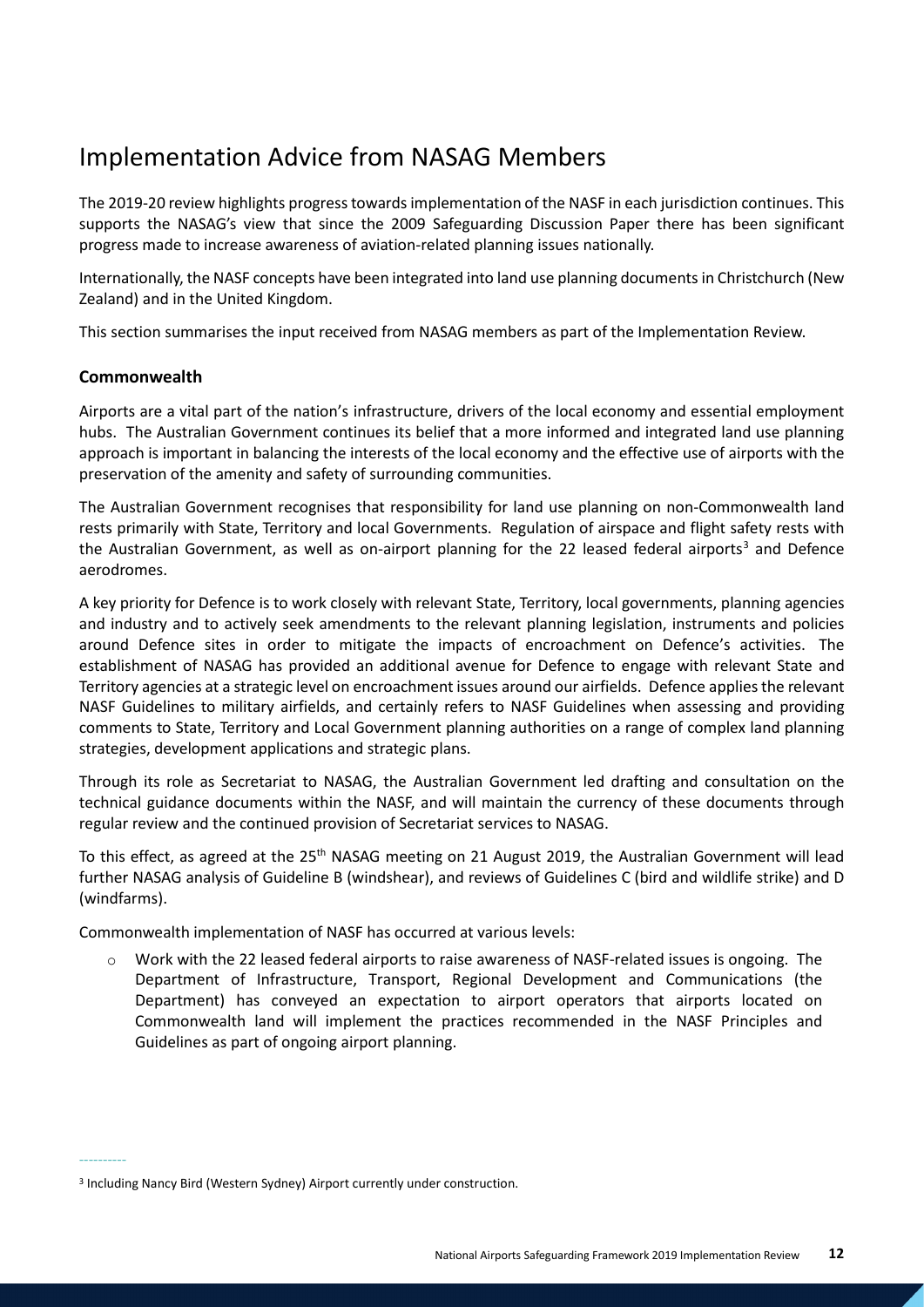- $\circ$  In recent years, the Department has included consideration of the NASF in its examination of master plans and major development plans for the leased federal airports. During these processes, CASA and Airservices also provide comments on NASF issues within their sphere of work.
- o In the broader context, the Department regularly engages with state and local government to provide comment on development and planning proposals and potential aviation-related impacts.
- $\circ$  The Western Sydney Unit of the Department is a key contributor in the policy work undertaken by the Western Sydney Planning Partnership (a key commitment of the Western Sydney City Deal) for land use planning around the new airport in western Sydney. Consideration of NASF-related issues such as wildlife strike, glare, plumes and noise are part of this work.
- $\circ$  The Government proactively engages with industry and state/territory and local governments to explain aviation safety requirements and the risk to aviation safety that high-rise developments in central business districts (CBDs) may pose.

As part of a legislative sunsetting process, the Department is undertaking a review of the regulation of protected airspace. This work will include consultation on a more public and transparent process to establish protected airspace near capital city airports to provide greater certainty around allowable building heights for on and off airport development.

Under the *Airports Act 1996* and the Airports (Protection of Airspace) Regulations 1996, the Department assesses proposals for activities (such as construction cranes and tall buildings) that will intrude into prescribed airspace. Decisions made by the Department on these activities take into account advice from the relevant airport, industry, Airservices and CASA.

The government took on a lead role to secure the 2015 review of Australian Standard AS2021 (aircraft noise intrusion) and development of the Australian Standards noise information handbook.

### <span id="page-12-0"></span>**Department of Defence**

NASAG has provided an avenue for strategic engagement by Defence with relevant State and Territory agencies on encroachment issues around its aerodromes.

Defence's experience is that relevant State, Territory and local government agencies have adopted some of the Guidelines but not all, and there does not appear to be a list available on which Guidelines have been adopted and by what jurisdiction. Defence recognises that it is up to state and local government planning authorities as to which aspects of the guideline they choose to implement. Defence will continue to use the public safety guideline to raise awareness with state and local government planning authorities of the need for military public safety zones for our major airbases and advise on compatible land uses as a reference tool for considering public safety risk. Airservices remains committed to confirming/supplying data for ground-based infrastructure in order to assist airports and jurisdictions in managing airspace and communication, surveillance and navigation equipment related land use planning issues.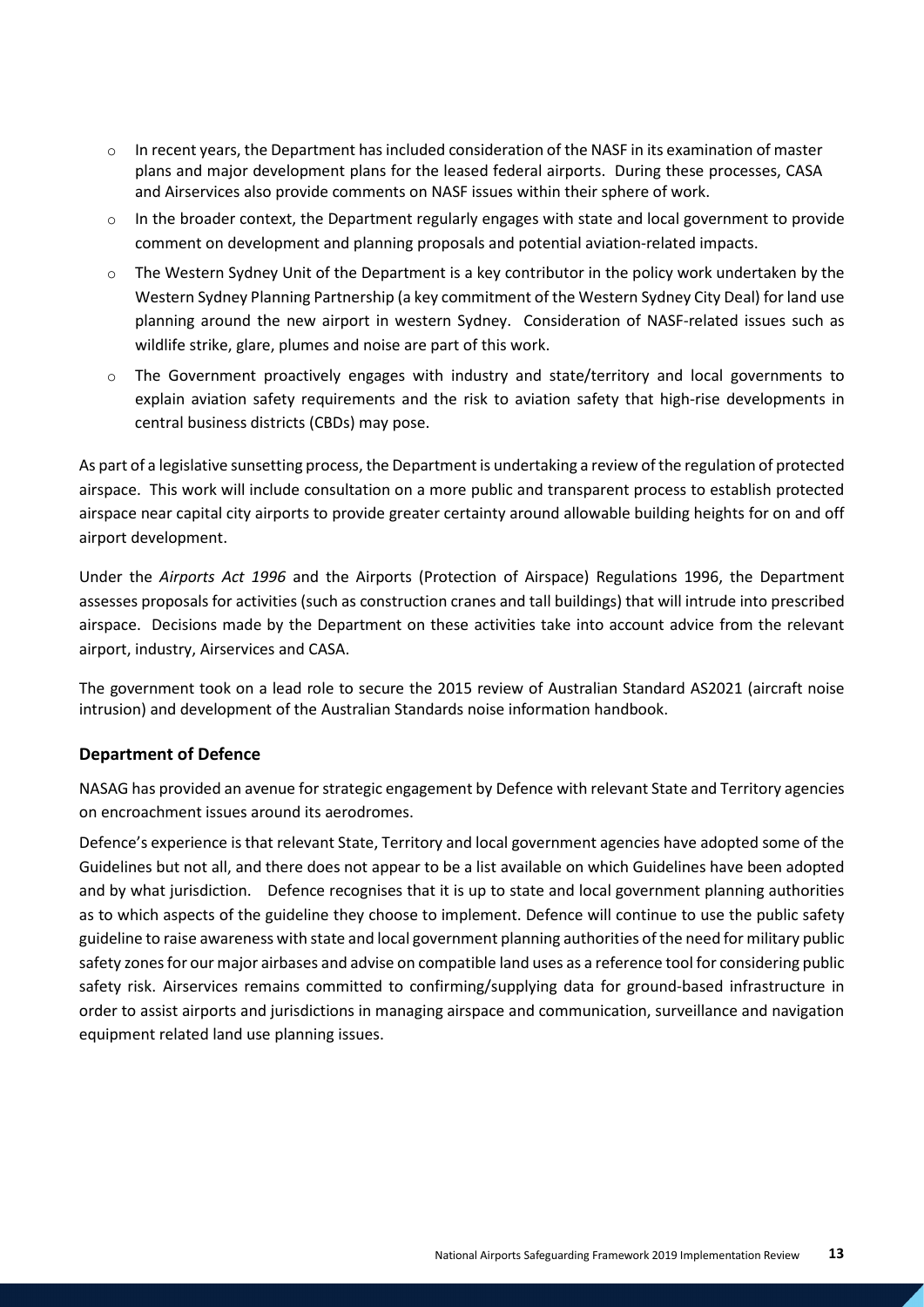### <span id="page-13-0"></span>**Australian Capital Territory**

### *Whether the NASF has been/is being embedded in legislation/regulations*

The ACT has a dual planning regime. The Australian Government (through the National Capital Authority) and ACT Government (through the Environment, Planning and Sustainable Development Directorate) share planning responsibility in the ACT.

The Australian Government, through the National Capital Plan, is responsible for Canberra's role and functioning to serve its national purposes, and for specific land use planning and approval in defined areas of the ACT. The ACT Government, through the Territory Plan, is responsible for planning and development matters on all other Territory land.

The National Capital Plan (NCP) incorporates some general policies around aircraft noise, protected airspace, airport obstacle limitation surface and bird strike but does not specifically identify the National Airports Safeguarding Framework (NASF).

The NASF has yet to be formally embedded into the ACT's Territory Plan. The Territory Plan guides planning and development in the ACT and is used to manage development in the ACT, particularly how land is used and what can be built, the assessment of development applications, the development of new estates and the management of public land.

The ACT planning system is currently being reviewed to develop a simplified system with greater certainty and improved design and quality outcomes. It is intended that NASF will be incorporated into the 'revised' Territory Plan in 2022, subject to consideration by the Government. Notwithstanding, NASF advice is being provided on specific development applications and rezoning proposals in the vicinity of Canberra Airport.

#### *Whether the NASF is reflected in policy, guidance and any other planning advice*

The ACT Planning Strategy 2018 incorporates a description and the purpose of the NASF, together with the following specific implementation actions:

- o Action No. 2.6.3—Incorporate appropriate provisions for the National Airports Safeguarding Framework in the review of the Territory Plan.
- o Action No. 2.6.4—Plan for complementary and compatible economic development opportunities around Canberra Airport.

The Planning Strategy outlines the strategic vision for planning in the ACT and provides the framework for a range of actions that will allow the city to respond to ongoing growth and change.

Action No. 2.6.4 refers to the work current being undertaken by the Environment, Planning and Sustainable Development Directorate on the Eastern Broadacre planning project that is assessing areas on the eastern side of Canberra and in the vicinity of Canberra Airport for potential employment generating uses and development. NASF advice is being provided on specific development applications and rezoning proposals in the vicinity of Canberra Airport.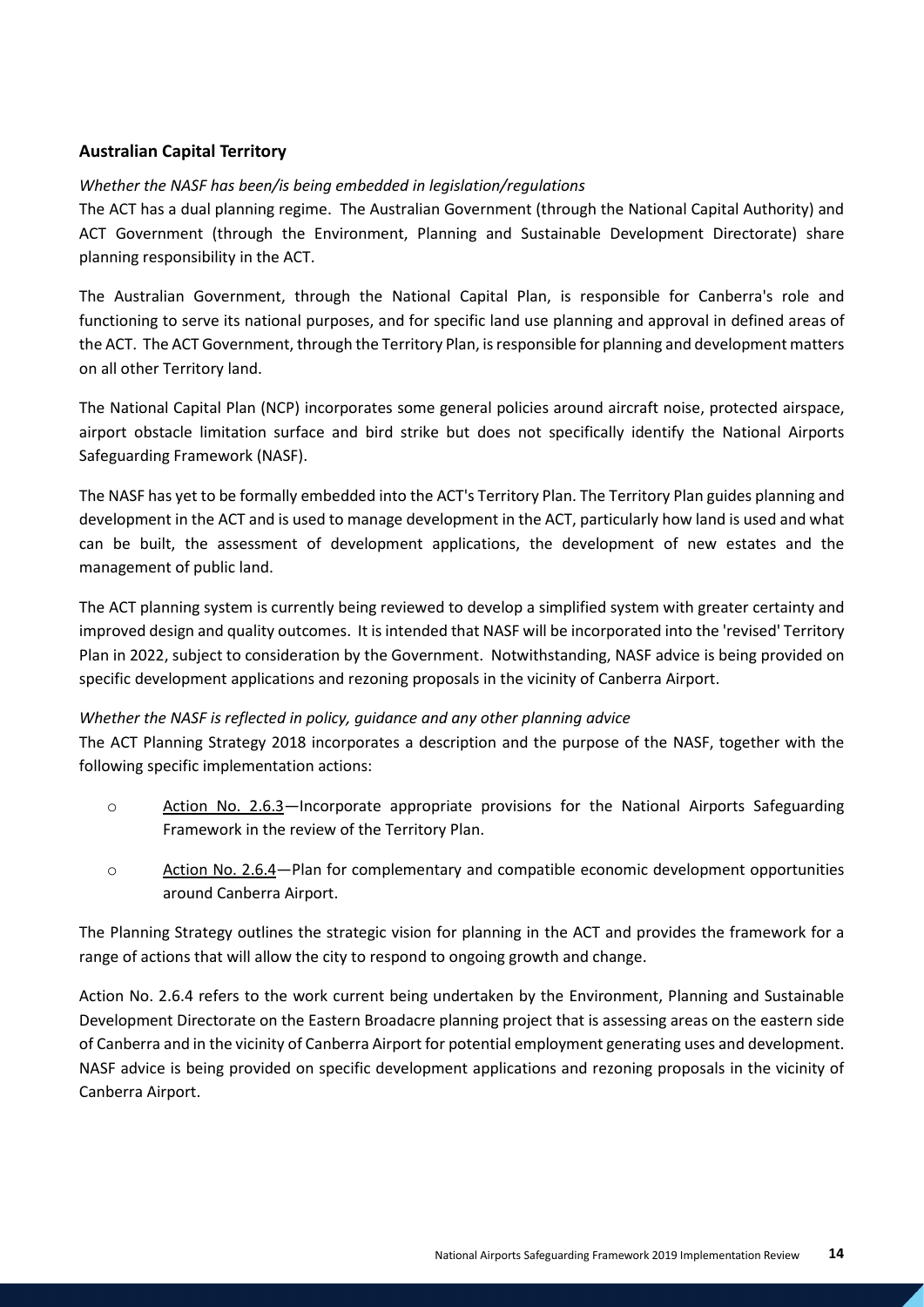### *What impediments (if any) have there been to full implementation*

The incorporation of NASF into the Territory Plan was intended to have occurred concurrently with rezoning for development areas arising from the Eastern Broadacre Strategic Assessment. The strategic assessment is being progressed under the Commonwealth's Environment Protection and Biodiversity Conservation Act 1999. Given the delays experienced by this project, NASF's implementation is not intended to form part of the 'revised' Territory Plan in 2022, subject to agreement by the Government.

### *The level of awareness, consideration and use of the NASF principles and Guidelines A to I by relevant government agencies, public and private airport operators*

There is a high level of awareness of the NASF within relevant government agencies and within the planning and land authority, which assesses and determines development applications. Canberra Airport is acutely aware of NASF and reference the principles and the guidelines in their draft 2020 airport master plan. The draft master plan states, "Canberra Airport has adopted and considers all relevant NASF Guidelines when assessing on-airport development, including Airport operations and encourages the ACT to formally incorporate NASF into the Territory Plan".

### *The level of industry and community stakeholder awareness and familiarity with the NASF framework and guidelines*

Industry and community respectively have a medium and low-level awareness of the NASF. This is, in part, because the areas surrounding Canberra Airport and its flight paths are generally rural or non-residential land. The major urban area of Canberra is more distant from the airport and not generally affected by aircraft noise.

### <span id="page-14-0"></span>**New South Wales**

----------

Local Environmental Plans (LEPs) guide planning decisions for local government areas. They do this through zoning and development controls that provide a framework for the way land is used. Standard LEP clauses 7.4 and 7.6 address the NASF-related issues of airspace and aircraft noise.

Some Councils have chosen to include additional clauses relating to other aviation issues such as strategic helicopter landing sites<sup>[4](#page-14-1)</sup>, and the NASF as a whole<sup>[5](#page-14-2)</sup>.

Section 9.1 of the *Environmental Planning and Assessment Act 1979* (NSW) (EP&A Act) enables the Minister to direct Councils to address provisions to achieve or give effect to principles specified in the direction when preparing planning proposals. The Minister's Directions are contained in s 117 of the EP&A Act and include Direction 3.5 relating to Development near Regulated Airports and Defence Airfields and Direction 7.8 for implementation of the Western Sydney Aerotropolis Interim Land Use and Infrastructure Implementation Plan.

The NSW Department of Planning, Industry and Environment (DPIE) is currently working to standardise the Development Control Plans across NSW. A section 'Airport Overlays' has been proposed as a part of the

<span id="page-14-1"></span><sup>4</sup> Clause 7.17A and Map KYS-010 of the Liverpool Local Environmental Plan 2008 (LEP)

<span id="page-14-2"></span><sup>5</sup> Clause 3J.4 of the Botany Bay Development Control Plan 2013.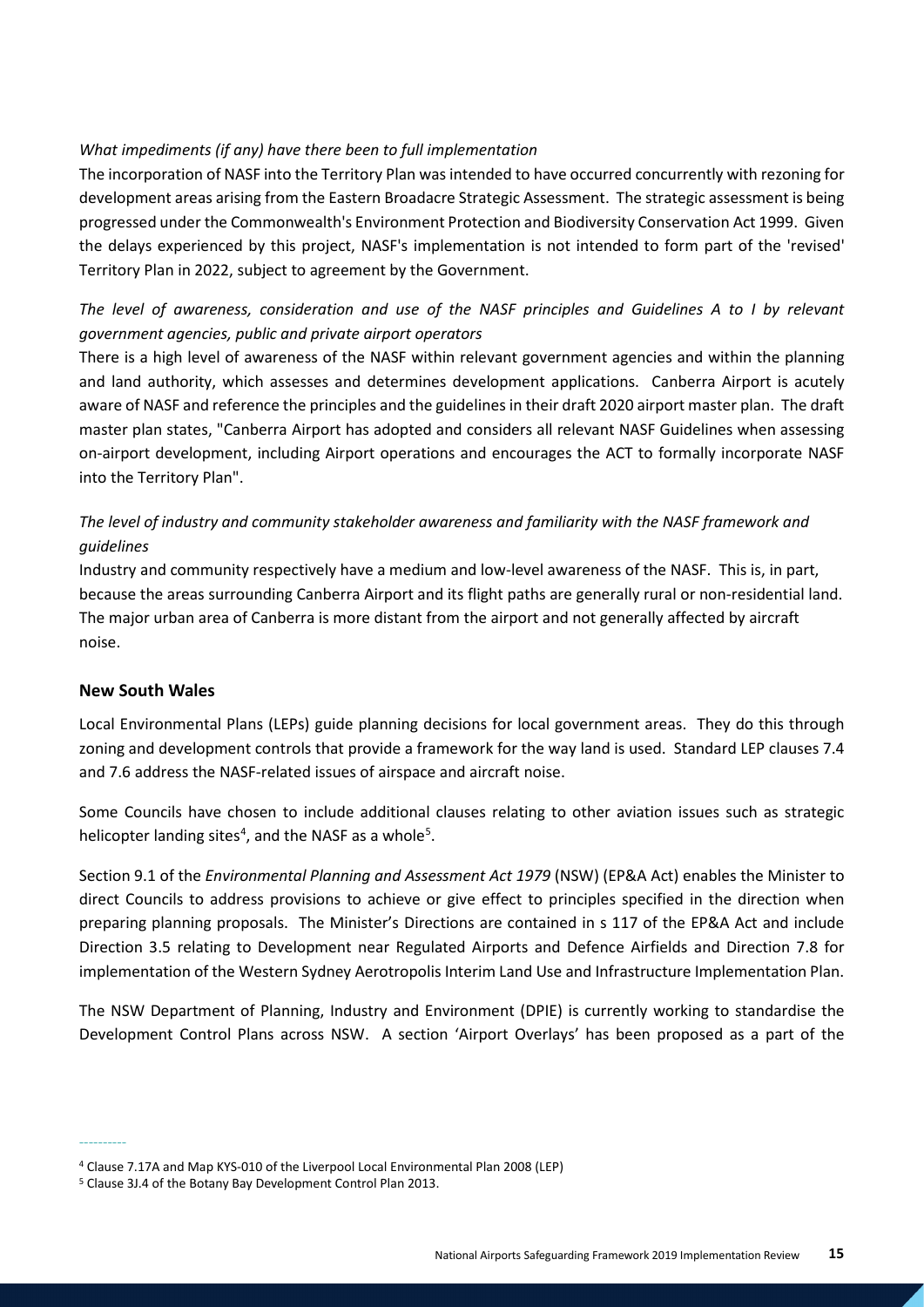Standard Template to allow Councils to address their concerns and propose measures for managing the impacts on airports.

DPIE staff seconded into the Western Sydney Planning Partnership will undertake the planning for the 11,200 hectares of land around Western Sydney International (Nancy-Bird Walton) Airport. DPIE are working closely with representatives of the Airport and the Department of Infrastructure, Transport, Regional Development and Communications to ensure appropriate mechanisms are implemented into the planning framework to safeguard the operations of the new airport.

Whilst the NSW government does not support Guideline A of the NASF, no noise sensitive development is permitted within the ANEC/ANEF 20 or above contours for the airport. This is more conservative than the requirements specified under AS2021 (2015).

DPIE has developed a paper, *Safeguarding Strategically Important Helicopter Landing Sites in NSW – Implementation of NASF Guideline H – Protecting Strategically Important Helicopter Landing Sites (SHLS)* to encourage planning authorities to incorporate the principles of Guideline H: Protecting Strategically Important Helicopter Landing Sites into their planning framework, safeguarding SHLS identified by Health Infrastructure and NSW Ambulance as requiring protection.

DPIE has also aided NSW Health and NSW Ambulance in their review of the document *Guidelines for Hospital Helicopter Landing Sites*. Proposed amendments include reference to and consistency with NASF Guideline H.

A *Wind Energy Guideline* was developed by DPIE to provide the community, industry and regulators with guidance on key planning considerations relevant to large-scale wind energy proposals in NSW. The Guideline includes a section on aviation safety noting – wind energy projects need to consider the potential safety hazards for aircraft through intrusions of wind turbines into the airspace and potential effects on navigation instruments.

DPIE considers development and availability of the Development Impact Assessment Portal Tool, identified in clause 31 of NASF Guideline G: Protecting Aviation Facilities—Communications, Navigation and Surveillance, to be vital to the successful roll out of this Guideline. The tool would assist government and proponents in determining the location of a Communication, Navigation or Surveillance (CNS) facility, whether a development will have an impact on a CNS facility and whether referral to Airservices and/or the airport operator is required.

While developing the land use planning policy for use around Western Sydney International (Nancy-Bird Walton) Airport, it became clear that clauses 49 and 50 of NASF Guideline I: Public Safety Areas (PSAs) suggest that only minor or local roads would be considered acceptable within PSAs. Most airports, particularly federally leased airports, include major roads and rail infrastructure that could extend into a PSA. DPIE considers it would be appropriate for a review of Guideline I to determine whether this is the intent and, if so, what mitigation measures will be implemented to ensure the airports can be adequately accessed by appropriate transport infrastructure whilst not comprising risks to public safety.

The DPIE has undertaken a comprehensive internal education program to inform staff of the NASF Guidelines and requirements when assessing proposals that could potentially affect the safe and efficient operation of an airport or SHLS.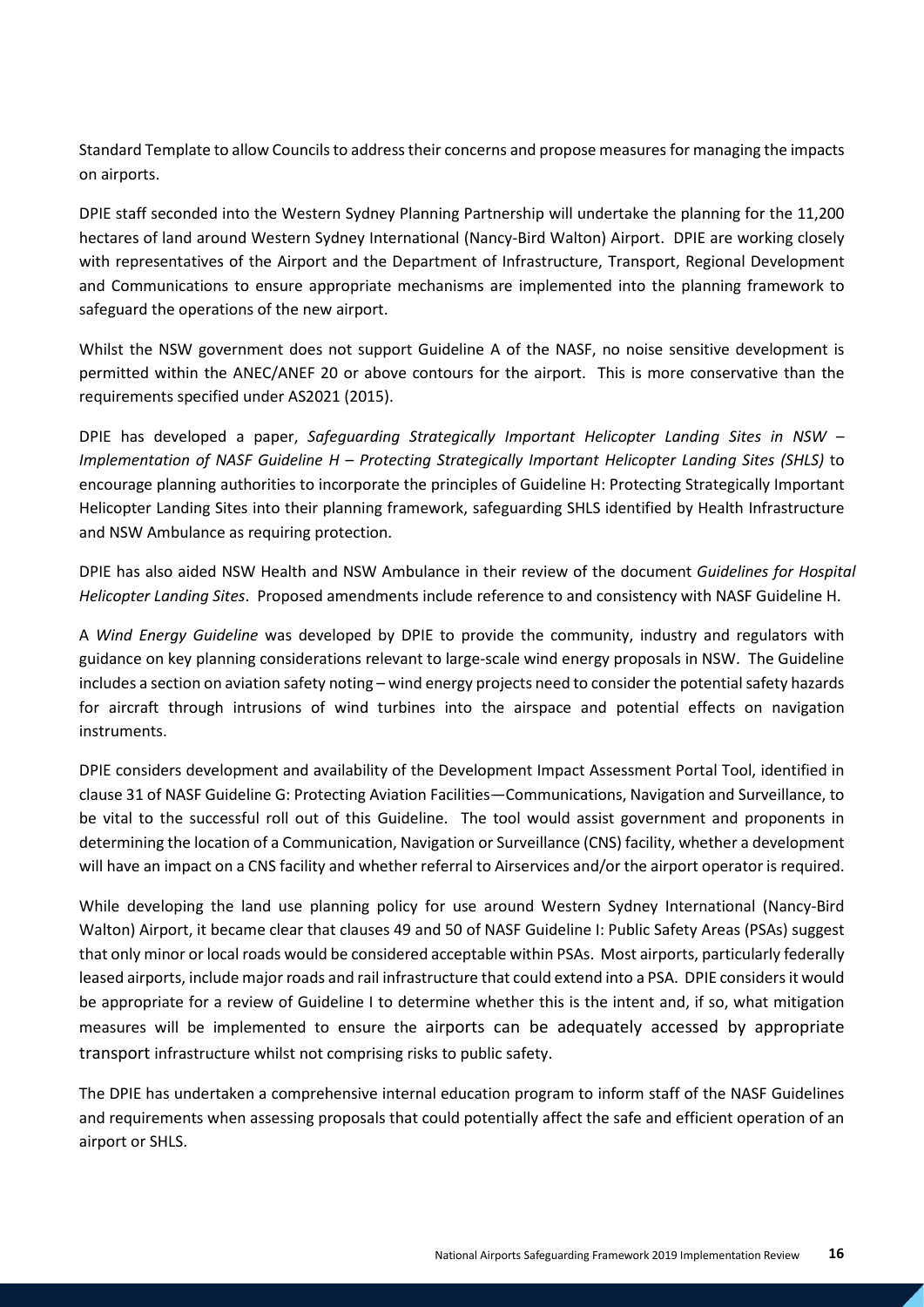DPIE was the key drafter of NASF Guideline H. During this process, consultation took place with relevant NSW stakeholders to inform the preparation of the guideline. Representatives from NSW Health Infrastructure, Ambulance NSW, CASA, Avipro, NSW Police, Westpac Lifesaver Rescue Helicopter, CHC Helicopter Services, Toll helicopters, NSW Rural Fire Service, National Parks and Wildlife Service and Liverpool City Council were consulted and participated in a DPIE led workshop. Additional consultation also occurred with the Australian Transport Safety Bureau, the Australian Aviation Wildlife Hazard Group, City of Parramatta Council's Strategic Planner and Penrith City Council's Development Assessment Manager.

Following TIC endorsement of the guideline, DPIE, Ambulance NSW and NSW Health Infrastructure worked to develop a comprehensive list of SHLS for NSW.

DPIE has undertaken significant industry consultation regarding the NASF guidelines including the Urban Development Institute of Australia; Property Council of Australia; Urban Taskforce and the Australian Airports Association.

### <span id="page-16-0"></span>**Northern Territory**

Recommendations relating to NASF guideline-specific issues are addressed through clause 6.9 (Land In Proximity to Airports) of the NT Planning Scheme. Provisions relating to Guidelines A, C and E are reflected in relevant regional land use and area plans, which contain land use policy with respect to land near airports.

Incorporation of Guideline H into the NT Planning Scheme is currently in progress in consultation with hospitals and helicopter operators. Adoption of Guideline B will be reviewed as trigger area templates proposed by the Guideline are updated. The Northern Territory supports the endorsement of Guideline I as it relates to civilian aviation facilities. The NT has previously expressed concern over recommendations of Guideline I regarding the establishment of Military PSZs for land near Defence Airports, which would likely affect Katherine and Darwin airports. The Northern Territory will continue to work with Defence and the Commonwealth to resolve issues around implementation.

### <span id="page-16-1"></span>**Queensland**

Queensland is well advanced in implementation of the Framework. No legislative changes have been required to implement the NASF in Queensland, as government policy and legislation already supports the protection of state-wide aviation infrastructure.

The NASF has been implemented primarily through the Queensland State Planning Policy (SPP). The SPP took effect in December 2013 and is supported by a comprehensive guideline and practice notes to assist local governments to reflect policy requirements in planning and development assessment decision-making processes. The SPP is supported by the SPP Interactive Mapping System that includes mapping layers for all aviation interests.

Specifically, the SPP requires local government to ensure their planning schemes:

o identify strategic airports and aviation facilities and associated protected surfaces such as obstacle limitation surface, or height restriction zone (Defence airfields), public safety areas, wildlife hazard buffer zones, lighting area buffer zones, Australian Noise Exposure Forecast (ANEF) contours and building restricted areas to facilitate compatible development surrounding airports and aviation facilities;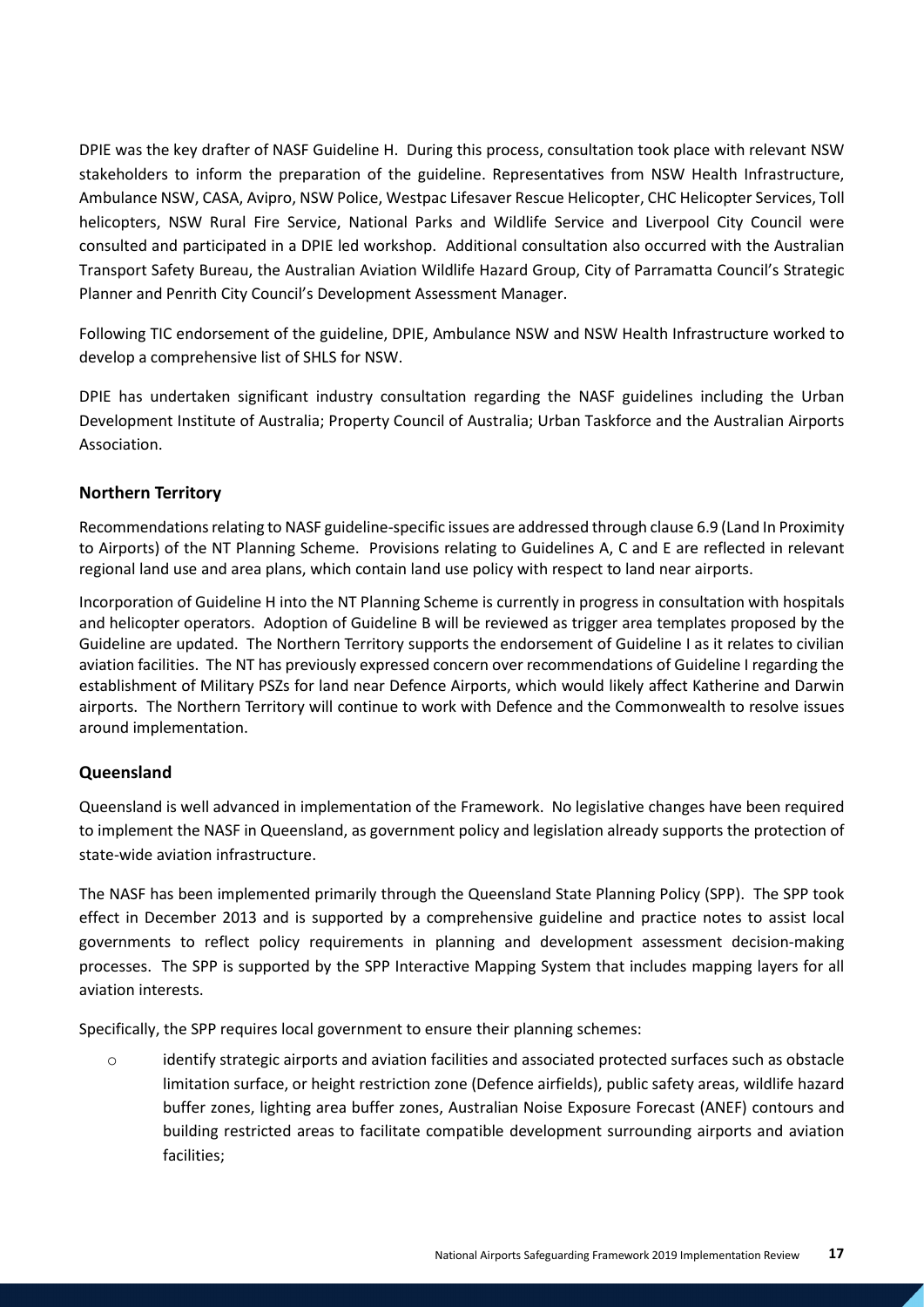- $\circ$  protect strategic airports by ensuring development does not compromise aircraft safety, operational airspace, risk to public safety and mitigates impacts from aircraft noise; and
- o include an example development code for assessing development applications located within mapped airport environs overlays.

The SPP does not include windshear planning constraints but notes that this matter will be considered in the next review of the SPP, subsequent to further development of the windshear policy at NASAG level. Queensland's advice to date is that further work on windshear is required to ensure the relevant technical information can be expressed in a way that is simple to understand and can be implemented in a land use planning context.

Queensland continues to work closely with the Commonwealth and other jurisdictions to progress implementation of Guideline H regarding development and implementation of a national approach to PSA's at runway ends. Queensland will also work collaboratively with Airservices Australia to trial the Development Impact Assessment Portal once developed.

### <span id="page-17-0"></span>**South Australia**

State Planning Policy 11 (Strategic Transport Infrastructure) provides that Planning and Design Code policy should provide guidance on the NASF and ensure that, where relevant, this is reflected in the Code. As the inaugural Code is largely a transition of existing policy from the SA Planning Policy Library (SAPPL) and current Development Plans, there may be elements of NASF that will not initially be incorporated.

As part of the development of the Urban Development Code, a range of policies have been proposed which are directly relevant to the NASF and land use and development around airports under the jurisdiction of the Federal Government across metropolitan Adelaide, in particular Adelaide and Parafield Airports.

The South Australian Government (in particular the Department of Planning, Transport and Infrastructure) has received feedback from the Adelaide and Parafield Airports Planning Coordination Forum which indicates that further work is required in relation to transitioning airport policies to the Code.

It is proposed that the South Australian Government and the Commission will continue to work with key airports stakeholders in relation to transitioning to the Code to include a more contemporary policy, mapping and assessment environment for key safeguarding issues.

It should be noted the Commission does not propose to implement new land use and development policies (e.g. in relation to 'public safety zones') without first consulting the Federal and South Australian governments in relation to these strategic matters. These matters are not considered transitional.

### <span id="page-17-1"></span>**Tasmania**

The State Planning Provisions' (SPP) Safeguarding of Airports Code currently address:

- o NASF Guideline A Measures for Managing Impacts of Aircraft Noise;
- o elements of NASF Guideline D Managing the Risk of Wind Turbine Farms as Physical Obstacles of Air Navigation; and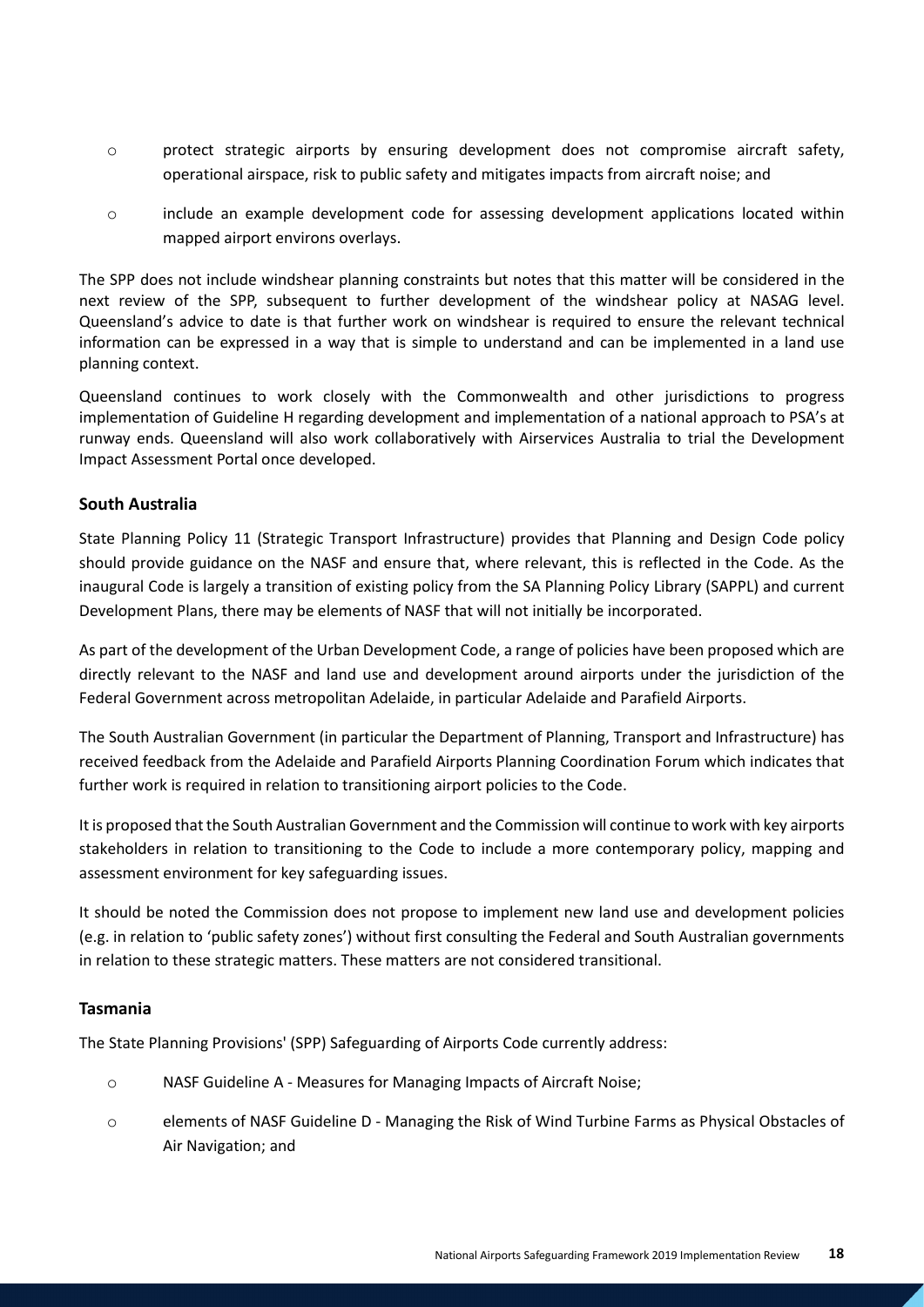o NASF Guideline F - Managing the Risk of Intrusion into the Protection Airspace of Airports.

Tasmanian Planning Policies (TPPs), which will provide the overarching policy guidance for land use and development in Tasmania, are expected to be the relevant instruments through which future application of NASF Guidelines will be considered. The TPPs will guide the allocation of planning zones, including to protect airports through any future rezoning proposals. The Tasmanian Government will commence the preparation of the TPPs in early 2020.

There may be future opportunities to refine the SPPs Safeguarding of Airports Code to address certain aspects of the remaining NASF Guidelines. Any revisions made to the Code will be considered in terms of their spatial application and thresholds for managing use and development.

### <span id="page-18-0"></span>**Victoria**

The Transport Integration Act 2010 (TIA) recognises that land use planning and transport planning are interdependent. Strategic land use decisions are brought under the Act's policy framework by the creation of interface bodies. All planning authorities under the Planning and Environment Act 1987 are interface bodies under the TIA. This means that land use agencies are required to take account of the TIA when making decisions that impact on the transport system. Equally, the TIA requires all Victorian transport agencies to work together towards the common goal of an integrated and sustainable transport system.

In addition, the Victoria Planning Provisions (VPP) is a set of standard planning provisions that provide the framework, standard provisions and state planning policy for all Victorian planning schemes. The VPP already includes policies in the State Planning Policy Framework (SPPF) for metropolitan, regional and rural planning, airport development, airport environs and wind turbines.

Amendment VC128 implemented the NASF as a policy reference document in Victoria's planning system in October 2015. Subsequently in November 2015, Amendment VC107 updated references to the Australia Standard AS2021:2015 in the Melbourne Airport Environs Overlay, Airport Environs Overlay and Ministerial Direction - The Form and Content of Planning Schemes.

Webpages were published online in November 2015 on the Department of Environment, Land, Water and Planning (DELWP) website to support planning for airports and environs safeguarding and the dissemination of NASF information and guidance. The first phase of the Victorian Government's Smart Planning program delivered a new standalone planning website at in December 2016, with refreshed airports planning content. Victoria engages the public and practitioners on NASF-related updates via the planning website and Matters subscriber service, including the present NASF Implementation Review.

Victorian representatives on the National Airports Safeguarding Advisory Group (NASAG) reaffirmed their commitment to NASAG and NASF in a June 2017 reply to the then Secretary, Department of Infrastructure and Regional Development.

The Minister for Planning has agreed to review the planning provisions that protect Melbourne Airport's operations and environs following the outcome of the Melbourne Airport Master Plan 2018 and third runway process. The Minister has also agreed to implement the updated NASF Guidelines (G, H, I) in state planning policy, via a future amendment. This is subject to further consultation being undertaken with relevant federal and state agencies and local government, including through the ministerial review process.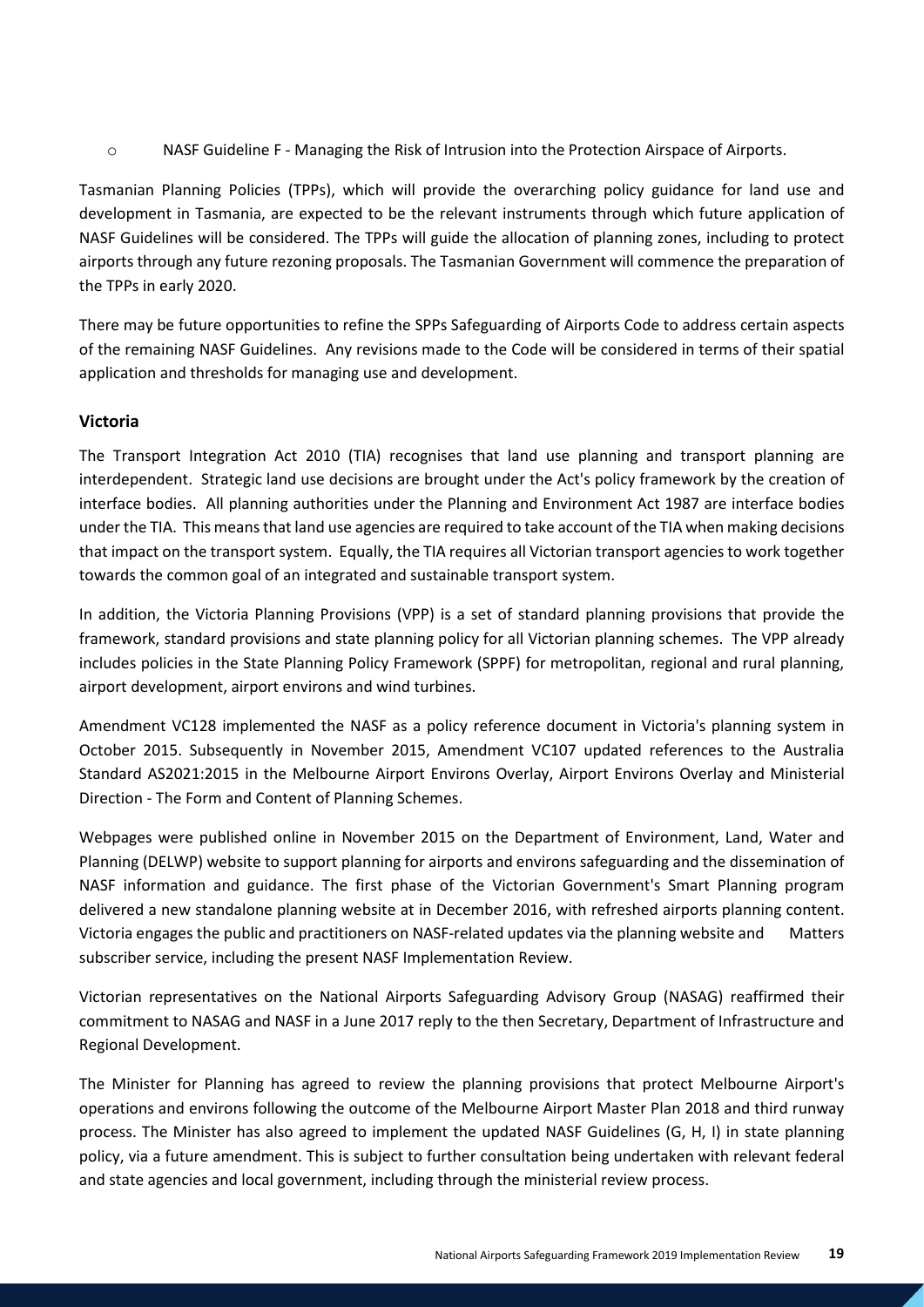The review process is expected to provide advice to the Minister for Planning on improvements to the Victoria Planning Provisions and related guidance regarding the safeguarding of Melbourne Airport (and all airport) environs.

The Minister for Planning more recently undertook a ministerial amendment to the Greater Geelong Planning Scheme, Amendment C392 gazetted in October 2019, which included consideration of NASF. Victoria's support for consideration of N contours in planning decisions remains subject to their role remaining only to further inform strategic planning decisions. The Melbourne Airport Environs Overlay and the Airport Environs Overlay apply the Australian Noise Exposure Forecast for the assessment of statutory planning permit applications.

Victoria continues to advocate for Commonwealth authorities and agencies to provide authoritative planning application 'referral' advice and progress the development of the Development Impact Assessment Tool. The tool has previously been discussed at NASAG and its development will resolve the issues that Victoria and presumably other jurisdictions encounter when directing proponents to seek early consultation with the Commonwealth regulator on proposals (for example, impacts on airspace and flightpath safety requirements).

### <span id="page-19-0"></span>**Western Australia**

Western Australia (WA) supports the Framework, as a guidance document, with the exception of Guideline A in its current form.

The Department of Planning, Lands and Heritage (DPLH), on behalf of the Western Australian Planning Commission (WAPC), is currently undertaking the preparation of a state-wide airport policy and supporting guidelines. The proposed policy will aim to balance and protect strategic airport operations and community safety and amenity in the vicinity of airports.

This work will also include consideration of the appropriate integration of the NASF guidelines into State and local planning frameworks. It is anticipated that a new airport policy will complement the existing State Planning Policy (SPP) 5.1: Land Use Planning in the Vicinity of Perth Airport and SPP 5.3: Land Use Planning in the Vicinity of Jandakot Airport.

### <span id="page-19-1"></span>**Australian Local Government Association**

Airports are critical elements of defence, passenger, and logistical infrastructure. For regional communities they are important transport hubs for social and economic connections to services including health and education beyond these communities.

Local governments are generally responsible for managing planning and development around airports and also lease, manage or own airports of varying scales of operations. As such local governments have an important role in ensuring the future operations and safety of airports as well as balancing this with economic and social impacts on existing and future residents and businesses.

In general, the Australian Local Government Association's (ALGA) understanding is that the NASF has been working well where the relevant principles have been incorporated into State Government planning policies or guidelines that councils must consider in preparing local or regional planning documents.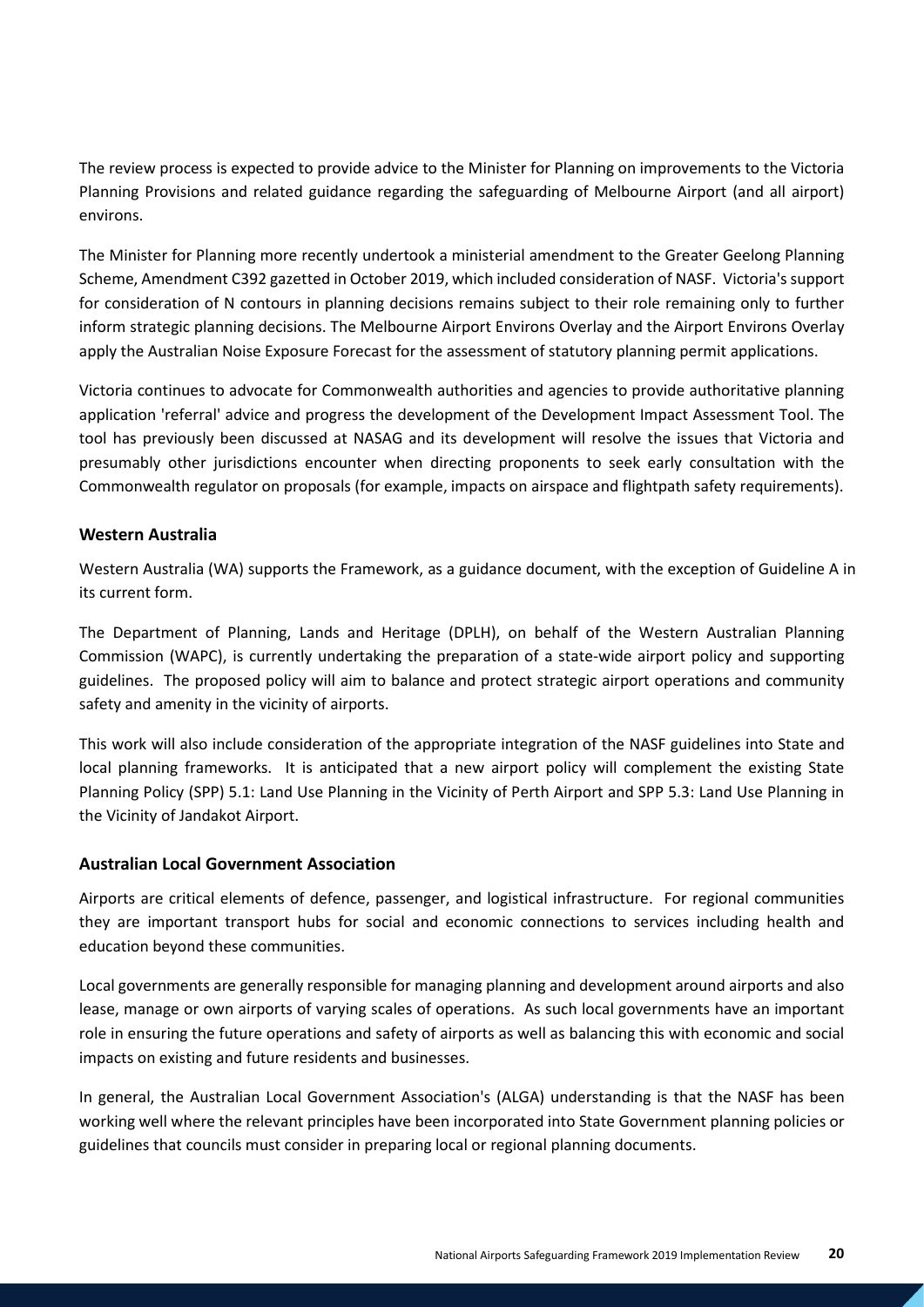This approach has therefore provided consistency and certainty for councils, developers and residents. However, whilst this is the preferred approach and it needs to be understood that there can be a "lag" time between changes to the NASF, updates to State Planning Policies and final incorporation into local government planning documents, the latter often involving community consultation. In addition, in some jurisdictions only parts of the NASF framework might apply, given the scale and nature of airport operations.

From advice provided to ALGA there has been variable uptake by State Governments. This situation is not ideal, given the importance of aviation to the State economy, that it affects multiple communities and is not a single Council issue. It is also critical for the new Western Sydney Airport that appropriate protections are in place to protect airport operations and planning for future development.

ALGA supports a standardised policy approach and leadership from state and territory governments to incorporating the NASF into relevant planning policies, to assist Councils with planning and development decisions.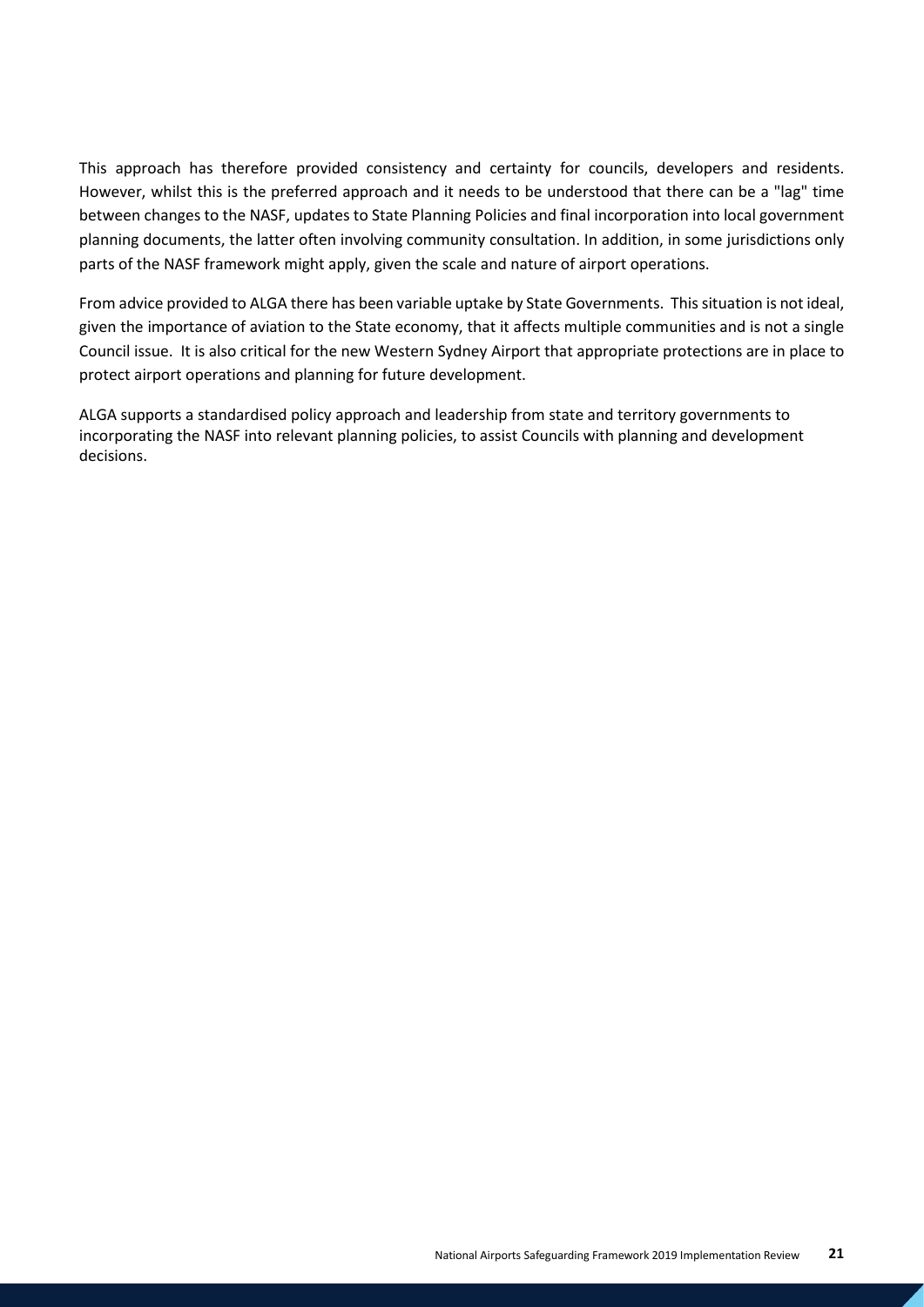# <span id="page-21-0"></span>Summary of Responses

### <span id="page-21-1"></span>**Is the NASF being embedded in legislation/regulations?**

Since the 2015 update provided to the TIC, implementation of this element is yet to be achieved across all jurisdictions. The difficulties faced by jurisdictions are recognised, particularly those brought about by Constitutional issues and the politics of Federation. While acknowledging the complexities of the topics covered, the overwhelming response in submissions received was the NASF is still currently the appropriate mechanism to enable a standardised national approach to airport safeguarding.

At the time of writing each of the seven states/territories have some form of legislative requirement relating to at least two of the nine NASF guidelines. For some this is legacy legislation, dating back to work undertaken with the Federal Airports Corporation on airspace and noise, for others it has meant the development and introduction of legislation on aviation-specific issues such as those included in the NASF.

Comments provided at the local government level indicate incomplete introduction of regulatory mechanisms at the state/territory level. It is unclear whether this is due to the timeframe taken to develop and implement such changes, or competing social/economic priorities for governments of the day.

Within the submissions received, the view that until the NASF is enshrined in all overarching jurisdiction planning legislation full implementation cannot be achieved. Support was expressed for a greater role for the Australian Government involving a single Commonwealth legislative approach to facilitate the implementation of the NASF.

### <span id="page-21-2"></span>**Is the NASF reflected in policy, guidance and any other planning advice?**

Again, in the majority of jurisdictions there are some policy references to NASF-related issues. However, there is a widely held belief that there is opportunity for state governments to take the lead to implement the NASF through planning policy for all areas in the vicinity of airports rather than the current LGA led basis experienced in some jurisdictions. There is also widespread frustration that some legislative approaches do not have statutory "teeth" due to the lack of supporting policy/regulation requiring statutory planners to implement the NASF Principles and Guidelines.

This is evident in Victoria where, while consideration of the NASF is referenced in the key policy document, there are no underpinning controls that actually require statutory planners to apply the NASF. Feedback from local government within this jurisdiction was that while the inclusion of wording relating to the NASF was a positive step by the Victorian Government, the current state of play presents a limited legislative protective measure and over relies on policy mechanisms that have limited or no legal enforcement.

### <span id="page-21-3"></span>**What impediments (if any) have there been to full implementation of the NASF?**

Submissions indicated that a jurisdiction not introducing NASF-related provisions into high level planning legislation, or providing clear policy direction on the use of the NASF is a fundamental obstacle to implementation of the Framework. Councils cite that they have encountered an unwillingness by state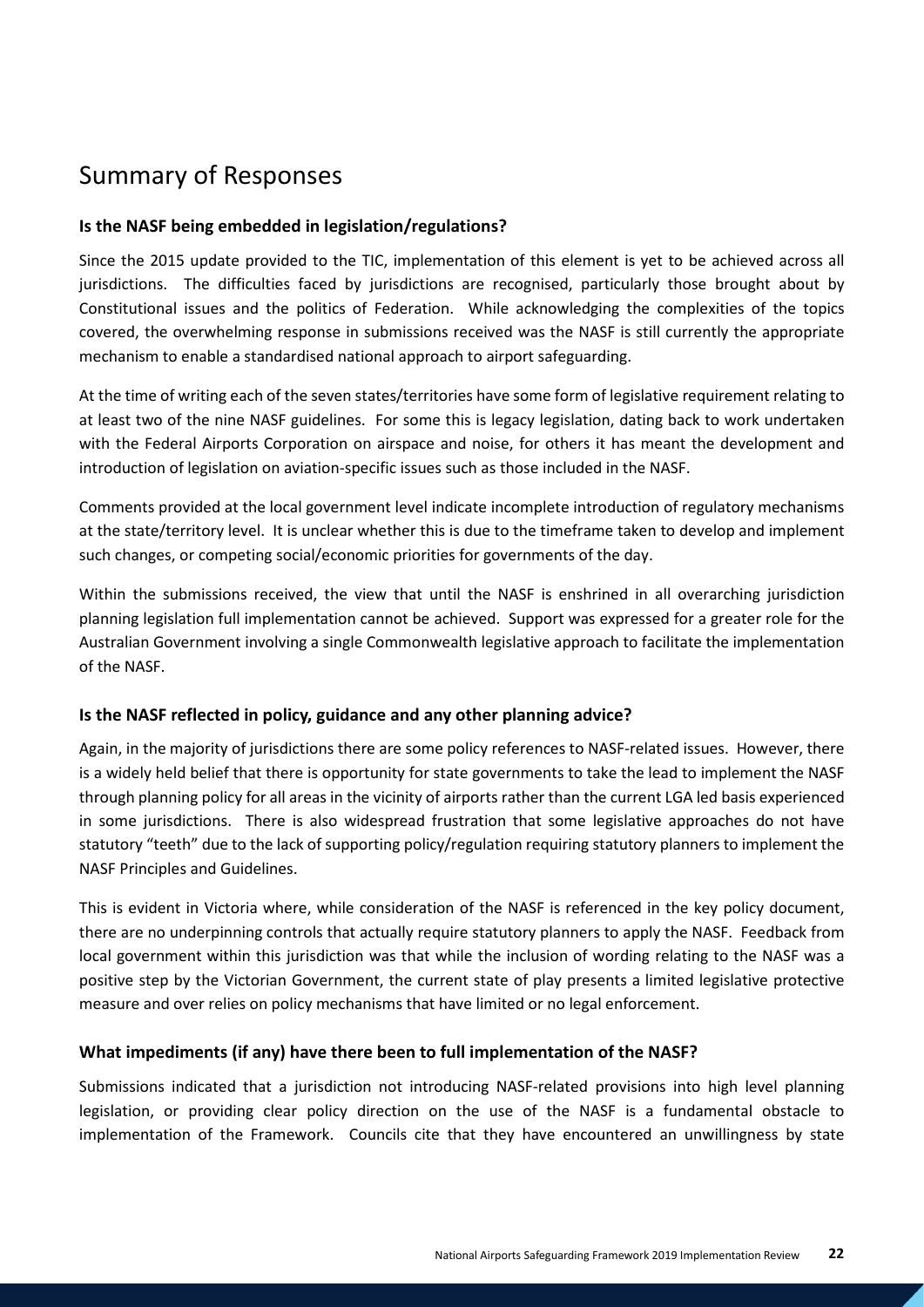counterparts to action input/feedback provided during policy consultation where councils have advocated for the inclusion of NASF guidance.

Some Councils noted they have written to their relevant state Minister seeking recognition of the importance of aviation to the State economy. They further requested a standardised approach and leadership by the State on the inclusion of airport related matters, the NASF Guidelines and aviation-related Department of Defence controls.

Several submissions indicated that where a jurisdiction's approach to NASF is "guidance only", where the jurisdiction may or may not choose to use it, there is a distinct lack of uptake in the wider planning picture. There was suggestion that incentivising jurisdictions/Councils to use the guidelines, could improve acceptance and uptake.

### **Case Study—North Esk Irrigation Scheme Dalness Dam (Tasmania)**

### *Guideline C: Managing the Risk of Wildlife Strikes in the Vicinity of Airports*

Launceston Council received an application for the North Esk Irrigation Scheme, which included a 5,200 mega litre dam, to be constructed approximately 9 kilometres north-east of Launceston Airport.

Many existing airports are surrounded by areas attractive to wildlife, especially birds. Aircraft bird strike poses a risk to the safety of aircraft in flight or on the ground. Most strikes occur on or in the vicinity of airports, where aircraft fly at lower elevations. The risk of a strike relates to the level and form of wildlife activity within the boundary of an airport and in surrounding areas. Wildlife attracted to land uses around airports can migrate onto the airport or across flight paths, increasing the risk of strikes.

Land uses such as agriculture, wetlands, dams, and landfill sites can attract a high number of birds, which increase the risk of interactions with aviation activity. Land use planning decisions and the way in which existing land use is managed in the vicinity of airports can greatly influence bird strike risk.

While the project triggered assessments under the Commonwealth Environmental Protection and Biodiversity Conservation Act 1999, Tasmanian Water Management Act 1999, Threatened Species Protection Act 1995 (Tas) and the Nature Conservation Act 2002 (Tas), current Tasmanian planning legislation/policy does not include consideration of the NASF, more specifically the issue of aviationrelated bird and wildlife strike. As a result, there is no referral mechanism that would have enabled Launceston Airport to provide advice/comment on the potential for increased bird strike risk arising from the proposed dam.

Guideline C advocates that there is a need to strengthen arrangements to address the risk of off-airport wildlife hazards to ensure Australia is in step with its local and international obligations.

It is essential that new land uses and changes to land zoning within a 13 km radius of an airport are regularly monitored and action plans created (through cooperation between the airport and local council) to mitigate any unacceptable increase in the risk of bird/wildlife strike.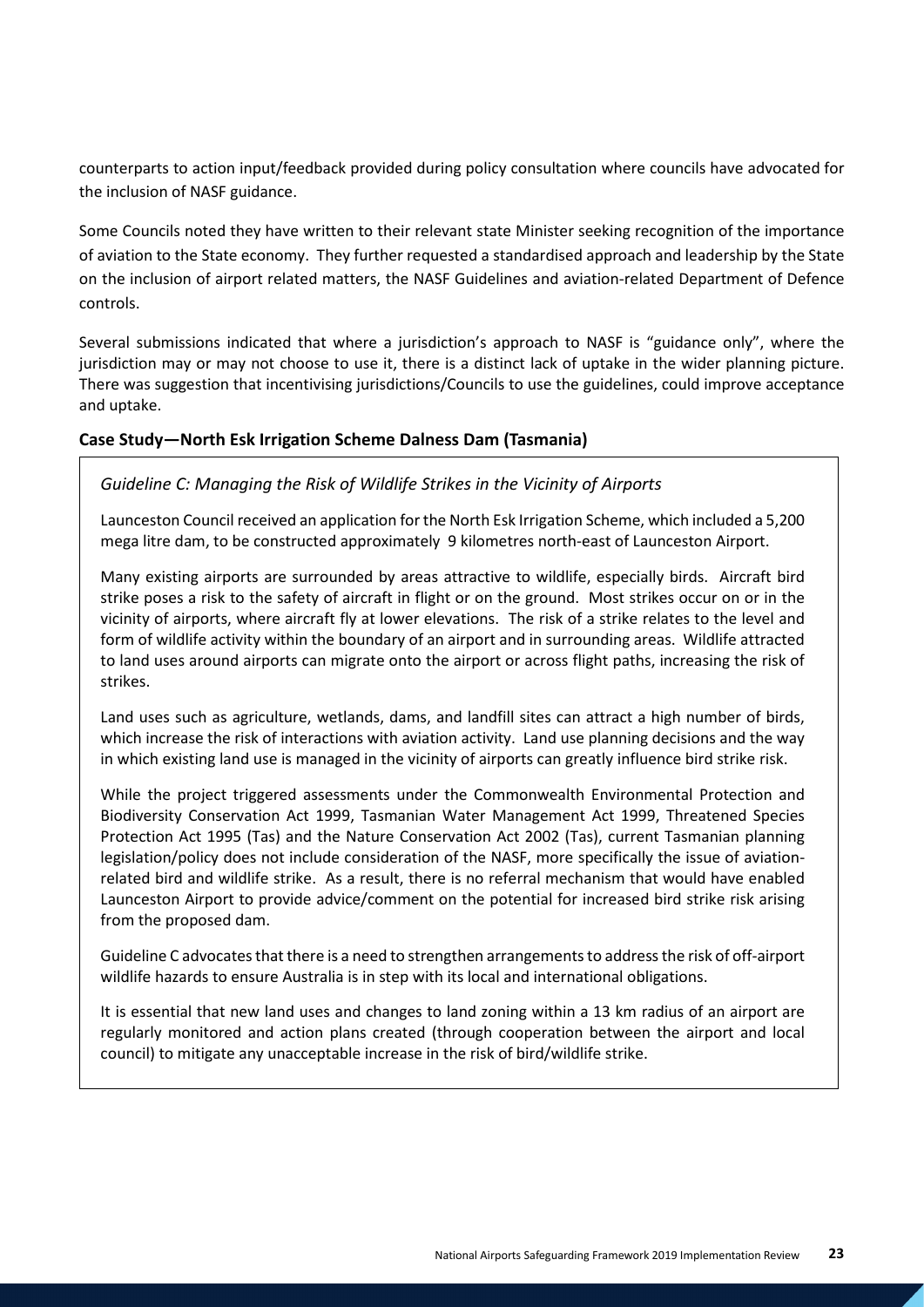From an industry perspective, it is unclear what "full implementation" looks like due to a lack of a transparency around a clear strategy or timeline from NASAG or mandated by SCOTI/TIC in their agreement of the NASF. The Australian Airline Pilots Association expressed the view that in order for NASF to increase the safety and viability of Australian airports, and support the integration of on-site and off-site land use planning, it must federally legislated and administered by a single agency/Department.

Others have noted that while consideration of NASF has been included in overarching planning policy the practical reality is the current underpinning regulatory mechanisms do not allow this to take place. Where NASF has been incorporated into legislation/policy a lack of clear guidance of how to consider the framework at the local level is a hindrance to implementation.

Industry and government agencies expressed the view that the lack of legislative reinforcement is particularly hampering implementation of the NASF particularly at non-federally leased airports with the effectiveness of key meteorological equipment increasingly impacted. Such impacts represent a potential risk to the safe operation of large and small aviation facilities.

### <span id="page-23-0"></span>**The level of awareness, consideration and use of the NASF Principles and Guidelines by relevant government agencies, public and private airport operators**

Encouragingly, since the 2015 implementation report, there has been an increase in the profile of the NASF at the local government level within some jurisdictions. Councils in these states recognise the need to consider aviation-related matters within land use planning and indicate they are working to incorporate these into local planning policy and master planning for council owned airports.

Where aviation-related issues are raised during development and planning applications, planning panels are increasingly referencing the framework in their decisions.

A high level of awareness is evident for agencies and airport operators in Queensland where NASF-related issues have been included in planning/transport policy since 1992<sup>[6](#page-23-1)</sup>. The Australian Airports Association (AAA) has also advocated for the adoption of NASF amongst its aviation members.

Elsewhere, in some jurisdictions there still appears to be limited understanding by local government planners of the application of the NASF guidelines, even within Councils that are close to or have boundaries with the airports. The suspicion is that turnover of Council planning staff means that the transfer of corporate knowledge regarding the specifics of the NASF framework to new staff does not always occur, as it is not considered as "core" work. In response to this, a critical acknowledgement by Councils that understanding and implementation of the NASF is core business within the planning framework is required.

----------

<span id="page-23-1"></span><sup>6</sup> Queensland State Planning Policy - SPP 2/92: Planning for Aerodromes and Other Aeronautical Facilities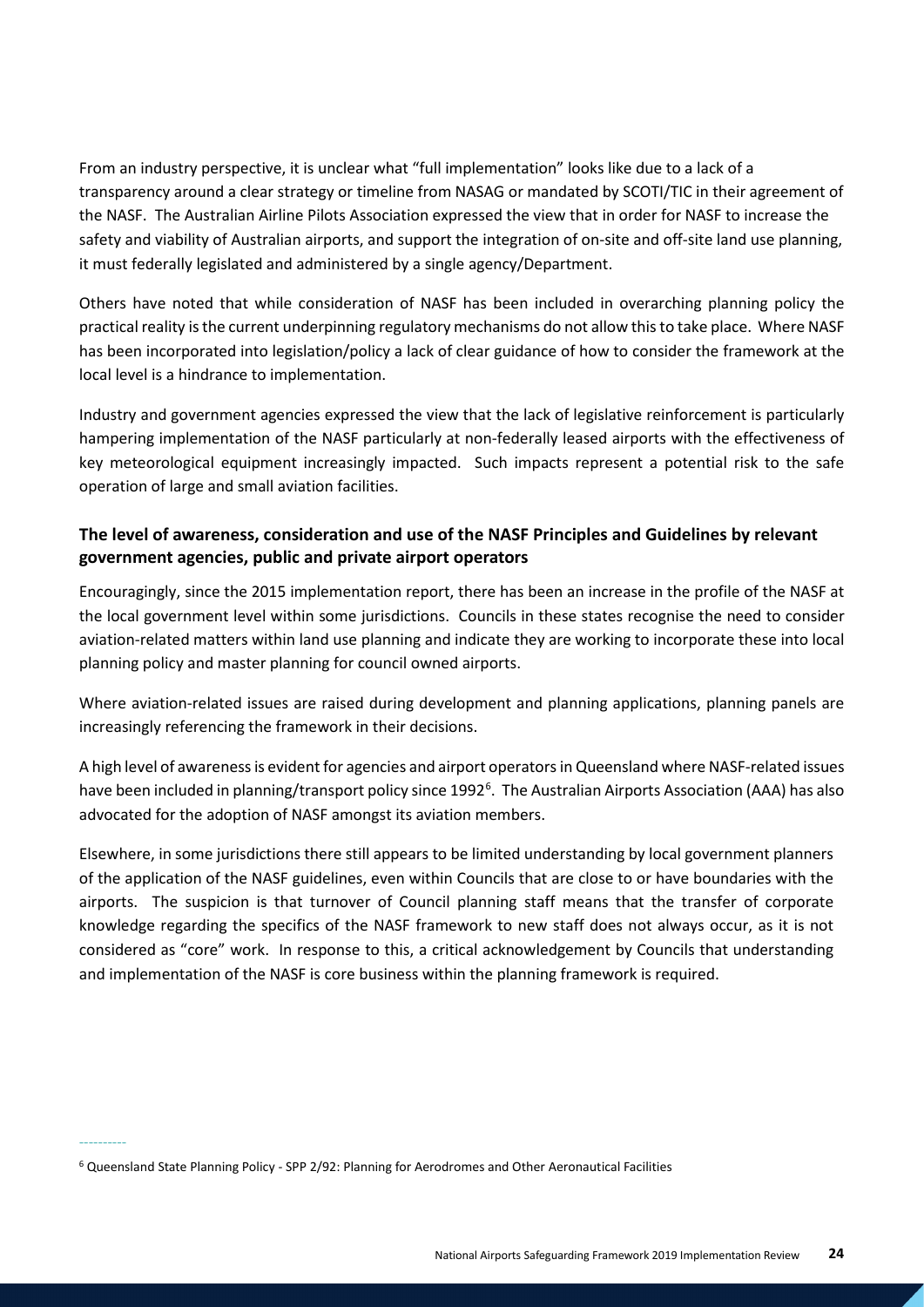### <span id="page-24-0"></span>**The level of awareness, consideration and use of the NASF Principles and Guidelines by relevant government agencies, public and private airport operators**

Encouragingly, since the 2015 implementation report, there has been an increase in the profile of the NASF at the local government level within some jurisdictions. Councils in these states recognise the need to consider aviation-related matters within land use planning and indicate they are working to incorporate these into local planning policy and master planning for council owned airports.

Where aviation-related issues are raised during development and planning applications, planning panels are increasingly referencing the framework in their decisions.

A high level of awareness is evident for agencies and airport operators in Queensland where NASF-related issues have been included in planning/transport policy since 1992<sup>[7](#page-24-1)</sup>. The Australian Airports Association (AAA) has also advocated for the adoption of NASF amongst its aviation members.

Elsewhere, in some jurisdictions there still appears to be limited understanding by local government planners of the application of the NASF guidelines, even within Councils that are close to or have boundaries with the airports. The suspicion is that turnover of Council planning staff means that the transfer of corporate knowledge regarding the specifics of the NASF framework to new staff does not always occur, as it is not considered as "core" work. In response to this, a critical acknowledgement by Councils that understanding and implementation of the NASF is core business within the planning framework is required.

<span id="page-24-1"></span> $7$  Queensland State Planning Policy - SPP 2/92: Planning for Aerodromes and Other Aeronautical Facilities

----------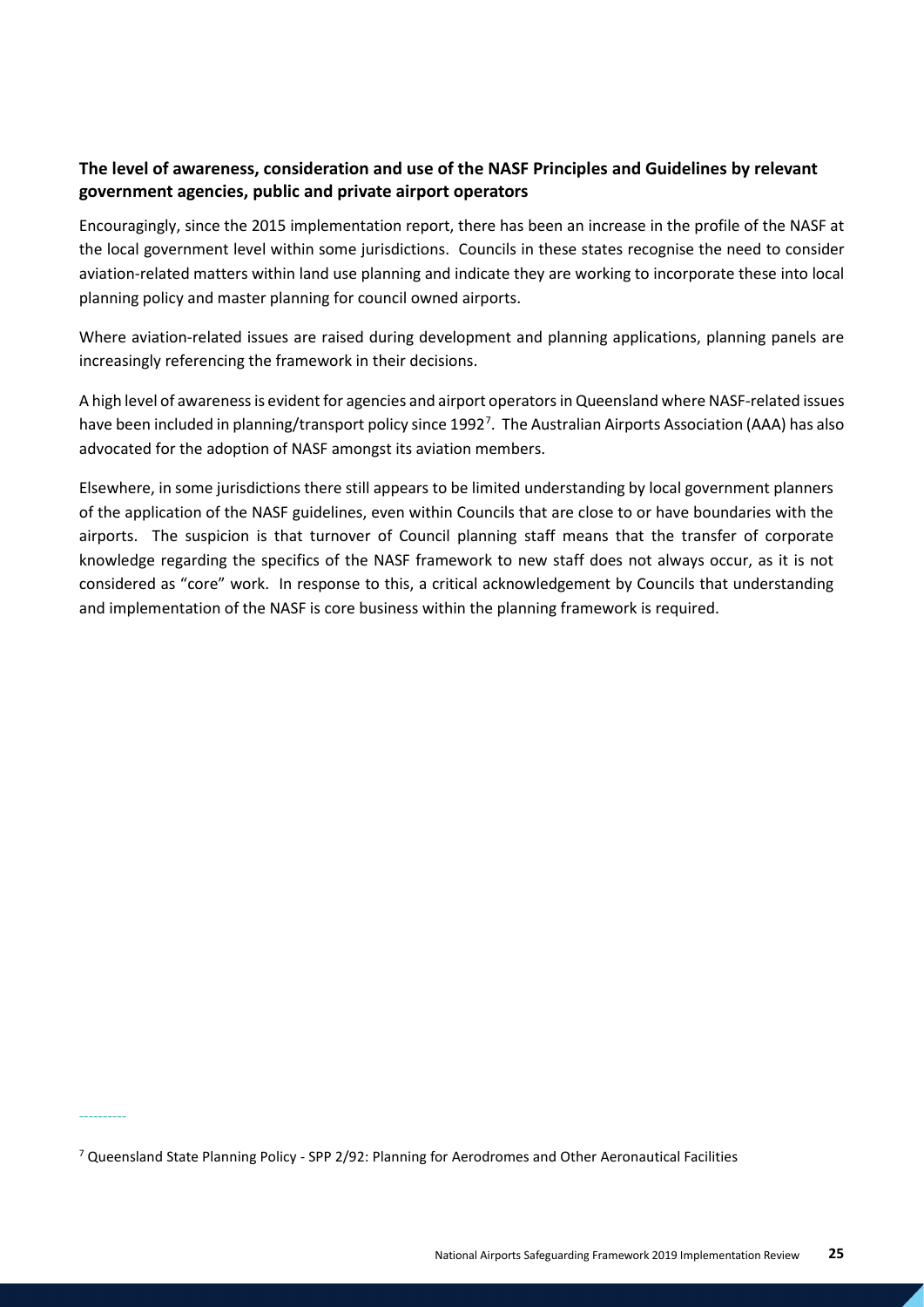### **Case Study—Development Proposal for a New School (Victoria)**

#### *Guideline A: Measures for Managing Impacts of Aircraft Noise*

The City of Hume Council received an application for the development of a parcel of land in a semi-rural area to the north of Melbourne (Tullamarine) Airport on an alignment between the existing north - south runway and a proposed second north -south runway. The proposal was for an education centre (primary school), comprising 600 students at the primary school, 66 students at the early learning centre, and 48 staff.

In making its decision, Council considered the following aviation related documentation:

- o the State objective to strengthen the role of Melbourne (Tullamarine) Airport within Victoria's economic and transport infrastructure to protect its ongoing operation;
- o the National Airports Safeguarding Framework;
- o the Melbourne Airport Master Plan;
- o the Melbourne Airport Strategy (and associated Environmental Impact Statement); and\the Melbourne Airport Environs Overlays.

The application was not approved on several grounds, including concerns about the lack of amenity created by aircraft noise may not be conducive to primary school educational activities, and safety with respect to a concentration of people in a high-risk aircraft crash zone. The applicant appealed the decision with the Victorian Appeals and Administrative Tribunal (VCAT).

On aviation-related issues the VCAT hearing panel found:

Notwithstanding the demonstrated need, and acceptable attributes of the proposal, the decision to refuse a permit turns on the nature and size of the proposed use that has the potential to impact on the ongoing and future operation of the Melbourne (Tullamarine) Airport in the long term.

The proposed school would bring over 700 children and staff into an environment that will be increasingly impacted by noise associated with the operation of Melbourne (Tullamarine) Airport. The airport is a critical piece of infrastructure whose longevity and future expansion are to be protected from incompatible land uses.

Establishing a large noise-sensitive primary school and early learning centre with over 700 students and staff on land wedged between other parts of the subject property where a school is prohibited, and on that part of the land that will be increasingly exposed to significant levels of aircraft noise, is unacceptable. Put simply, this is a worthy proposal, in an unsuitable location.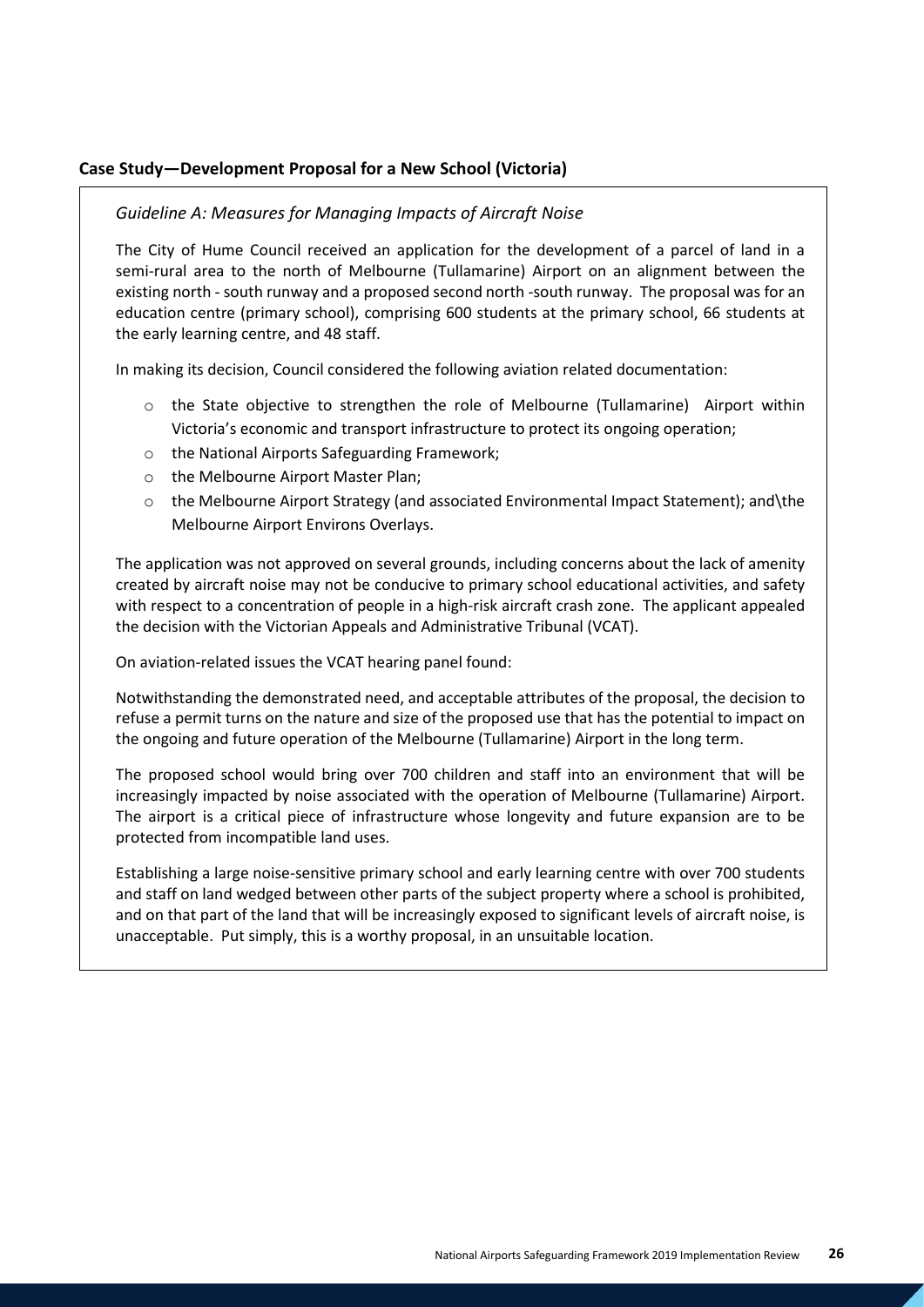# <span id="page-26-0"></span>Summary of Responses outside the Terms of Reference

A large number of submissions did not address the Terms of Reference directly. This approach provided a useful overview of individual stakeholder experiences and views on the practical application of individual guidelines or the NASF as a whole.

Some of the views/experiences shared by stakeholders include:

- o The highly technical nature of the NASF makes it difficult for jurisdictions and their land use planners to develop a full appreciation of the Framework and the Guidelines unless they are regularly involved in assessing airport-related development applications.
- o Direct translation of the NASF principles and guidelines into practice is not effective due to a lack of clear guidance of how to consider them at the local level. Clear promotion of the NASF framework and guidelines to key stakeholders, through a variety of media and forums would assist in improved uptake and understanding.
- o Given that airports are critical economic and infrastructure assets, current tertiary/vocational training provides limited planning context for key strategic assets such as airports, meaning that graduate planners are not adequately equipped to manage the complex strategic and statutory planning and policy issues in this space.
- o The matters covered by the NASF guidelines are technical and specialised. Training and education of council planners on a regular basis (new and changing staff) is required, as well as the introduction of new planning controls, policies and strategies which can be easily interpreted.
- o Through their interaction with state and local government planning bodies, Australian Airports Association's (AAA) members have identified the need for planners to be better educated on the Framework and the need for structured professional development on the application of the Guidelines when assessing development applications that may impact airports.
- o The AAA as the airport industry body is equipped to engage with tertiary institutions and industry representative bodies to continue to educate these bodies about the NASF. Providing ongoing education to town planners working in councils with airports to address the turnover of employees and maintain an airport safeguarding knowledge bank.
- o Commonwealth agencies interpret and apply the NASF Guidelines to airports and on-airport development more stringently than councils do to off-airport development. Rather than considering the guidelines as "guidance", there is a Commonwealth expectation that they are stringently applied as rules or regulations. What should have provided additional weight in terms of safeguarding the airport has not actually had that effect and results in continued poor on-airport planning.
- $\circ$  The establishment of airports as statutory referral authorities could provide supporting technical expertise for planners in assessing potential risks to or from aviation activities. If there is no assessment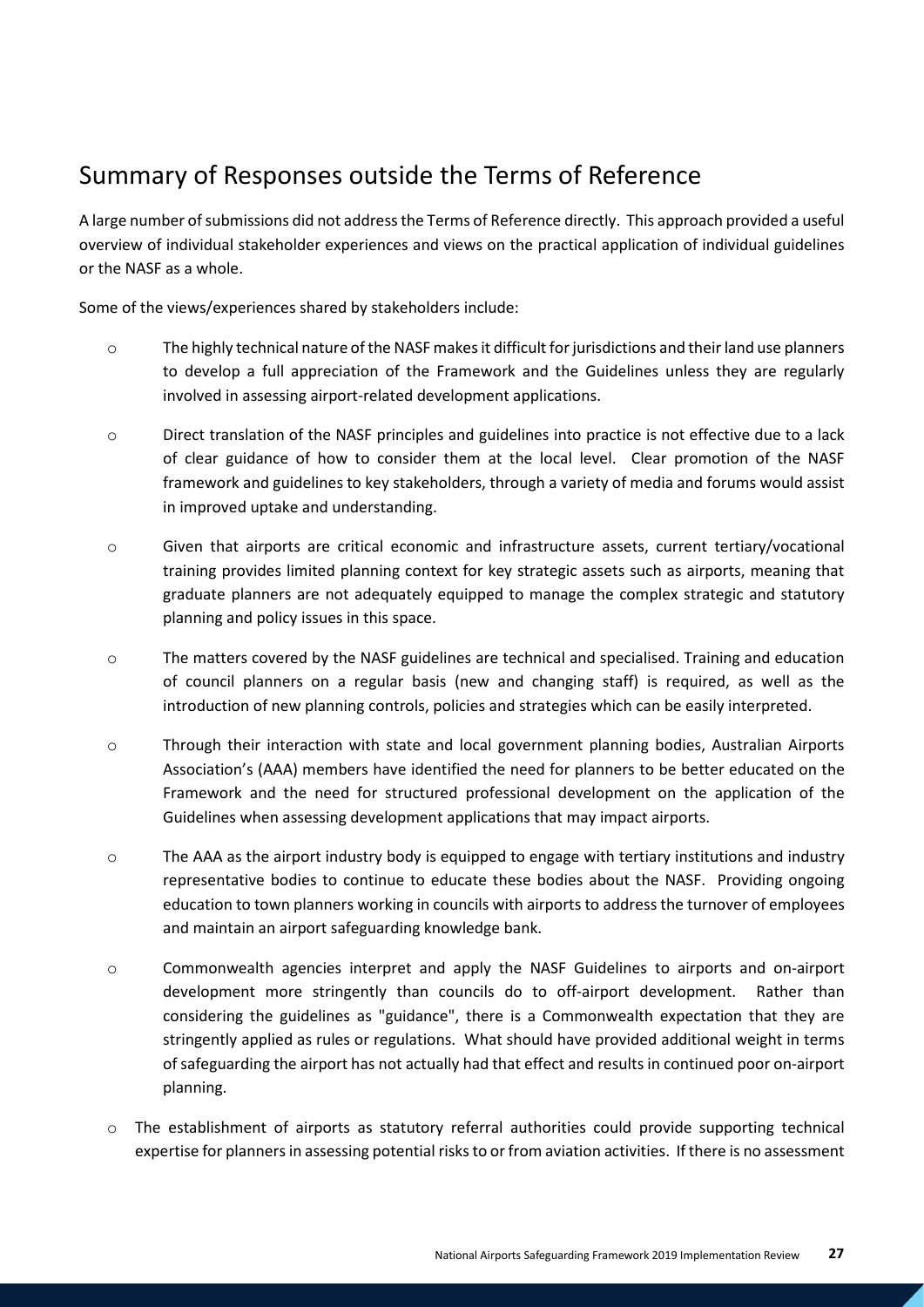trigger or mandatory referral for specialist advice, these matters are less likely to be properly considered by planners when assessing planning applications.

- o The shortcomings of the Australian Noise Exposure Forecast metric as an easily understood noise information tool and its inability to clearly convey the everyday impact of aircraft noise rather than just an average annual picture continues to frustrate airports and the community.
- o Military airfields also contribute significantly to the economies of the regions where they are located. References to airports in the NASF Principles document are intended to include military airfields. However, no mention is made of joint-user aerodromes such as Townsville, in Queensland.
	- $\circ$  Townsville Airport is a "joint user" airport facility that is presently owned by the Department of Defence but part of the site has been leased to Townsville Airport Limited for passenger operations. Council believes that the framework should acknowledge those airports that have joint use arrangements, given that there are a number of these operating within Australia.
- o The Australian Government should take action to make safeguarding proposals 'Controlled Activities' under the *Airports Act 1996* (Cth). Proposals would require referral from the responsible planning authority to CASA, Airservices Australia and the relevant airport operator prior to submitting to the Department of Infrastructure, Transport, Regional Development and Communications (the Department) for approval.
- $\circ$  The regulation making powers under s182(f)(i) of the *Airports Act* may be the appropriate mechanism for this. Using the 'Controlled Activities' power in the Act, the Department could play an important role in airport safeguarding by regulating development proposals and activities with potentially adverse effects.
- o The assessment, mitigation and enforcement of the safety consequences of all relevant developments should be ceded, by jurisdictions, to CASA as an independent decision-maker.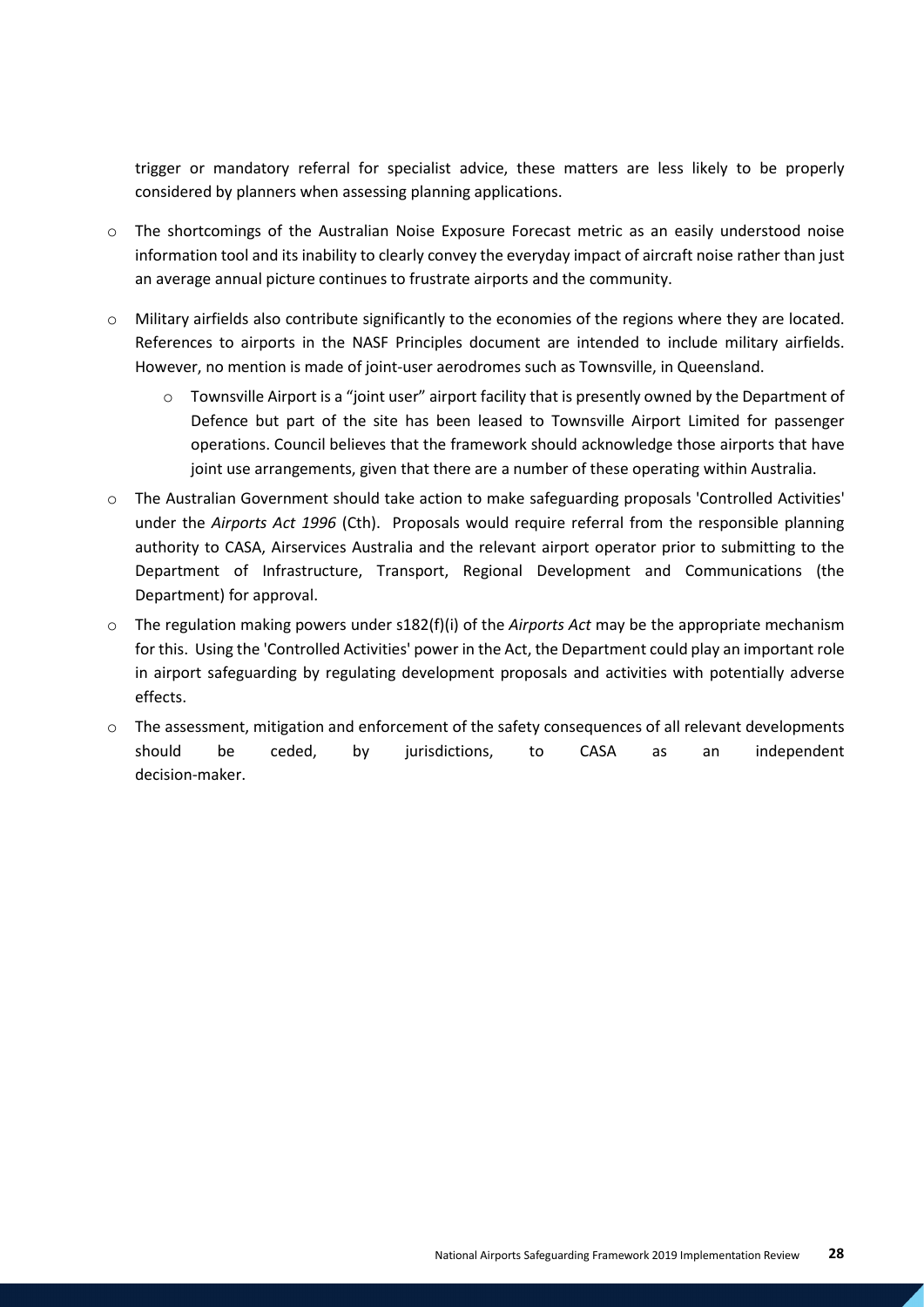# <span id="page-28-0"></span>Next Steps - Moving Forward

Initial progress on the roll out of NASF was at first quite slow. This was largely due to the complexity of the subject matter and the non-standardised approach to planning across the jurisdictions. More recently, the pace has picked up and we are seeing positive work undertaken in several jurisdictions. Since the last implementation report in 2015, engagement on the NASF and awareness of the Guidelines in industry and the wider community has begun to gain momentum.

The Department of Defence and the Commonwealth continue to work with jurisdictions to resolve issues around implementation.

Some of the submissions received during the review painted a somewhat negative picture on the current state of implementation, but many more were supportive of the intent of the framework and provided potential options to move this work forward in a positive manner.

In each jurisdiction, there are different ways in which the NASF can be incorporated into legislative and regulatory arrangements – for example, through a specific state planning policy or through incorporation in regional planning and local government regulatory processes. A key consideration for each jurisdiction is to consider ways to ensure that local governments, developers and industry practitioners are aware of these requirements, incorporate them into their own documentation, and take them into account in their day-to-day planning and decision-making processes.

Options that NASAG may wish to consider are summarised below.

- o Ongoing monitoring of guideline functionality (example between 2021-2024 Guidelines B, C and D will be reviewed by NASAG).
- o For the leased federal airports, the Framework be bedded down in Commonwealth legislation (in some form) by April 2027 (15 years post SCOTI agreement).
- o A formal intergovernmental agreement to standardise a national approach to airport safeguarding.

ALGA supports a standardised policy approach and leadership from State/Territory governments to incorporating the NASF into relevant planning policies, to assist councils with planning and development decisions. To this effect:

- o Consideration of the NASF to be included in all jurisdiction's legislation by May 2022 (10 years post SCOTI agreement).
- o Jurisdictions should adopt model planning provisions for councils to include in their new local planning/development documents.

Private building certifiers operating within the planning activities of local councils but not including aviation issues in their assessment of development applications is of increasing concern. To address this gap:

o Introduce a mandated level of assessment for development within operational airspace for single detached dwellings.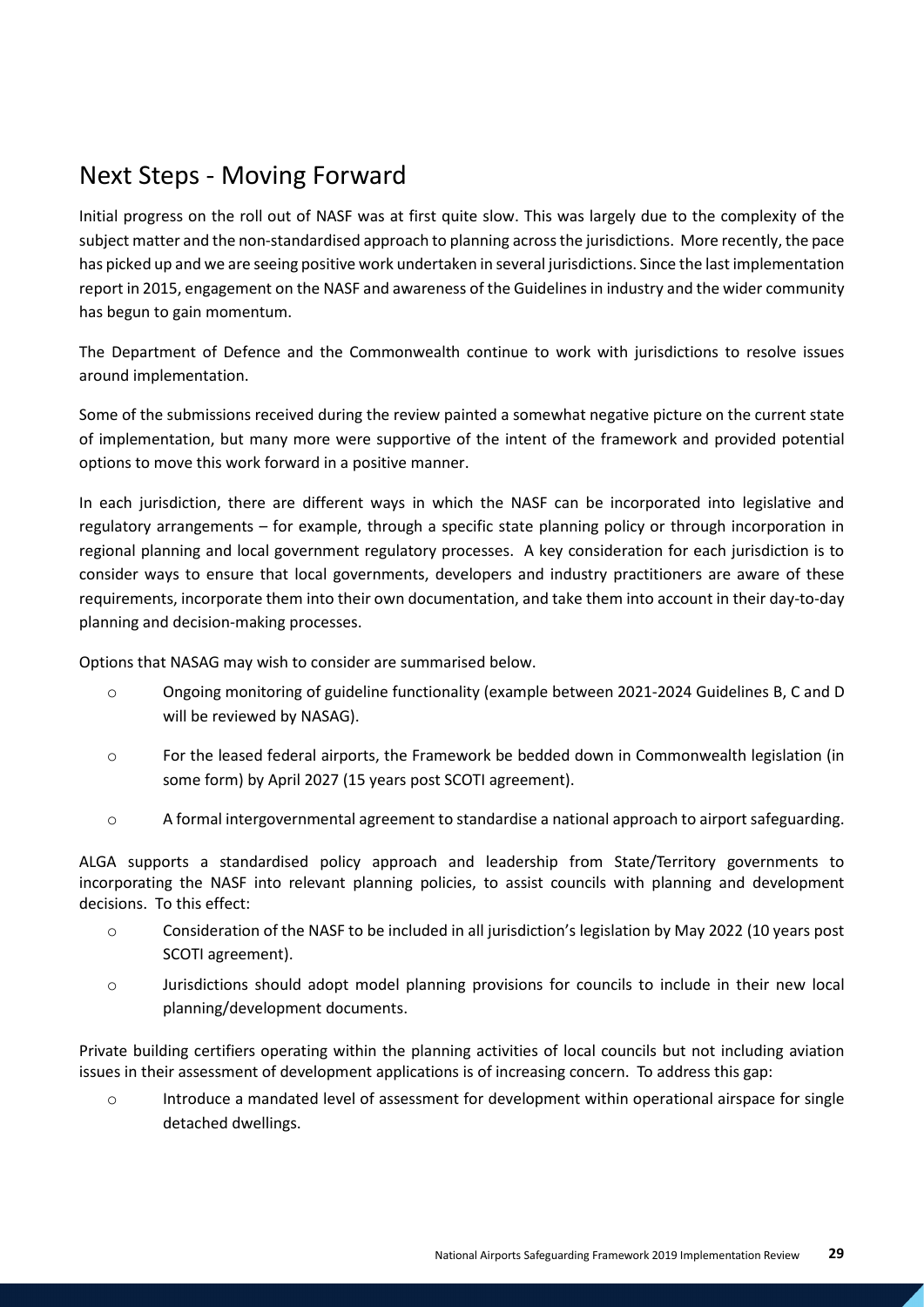o Educational material on aviation related issues is developed for use by the Australian Institute of Building Surveyors to improve the level of industry awareness and encourage consideration of NASF issues.

#### Education – proactive vs reactive

- o State/territory clear policy/guidance information developed and disseminated to appropriate line areas on what the status of the NASF is (for that individual jurisdiction) and how to apply it
- o Local government regular engagement between LGAs and airports on local NASF issues
- o Ongoing education/training sessions implemented by jurisdictions to better equip LGAs in the application of the NASF
- o Industry NASAG could develop NASF educational information for development/building and other industry groups (cranes, helicopters, telecoms etc.)
- o Higher education NASAG/AAA work with Planning Institute of Australia/Society of Engineers/Universities to develop accredited aviation/NASF modules for inclusion in course curriculum. Provide opportunities for students to reinforce this learning through short-term airport placements

The increasing awareness of the NASF since 2012 has had positive results for communities and airports. Moving forward there are opportunities to increase the uptake of NASF and further expand awareness through industry networking, legislative/policy approaches, and education activities for practitioners and industry.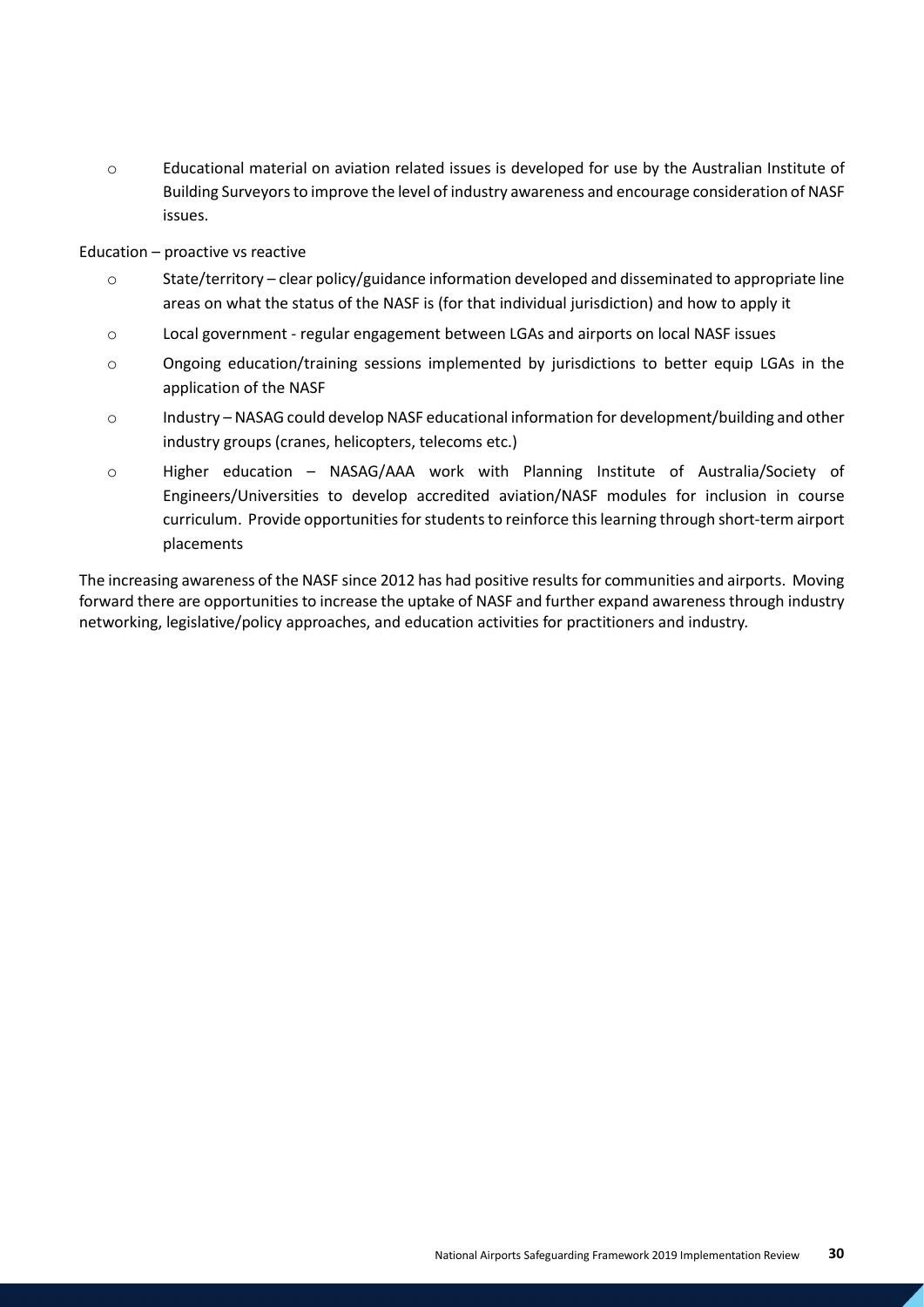# <span id="page-30-0"></span>**Recommendations for Future Work by NASAG**

| $\mathbf{1}$   | Commonwealth/State/Territory Ministers endorse an intergovernmental agreement to<br>standardise a national approach to airport safeguarding.                                                                                                                                        |  |
|----------------|-------------------------------------------------------------------------------------------------------------------------------------------------------------------------------------------------------------------------------------------------------------------------------------|--|
| $\overline{2}$ | National Airports Safeguarding Advisory Group (NASAG) continue to oversee implementation of<br>the National Airports Safeguarding Framework (NASF).                                                                                                                                 |  |
| 3              | NASAG to implement a schedule for ongoing review of all NASF Guidelines to ensure the<br>currency and functionality of the framework.                                                                                                                                               |  |
| 4              | Australian Government to include provisions relating to consideration of the NASF in legislation<br>at the 22 federally leased airports by 2027.                                                                                                                                    |  |
| 5              | State/Territory governments to include provisions relating to consideration of the NASF in their<br>respective planning regimes by 2027.                                                                                                                                            |  |
| 6              | State/Territory governments to develop and disseminate clear policy/guidance on the status of<br>the NASF (for that individual jurisdiction), and how it should be applied to large and small<br>airports.                                                                          |  |
| $\overline{ }$ | Airports to initiate a process for regular consultation/engagement with local government on<br>NASF issues.                                                                                                                                                                         |  |
| 8              | Australian/State/Territory governments, peak aviation industry bodies, peak planning bodies to<br>contribute to the development of NASF educational materials for use by planning practitioners,<br>local government, tertiary institutions, and the building/development industry. |  |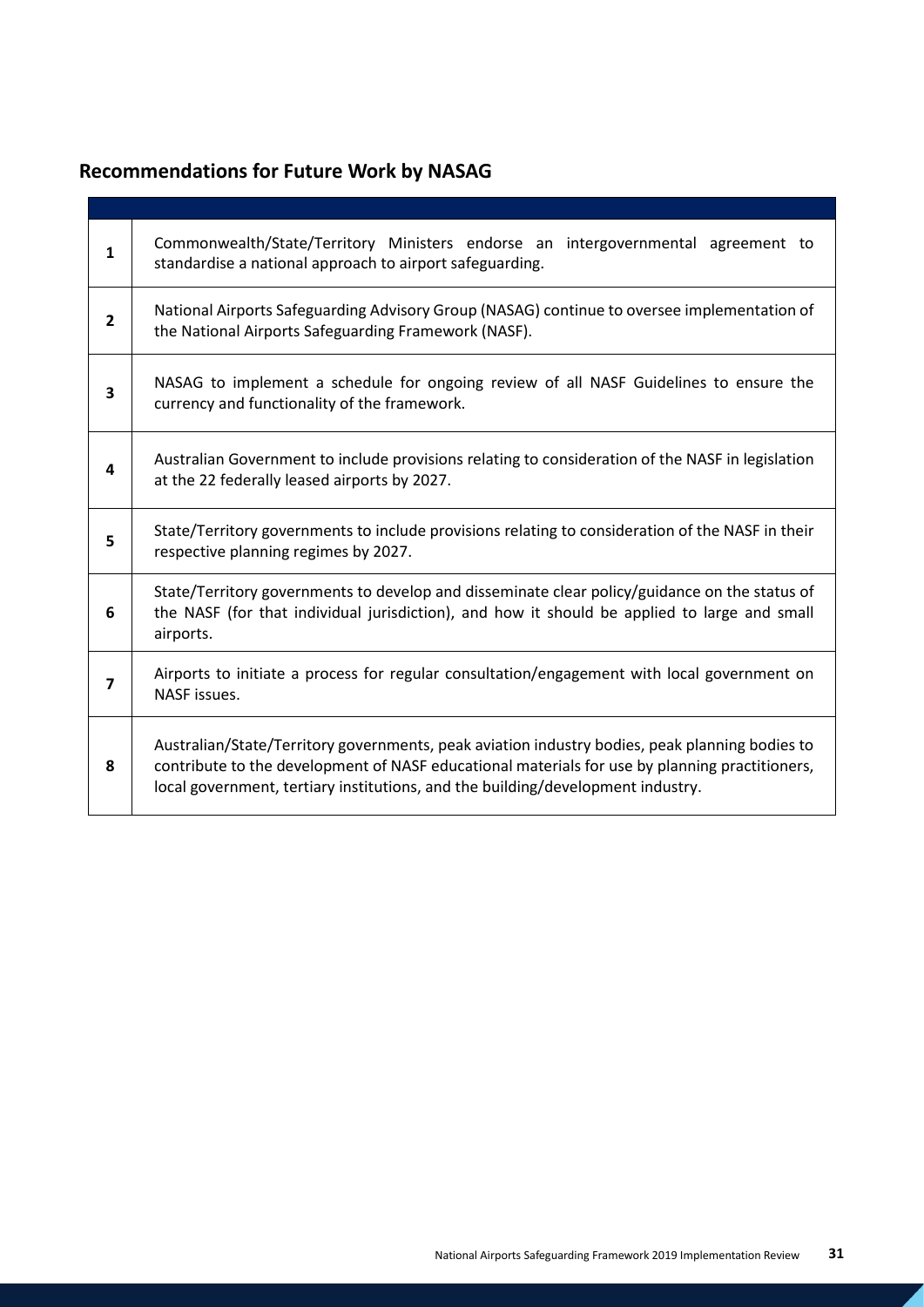## <span id="page-31-0"></span>**APPENDIX A - New South Wales 2021 Implementation Update**

### *Whether the NASF has been/is being embedded in legislation/regulations*

### **Standard Local Environmental Plan**

Local Environmental Plans (LEPs) guide planning decisions for local government areas. They do this through zoning and development controls which provide a framework for the way land can be used. LEPs are the main planning tool to shape the future of communities and also ensure local development is undertaken appropriately. The standard instrument LEP program was undertaken to create a common format and content for the NSW LEPs. In the development of the standard instrument a list of standard clauses was developed that provided local plan making authorities with the option to include the clause if it was relevant to their local government area. Included in this list, were two standard clauses addressing development in the vicinity of an airport.

### **Standard Clause 7.4 Airspace Operations**

Addresses airspace operations with the objective to:

- $\circ$  provide for the effective and on-going operation of the airport by ensuring that such operation is not compromised by proposed development that penetrates the Obstacle Limitation Surface (OLS) or the Procedures for Air Navigation Systems Operations Surface (PANS-OPS) for that airport; and
- o protect the community from undue risk from that airport operation.

### **Standard Clause 7.6 Development in Areas Subject to Aircraft Noise**

Addresses development in areas subject to aircraft noise with the objective to:

- $\circ$  prevent certain noise sensitive developments from being located near an airport and its flight paths;
- $\circ$  assist in minimising the impact of aircraft noise from that airport and its flight paths by requiring appropriate noise attenuation measures in noise sensitive buildings; and
- $\circ$  to ensure that land use and development in the vicinity of that airport do not hinder the safe and efficient operation of that airport.

### *Example – Liverpool Local Environmental Plan 2008*

In addition to clauses addressing protection of airspace operations and development in areas subject to aircraft noise, Liverpool City Council has implemented an additional requirement. Clause 7.17A and Map KYS-010 in the Liverpool Local Environmental Plan 2008 (LEP) provides protection for SHLS in their local government area. Clause 7.17A – Hospital Helicopter Airspace notes that development consent must not be granted to development under, or that intrudes into, hospital helicopter airspace unless the consent authority:

- $\circ$  Refers the application for development consent to the chief executive of the relevant local health district;
- $\circ$  Considers any submissions to the consent authority by the chief executive within 21 days of the referral; and
- $\circ$  Is satisfied the development does not present a hazard to helicopters using hospital helicopter airspace.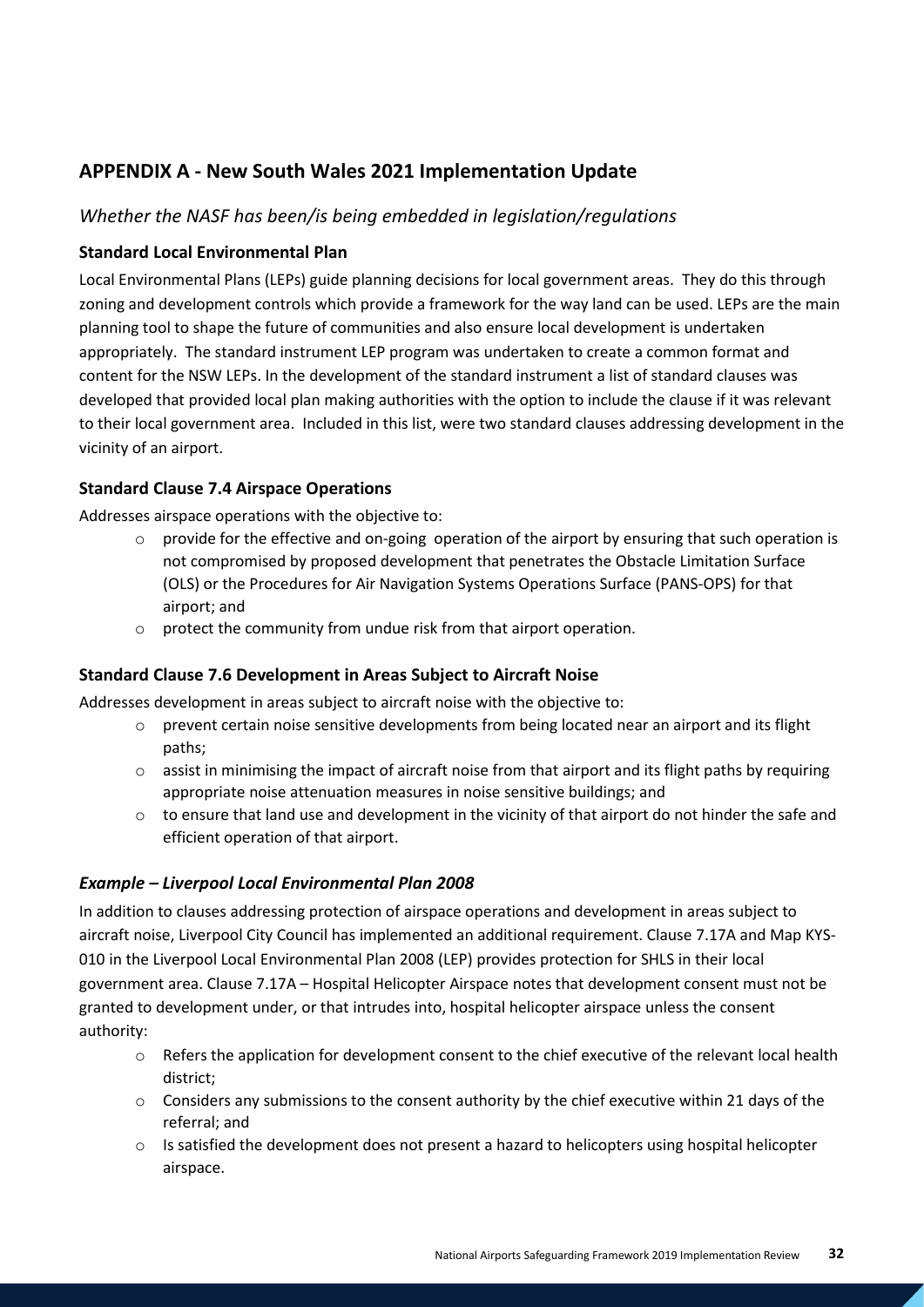Map KYS-010 of the Liverpool LEP incorporates a surveyed flight path from the HLS located at Liverpool Hospital. A case study providing an insight into the processes that Liverpool Council undertook to achieve SHLS protection is provided in Appendix 1.

### **Section 9.1 of the Environmental Planning and Assessment Act 1979 (EP&A Act)**

Section 9.1 directions enable the Minister for Planning, Industry and Environment to prepare a direction for Councils when developing a planning proposal to address provisions which will achieve or give effect to such principles as are specified in the direction. A review of relevant s9.1 Directions (previously s117 Directions) highlighted inconsistencies between the terminology used in the legislation and aviation terminology. This resulted in an amendment to Section 9.1 Direction 3.5 to ensure consistency with other legislative documents.

### **Section 9.1 Direction 3.5 Development Near Regulated Airports and Defence Airfields**

This direction applies when a relevant planning authority prepares a planning proposal that will create, alter or remove a zone or provision relating to land near a regulated airport, including a defence airfield. The objectives of this direction are to:

- $\circ$  ensure the effective and safe operation of regulated airports and defence airfields;
- o ensure that their operation is not compromised by development that constitutes an obstruction, hazard or potential hazard to aircraft flying in the vicinity; and
- $\circ$  ensure development, if situated in noise sensitive land, incorporates appropriate mitigation measures so that the development is not adversely affected by aircraft noise.

### **Development Control Plans**

Development Control Plans (DCPs) are non-statutory plans made under the Environmental Planning and Assessment Act 1979 that guide development in certain areas. DCPs provide detailed guidance about the desired planning outcome to be achieved by development and contain specific controls to guide certain types of development that supports Council's primary planning instruments.

### **Standard Development Control Plan – draft DCP Guide**

The NSW Department of Planning, Industry and Environment (DPIE) is currently preparing the Standard Development Control Plan – DCP Guide. This guideline will serve as a 'one stop shop' and includes references to Government policies and strategic direction/desired outcomes for consideration for those writing Development Control Plans. This will ensure those preparing DCPs will have greater visibility over Government documents that should be given consideration in drafting development controls.

The draft DCP Guide includes provisions regarding aviation safeguarding.

### *Example - Bayside Council's City of Botany Bay Development Control Plan 2013 (Bayside DCP)*

The Bayside DCP is a primary planning document that supports the Botany Bay Local Environmental Plan 2013 with detailed planning and design guidelines and development controls. Part 3J of Bayside Councils DCP, Development Affecting Operations at Sydney Airport, provides:

 $\circ$  A planning approach that is capable of variation in the event of differing circumstances arising from changing aircraft operation procedures and traffic volumes associated with Sydney (Kingsford Smith) Airport;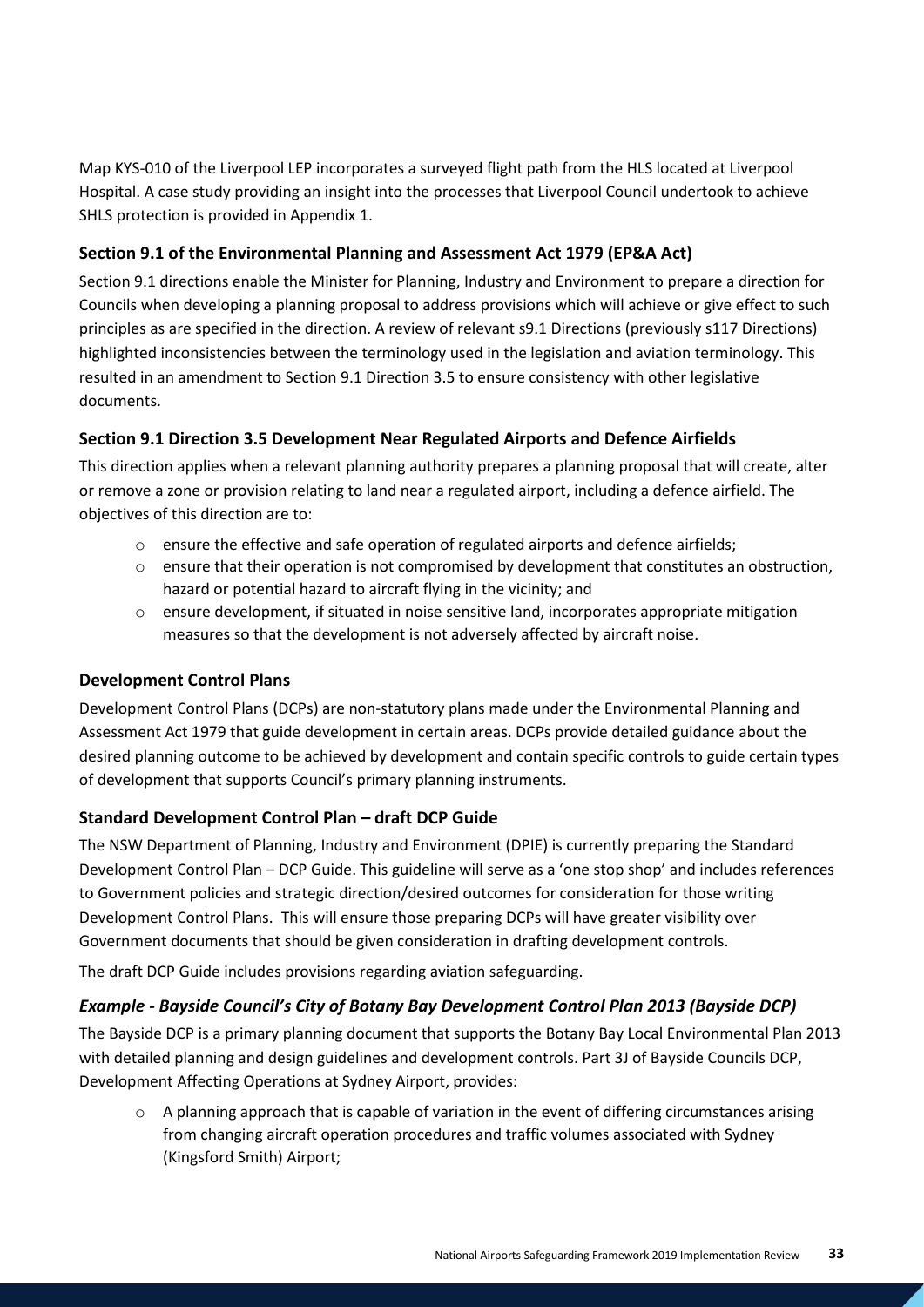- $\circ$  a means of assessing the effect of aircraft noise on development proposals by utilising an appropriately endorsed Australian Noise Exposure Forecast (ANEF) chart that considers the longterm operating procedures and air traffic forecasts at Sydney (Kingsford Smith) Airport;
- $\circ$  guidance to applicants of the approval process required in areas impacted by Sydney (Kingsford Smith) Airport – Procedures for Air Navigation Systems Operations (PANS\_OPS) and Obstacle Limitation Surfaces (OLS);
- $\circ$  a procedure to determine whether or not an assessment for mechanical windshear impacts is needed for any development proposed to occur in the Bayside LGA; and
- o general information and requirements of the National Airports Safeguarding Framework (NASF).

### *Whether the NASF is reflected in policy, guidance and any other planning advice*

### **Safeguarding Strategically Important Helicopter Landing Sites in NSW**

NSW DPIE has developed a paper, *Safeguarding Strategically Important Helicopter Landing Sites in NSW – Implementation of NASF Guideline H – Protecting Strategically Important Helicopter Landing Sites* to encourage planning authorities to incorporate the principles of Guideline H into their planning framework, safeguarding those strategic helicopter landing sites (SHLS) that Health Infrastructure and NSW Ambulance have advised require protection. This paper is not government policy. This document:

- o encourages the protection SHLS in strategic land use planning decisions and Local Environmental Plans; and
- o provides guidance on those development applications/proposals that require referral due to their potential impact on the safe and efficient operations of a SHLS.

### **NSW Wind Energy Guidelines**

NSW DPIE developed the Wind Energy Guideline to provide the community, industry and regulators with guidance on the planning framework for the assessment of large-scale wind energy development proposals. The Guideline identifies the key planning considerations relevant to wind energy development in NSW and will assist stakeholders in the design and siting of wind energy development in NSW.

The Guideline includes a section on aviation safety noting – *wind energy projects need to consider the potential safety hazards for aircraft through intrusions of wind turbines into the airspace and potential effects on navigation instruments.*

### *What impediments (if any) have there been to full implementation*

### **Guideline A – Measures for Managing the Impacts of Noise**

The NSW Government does not support this Guideline as it sought to introduce new policy in respect of land use and development outcomes in the vicinity of airports that lacked adequate scientific rigour and community consultation. The Guideline would have resulted in significant new restrictions being applied to housing and communities in the vicinity of airports and was not considered superior to the existing policy of the Department which relies on the Australian Noise Exposure Forecast contours and Australian Standards.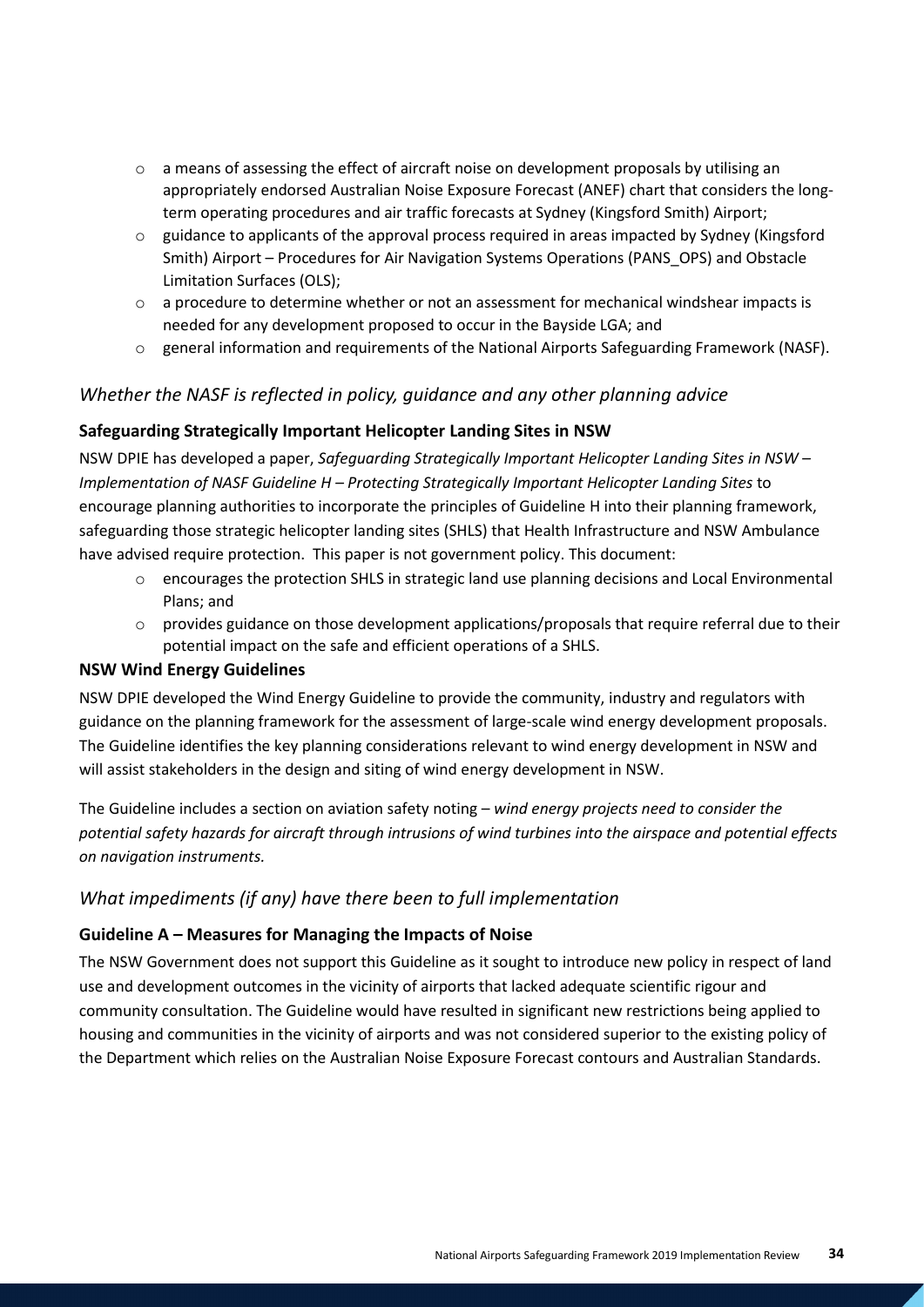### *The level of awareness, consideration and use of the NASF principles and Guideline A by relevant government agencies, public and private airport operators*

### **Internal Consultation within DPIE**

The NSW Department of Planning, Industry and Environment (DPIE) has undertaken a comprehensive internal consultation program to inform DPIE staff of the NASF Guidelines and requirements when assessing proposals that could potentially impact on the safe and efficient operation of an airport or strategically important helicopter landing site.

DPIE has also undertaken internal consultation with metropolitan and regional teams on the implementation of NASF Guideline H, in particular how to commence discussions with local plan making authorities to encourage the protection of SHLS in their local government areas. Part of this consultation includes discussion to develop standard conditions that can be placed on proposed development activities in the vicinity of a SHLS.

### **External Consultation**

Consultation was undertaken with key NSW stakeholders to inform the preparation of Guideline H. Representative from NSW Health Infrastructure, Ambulance NSW, CASA, Avipro, NSW Police, Westpac Lifesaver Rescue Helicopter, CHC Helicopter Services, Toll helicopters, NSW Rural Fire Service, National Parks and Wildlife Service and Liverpool City Council. Subsequent consultation also occurred with the Australian Transport Safety Bureau, the Australian Aviation Wildlife Hazard Group, City of Parramatta Councils Strategic Planner and Penrith City Council's Development Assessment Manager.

Consultation also occurred between DPIE, Ambulance NSW and NSW Health Infrastructure to develop a comprehensive list of SHLS in NSW that require protection from proposals that may impact on the safe and efficient operation of that SHLS.

## *The level of industry and community stakeholder awareness and familiarity with the NASF framework and guidelines*

DPIE has undertaken industry consultation regarding the NASF guidelines including the following industry organisations:

- o Urban Development Institute of Australia;
- o Property Council of Australia;
- o Urban Taskforce; and
- o Australian Airports Association.

### *Any specific case studies to illustrate the impact of NASF on land use planning decisions*

### **Western Sydney Aerotropolis**

The Western Sydney Aerotropolis will make a significant contribution to 200,000 new jobs for Western Sydney by establishing a new high skill jobs hub across aerospace, defence, manufacturing, healthcare, freight and logistics, agribusiness, education and research industries. The Planning Partnership prepared the Western Sydney Aerotropolis Plan, Phase 1 DCP and State Environmental Planning Policy (Western Sydney Aerotropolis) for the Aerotropolis which were finalised in September 2020, with the SEPP coming into effect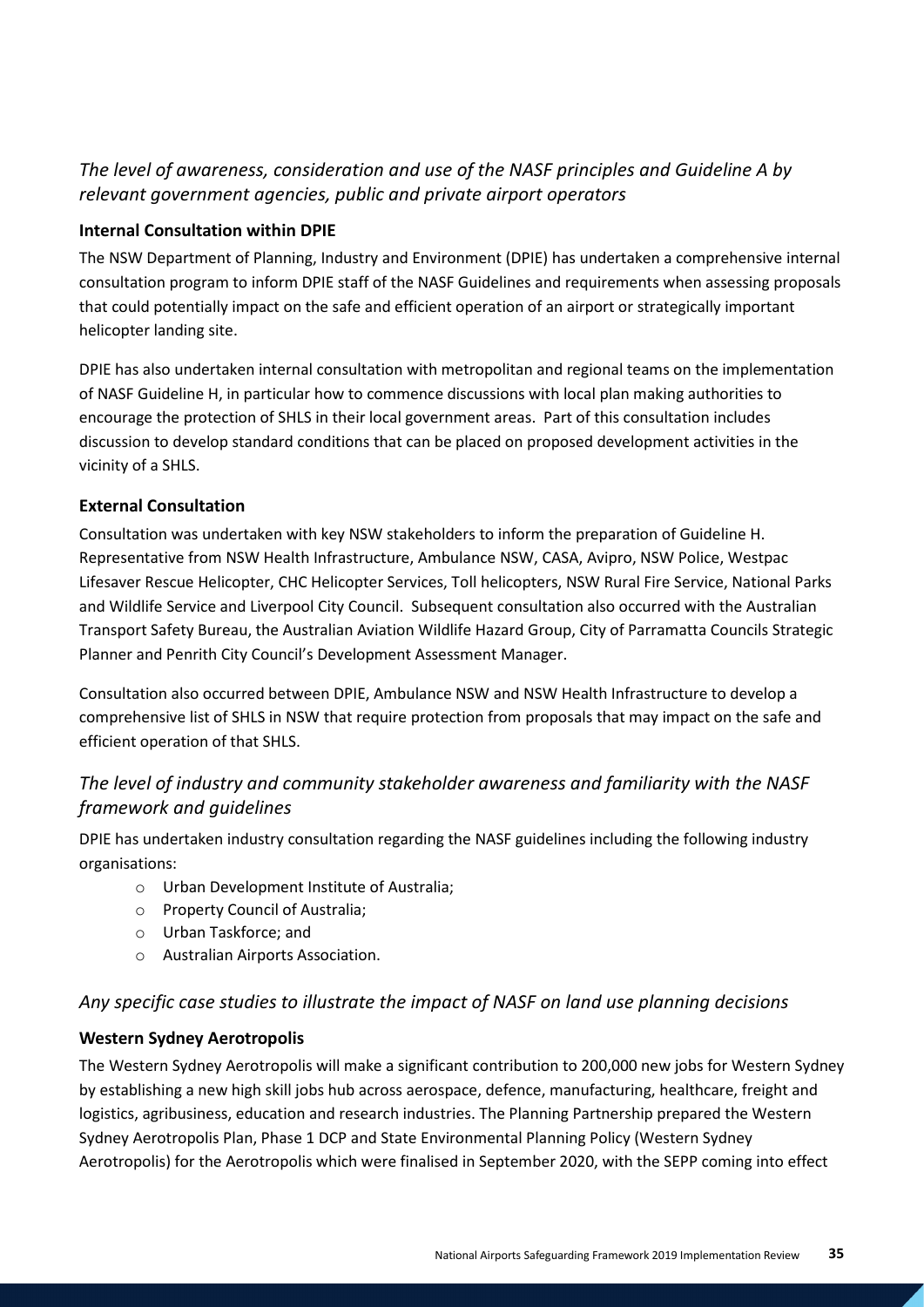on 1 October 2020. Collectively the Western Sydney Aerotropolis Planning package implements aviation safeguarding and the NASF into the planning framework for land surrounding Western Sydney Airport. Aviation safeguarding has been further integrated into the draft precinct plans and Phase 2 DCP which is in development.

### **Liverpool Council**

Liverpool City Council has implemented a clause in their Local Environmental Plan (Clause 7.17A – Hospital Helicopter Airspace) to provide protection for the flight paths associated with the SHLS at Liverpool Hospital. Appendix 1 provides a case study by Liverpool City Council on their experiences in protecting a strategically important helicopter landing site in their local government area.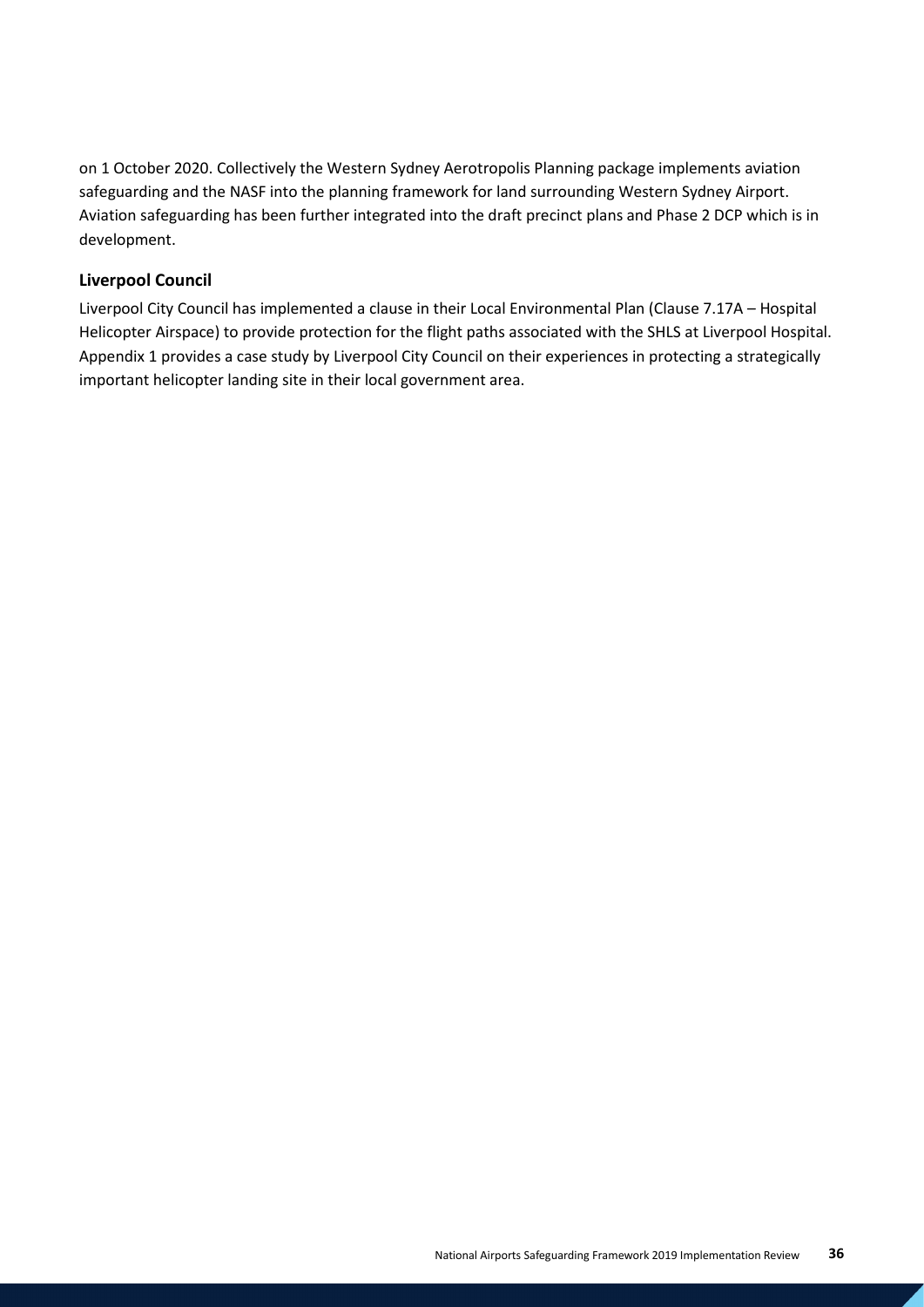## **Appendix 1**

### *Protecting Helicopter Landing Sites - A Case Study from Liverpool City Council*

In late 2015, concern was raised by council staff regarding proposed building height increases in the Liverpool city centre and how the proposed heights may encroach on emergency helicopter flight paths to Liverpool Hospital.

### **Background**

Liverpool Hospital is the second largest hospital in NSW and one of the leading trauma hospitals in Australia. Liverpool

Hospital admits over 3000 trauma patients annually.

The NSW Ambulance Service bypass other hospitals in south west Sydney to transport patients directly to Liverpool when the specific 'serious injury' criteria is met. Many of these patients are transferred to Liverpool Hospital by helicopter.



Figure 1: Liverpool Hospital

#### **The Need to Protect Helicopter Flight Paths**

To ensure an effective and safe helicopter ambulance service is maintained, it is vital that helicopter flight paths (HFPs) are free from obstruction and protected through legislation.

In early 2016, council officers initiated an amendment to the Liverpool Local Environmental Plan (LLEP) 2008 to protect hospital helicopter airspace. This triggered a review of the protective measures and legislative controls that could be implemented by Council to ensure the ongoing viability of the HFP for Liverpool Hospital.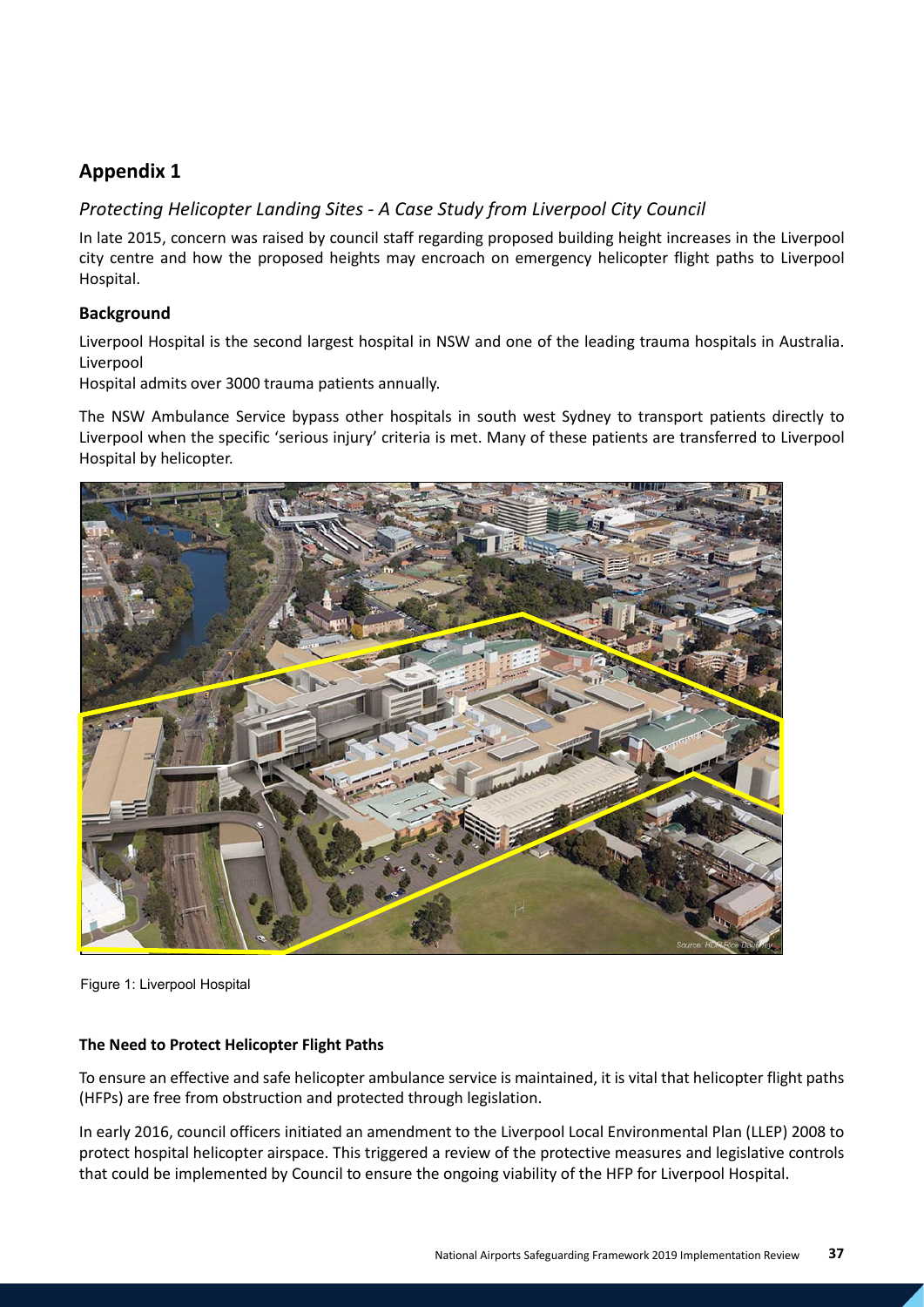### **An Amendment to the Liverpool Local Environmental Plan 2008**

To protect hospital helicopter airspace, Council proposed to introduce a new clause into the LLEP 2008.

The amendment requires the consent authority to consider the impacts of the proposed development on the HFP.

The new clause also requires development applications (in certain locations) within the Liverpool City Centre to be referred to key authorities for consideration and comment.

This referral process ensures that potential issues can be resolved prior to any approval of the development.

### **Community Consultation and State and Federal Agency Consultation**

The standard procedure for progressing an amendment to the LLEP is to consult with the community and with Federal, State agencies as well as other affected local governments.



Figure 2: Liverpool City Centre and the HFP

During this process, Council consulted with the Civil Aviation Safety Authority (CASA), Bankstown Airport Limited, NSW Ambulance, Department of Infrastructure and Regional Development, Fairfield Council and NSW Health (Liverpool Hospital). It was through this consultation process where minor modifications (where appropriate) were made to the proposed amendment.

There were no objections received from the public.

### **Conclusion**

Following community consultation and state and federal agency consultation, the planning proposal was endorsed by Council in April 2017 and gazetted by then Department Planning Environment in September 2017.

#### **Successes and Future Protections**

Even though Council's are required to undertake a mandatory consultation midway through the process of any amendment to the LLEP, in this case Council engaged with stakeholders early in the process with Liverpool Hospital and Air Ambulance NSW to ensure a successful outcome was achieved.

In May 2017, Council prepared a submission to Draft Guidelines for the Protection of Helicopter Landing Sites (HLS). As part of Council's submission, it was recommended that the protection of strategically important HLS be developed into a state environmental planning policy (SEPP). It is still council officer's opinion that a SEPP be prepared to ensure that strategically important HLS are protected and that this protection is applied consistently across NSW.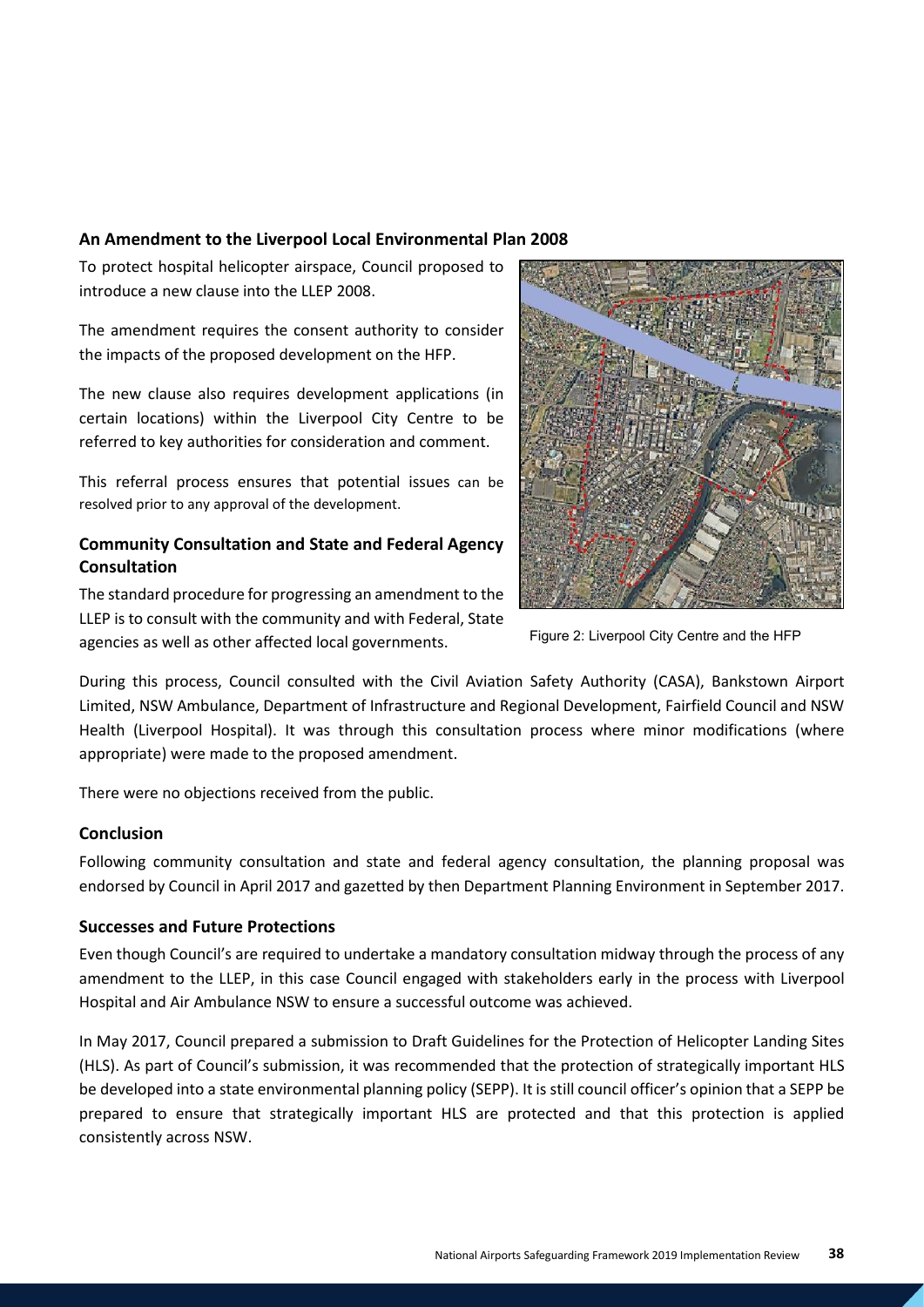### <span id="page-38-0"></span>**APPENDIX B – Northern Territory 2021 Implementation Update**

Since the NASF Implementation Review was conducted by NASAG in 2019, a new overlay at Clause 3.5 LPA – Land in Proximity to Airports has been introduced into the NT Planning Scheme 2020.

It is designed to graphically identify areas that may be subject to additional amenity impacts and/or restrictions due to its proximity to an airport, and to ensure that the use and development of land in these areas does not affect the safety and viability of the airport. The Overlay applies to land within Zones that surround the key NT airports and the use and development of land subject to this Overlay requires consent.

The new overlay replaced clause 6.9 (Land in Proximity to Airports) of the former NT Planning Scheme 2007, but retains the planning controls of the former clause, relating to:

- o Guideline A for Managing Impacts of Aircraft Noise in new buildings;
- $\circ$  Guideline E for minimising distraction to pilots from lighting associated with development on land within flight approach paths; and
- o Guideline C, which restricts uses of land that attract wildlife to land surrounding airports to minimise the risk of wildlife strike.

The areas that are subject to the provisions of overlay clause 3.5 LPA – Land in Proximity to Airports of the NT Planning Scheme 2020 are now also mapped with relevant mapping layers available at the NT Atlas and Spatial Data Directory https://www.ntlis.nt.gov.au/imfPublic/imf.jsp?site=nt\_atlas.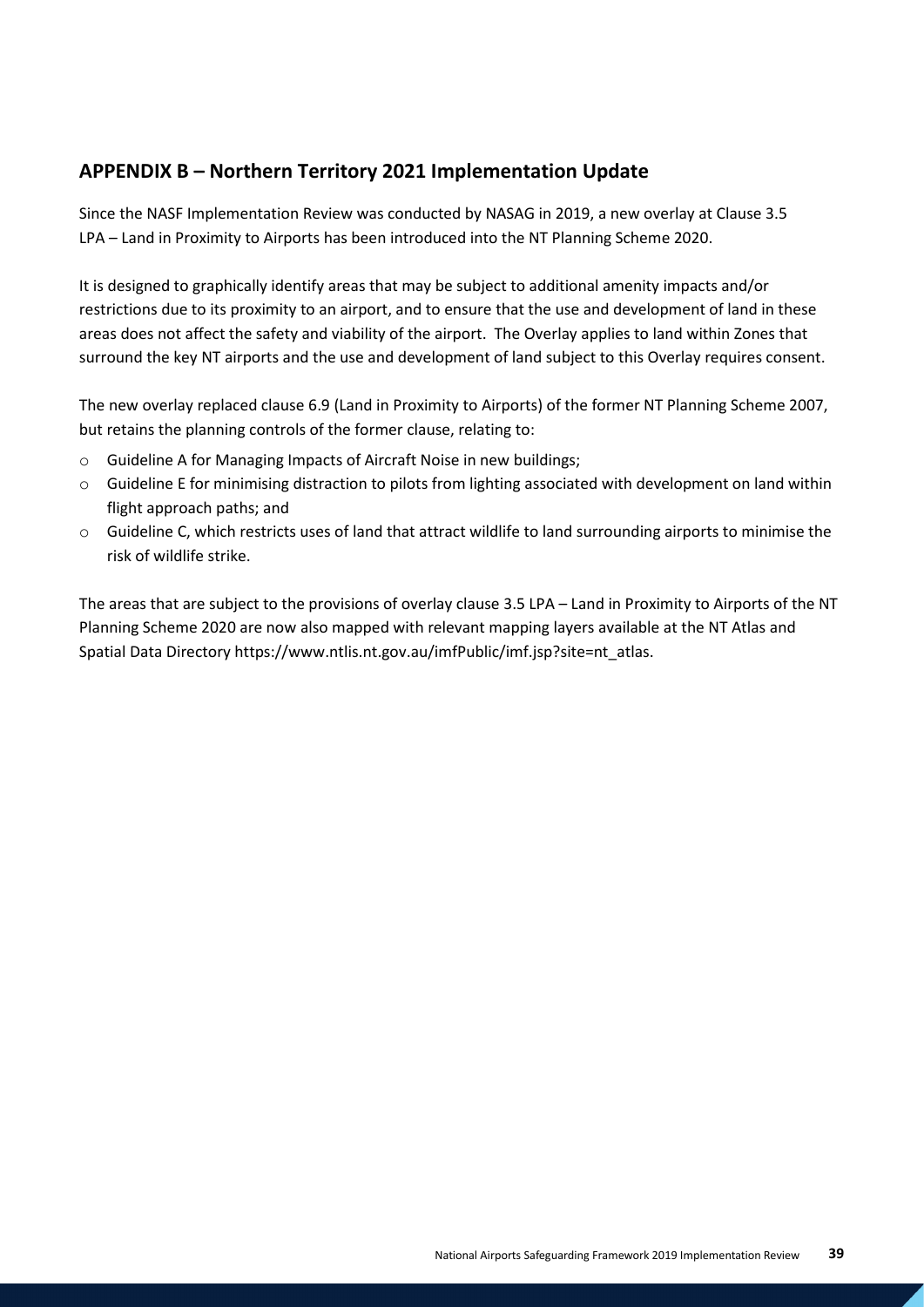## <span id="page-39-0"></span>**APPENDIX C - Australian Capital Territory 2021 Implementation update**

The ACT is currently undertaking a Planning System Review and Reform Project examining the whole planning system to deliver an improved and easier to use system. It is intended that National Airports Safeguarding Framework will be incorporated into the new Territory Plan that is being prepared and will go through relevant statutory processes and considerations by the Government.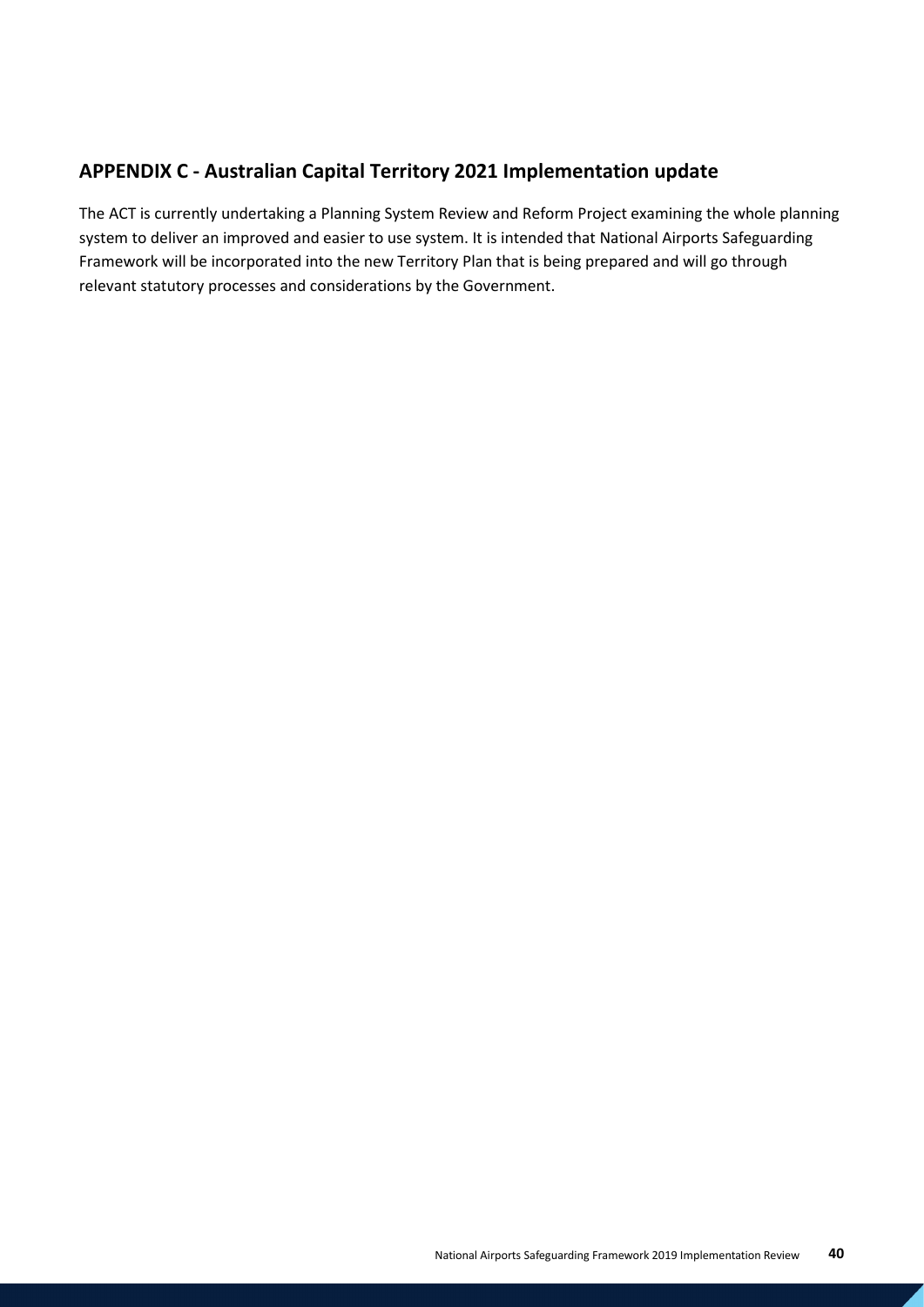## <span id="page-40-0"></span>**APPENDIX D – Department of Defence 2021 Implementation Update**

Defence is supportive of the National Airports Safeguarding Framework Principles and Guidelines that have been developed as part of NASAG and remains committed to the ongoing work of the group.

A key priority for Defence is to work closely with relevant State, Territory and Local Governments planning agencies and industry and actively seek amendments to relevant planning legislation, instruments and policies around Defence sites. Defence sees the benefit the guidelines deliver in relation to mitigating the impacts of encroachment on Defence's activities and applies the relevant NASAG guidelines in relation to land planning on military airfields. Defence also makes reference to the NASF guidelines when assessing and providing comments to State, Territory and Local Government planning authorities on a range of complex land planning strategies, development applications and strategic plans submitted to Defence for comment.

Some recent initiatives and application of the guidelines that Defence has undertaken include:

### *Measures for Managing the Impact of Aircraft Noise Guideline A*

- o Defence supports the intent of Guideline A to manage the impacts of noise around airports including assessing the suitability of developments.
- o Defence has also followed the guidance when undertaking public consultation as part of the EIS requirement for the introduction of new capability such as the F35-A – Joint Strike Fighter.

### *Managing the Risk of Building Generated Windshear and Turbulence at Airports Guideline B*

- o Defence supports the intent of NASF Guideline B on windshear and turbulence and has recently applied the guideline to develop and provide comments regarding a number of industrial development application to the immediate South of RAAF Base Edinburgh.
- o Defence has included the need for an appropriate Building Generated Windshear and Turbulence assessment report (in accordance with guideline B) as part of relevant Defence Aviation Area (DAA) applications for proposals at the end of runways. This requirement is consistent with the Defence Regulation 2016 which includes an approval process for objects that could be inherently hazardous to aviation within a declared DAA.
- o Going forward, Defence has identified concerns about how Guideline B allows for the cumulative effect of concurrent developments and how to best assess their impact on the safety of operations, particularly in a new development greenfield areas. Defence will seek to have these concerns considered as part of the NASAG forward work plan.

#### *Managing the Risk in Public Safety Areas at the Ends of Runways Guideline I*

- o Defence engaged an aviation consultant to review the Military Public Safety Zone (PSZ) at RAAF Base Amberley and to develop a bespoke model based on actual movements and aircraft types at that airfield.
- o The study used a risk based methodology based on the Dutch GEVERS model for developing appropriate risk contours which has been extensively used by the Dutch military for Third-Party risk modelling and is also the go-to planning tool for PSA policy making in The Netherlands.